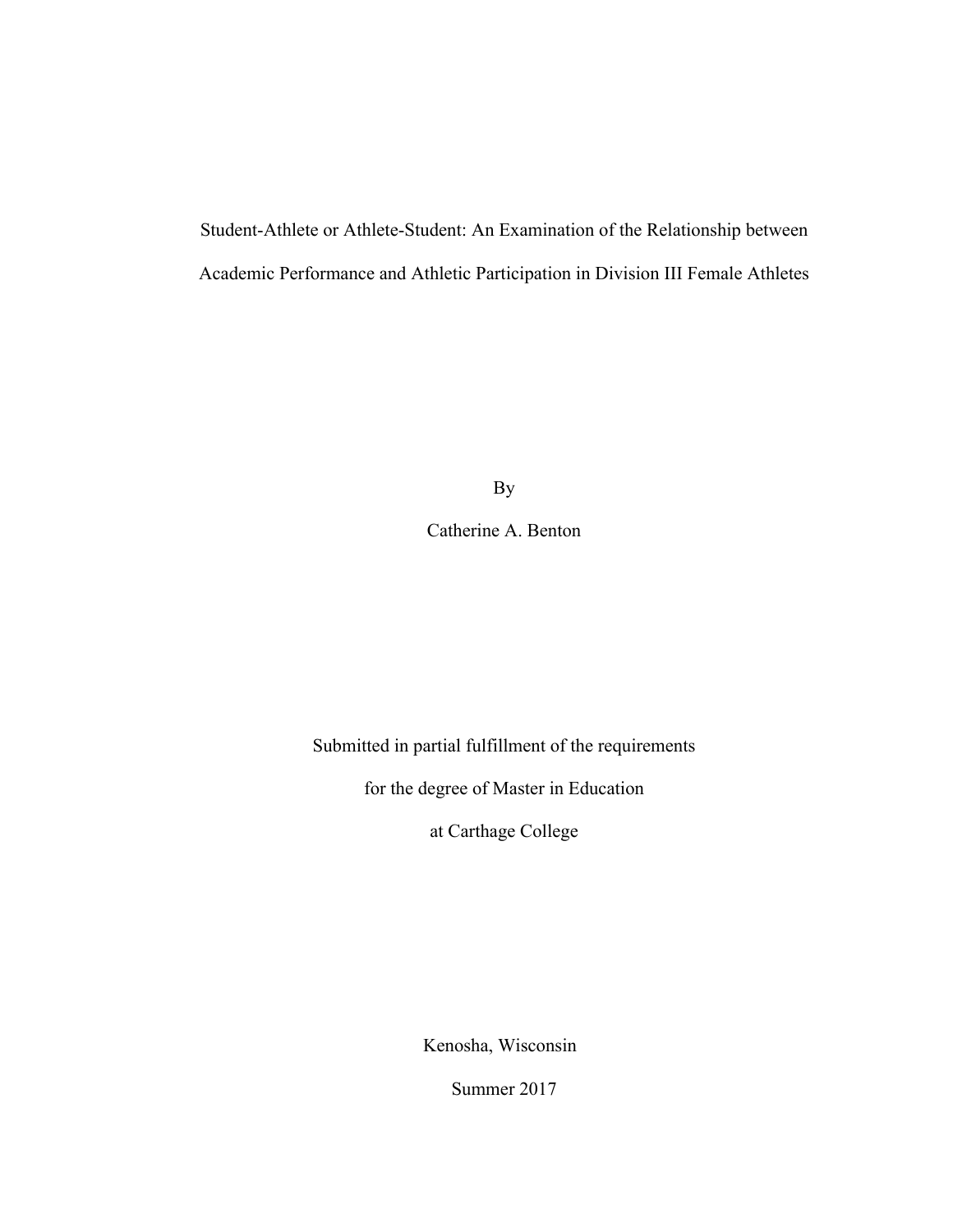#### **Abstract**

Does athletic participation factor into the academic performance of female NCAA Division III intercollegiate student-athletes? This study involved the participation of 35 female student-athletes ranging from 18 to 22 years of age. The study was directed towards determining the relationship between athletic participation and academic performance—specifically, if GPA changed between playing seasons, if the extent to which one identifies as an athlete affects GPA, and if GPA changes over the course of time spent in college. This was examined with a questionnaire consisting of two parts. Participants answered the Athletic Identity Measurement Scale (Brewer & Cornelius, 2001) and demographic questions. Results suggest that athletic participation at the Division III level produces little impact on academic performance. Specifically, GPA in season did not differ from GPA out of season, the GPAs of those identifying more as athletes did not differ from the GPAs of those identifying less as athletes, and GPA did not differ from freshman to senior year.

*Keywords:* academic performance, athletic identity, athletic participation, Division I, Division III, National Collegiate Athletic Association (NCAA), student-athlete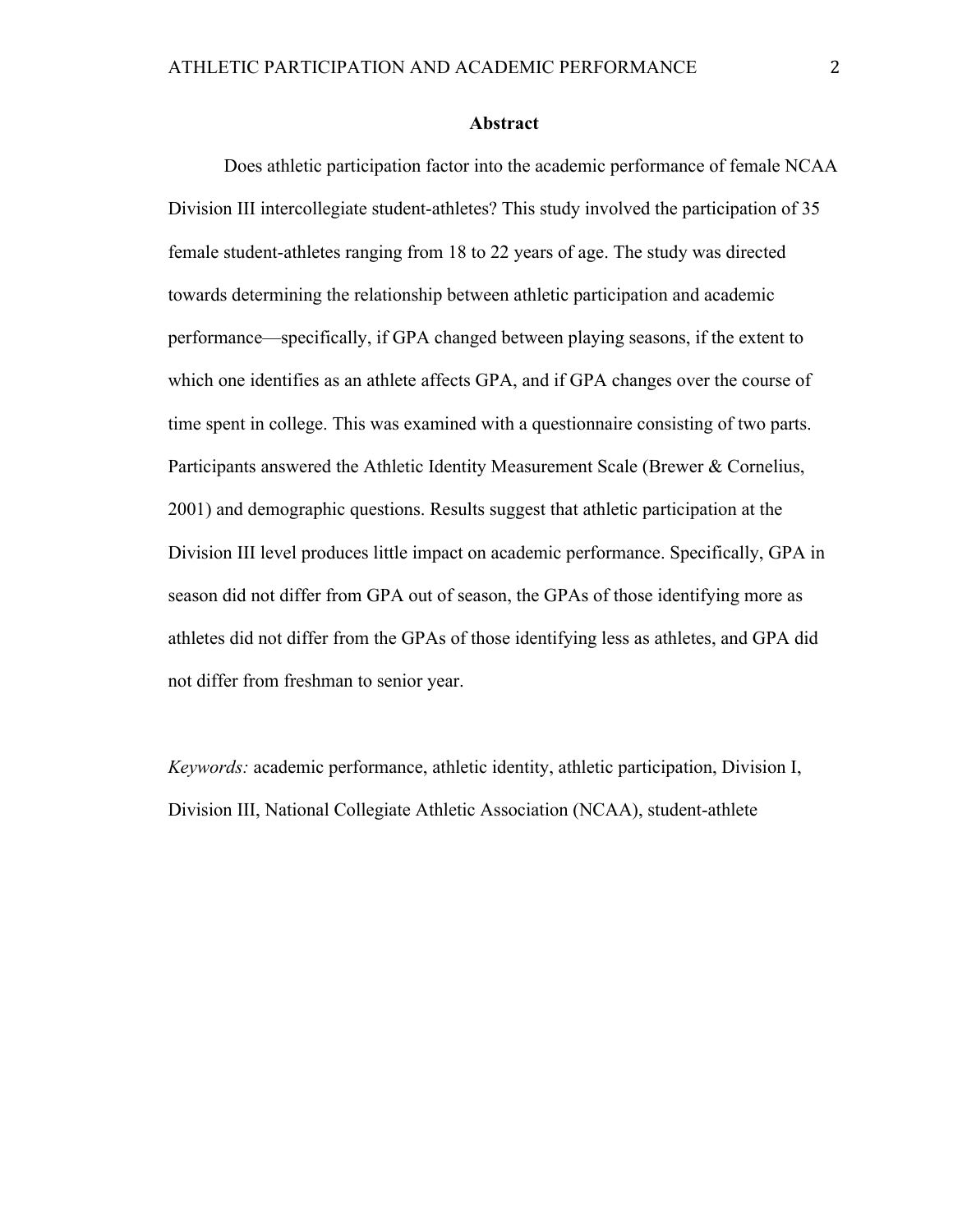## **Acknowledgements**

I want to thank both my advisors and my family for the support and guidance they have given me throughout my time in graduate school. It has been a privilege to have been able to work with Dr. Zavada and Dr. Klingenberg. I am so grateful for all the time you both spent guiding and giving feedback throughout this process.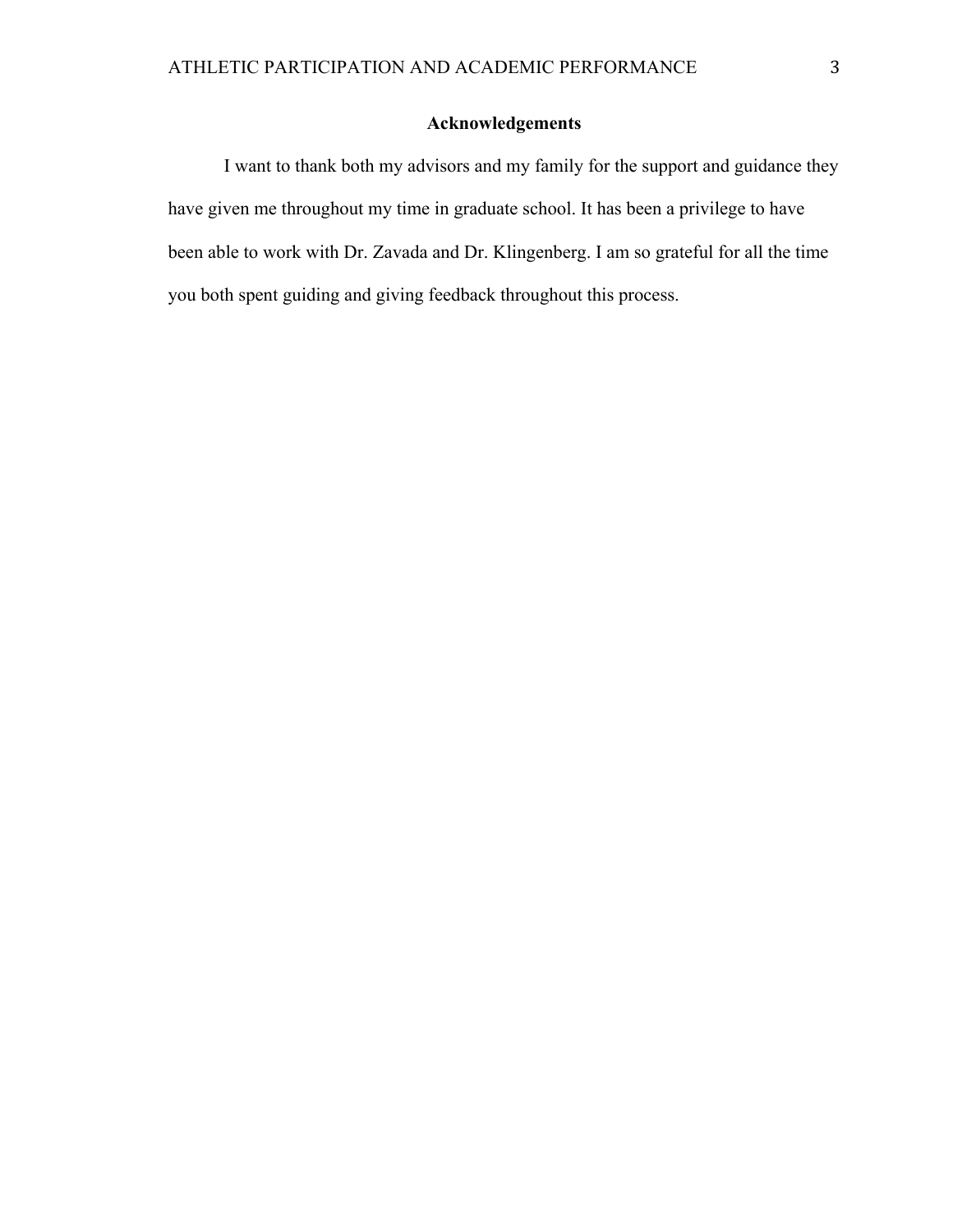# **Table of Contents**

| .32 |
|-----|
|     |
|     |
|     |
|     |
|     |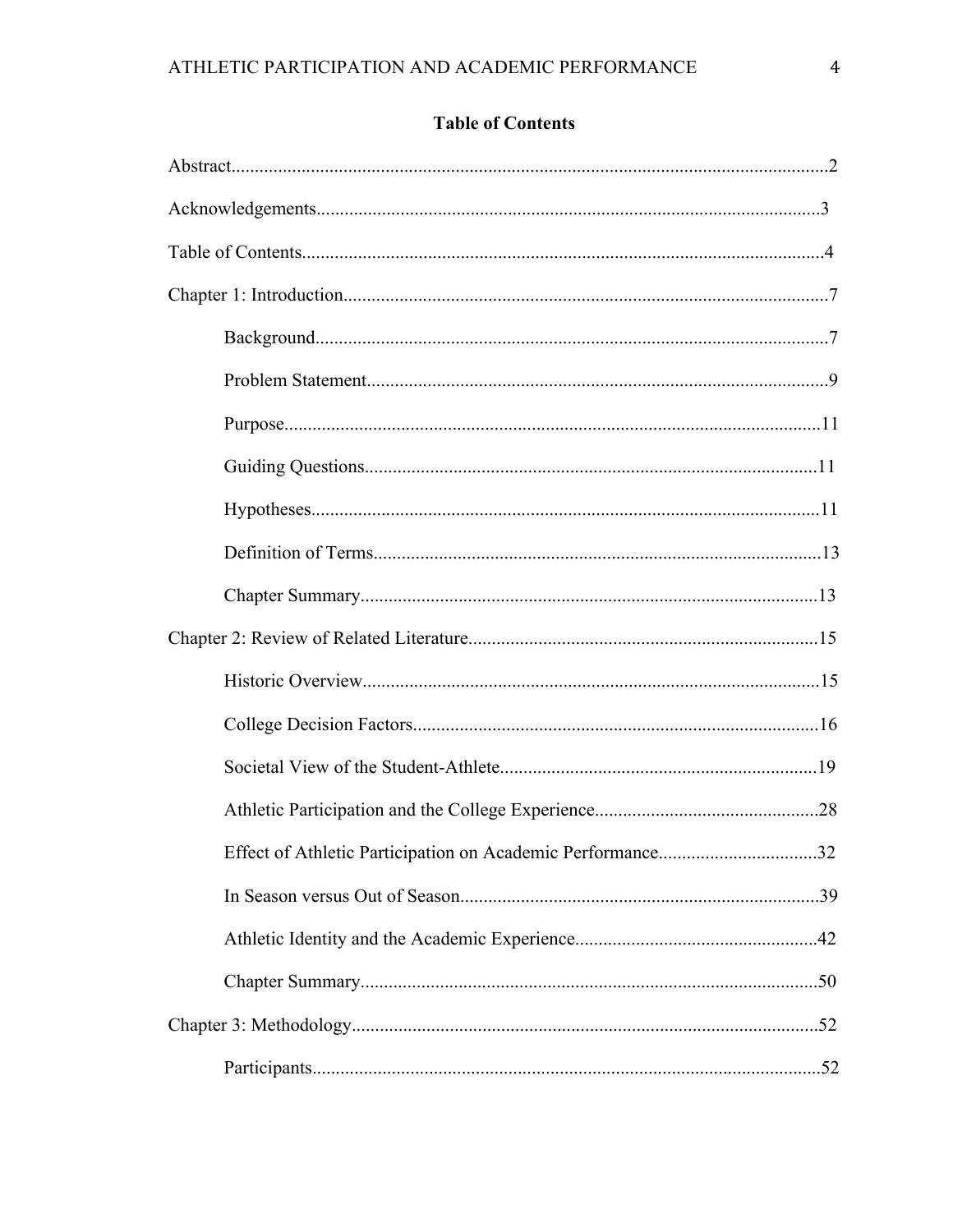| Table 1: Data Analysis Comparing High AIMS GPA and Low AIMS GPA57     |
|-----------------------------------------------------------------------|
| Table 2: Data Analysis Comparing GPA In Season to GPA Out of Season58 |
|                                                                       |
|                                                                       |
|                                                                       |
|                                                                       |
|                                                                       |
|                                                                       |
|                                                                       |
|                                                                       |
|                                                                       |
|                                                                       |
|                                                                       |
|                                                                       |
|                                                                       |
|                                                                       |
|                                                                       |
|                                                                       |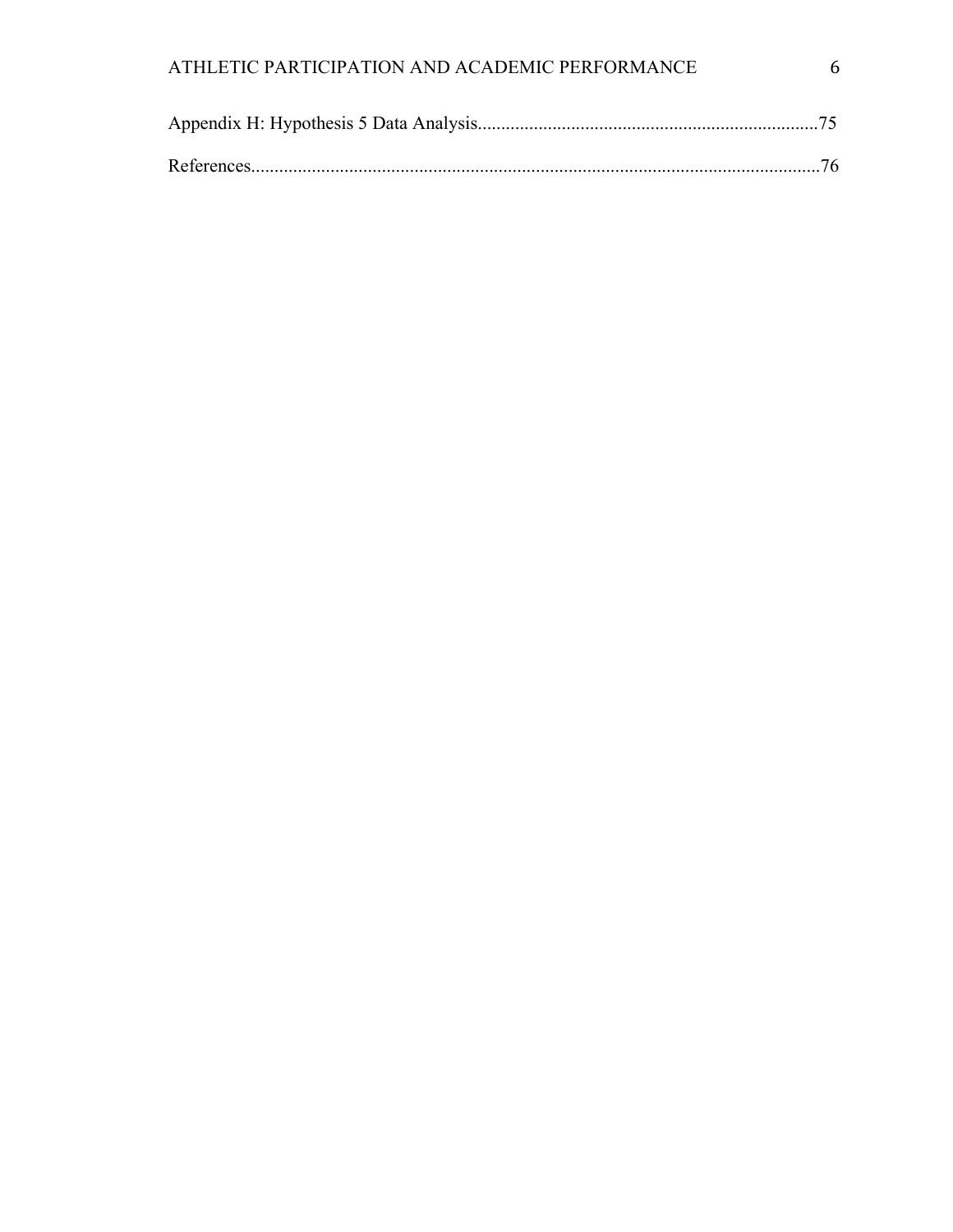#### **Chapter 1**

## **Introduction**

#### **Background**

Athletics have remained at the core of American culture for centuries and continue to receive a significant amount of attention in today's society: from newspaper articles and television channels to sports paraphernalia and movies. Recently, attention has shifted somewhat from focusing solely on athletics to also looking at academics, which leads one to question terminology: student-athlete or athlete-student (Dilley-Knoles, Burnett, & Peak, 2010).

It has been proposed that the increased concern being placed on academics might be a result of the public's need for accountability (Gaston Gayles & Hu, 2009). A fairly widespread negative attitude toward athletes and their academics can be found in society. Many blame participation in athletics for poor academic performance. This perception is only reinforced when an athlete fails to act appropriately or does not put forth effort in the classroom. These actions represent just a few of the reasons why the public may view athletic participation more as a detriment than as a benefit. According to Gaston Gayles and Hu (2009): "Finding the proper balance between intercollegiate athletic participation and the goals of higher education remains a pressing issue for colleges and universities" (p. 101).

Some suggest that the public's negative perception has resulted in a growing interest by the National Collegiate Athletic Association (NCAA). A few of the ways in which the NCAA responded to the negative perception include the following: restricting time spent on anything related to athletics, limiting how many athletes can be housed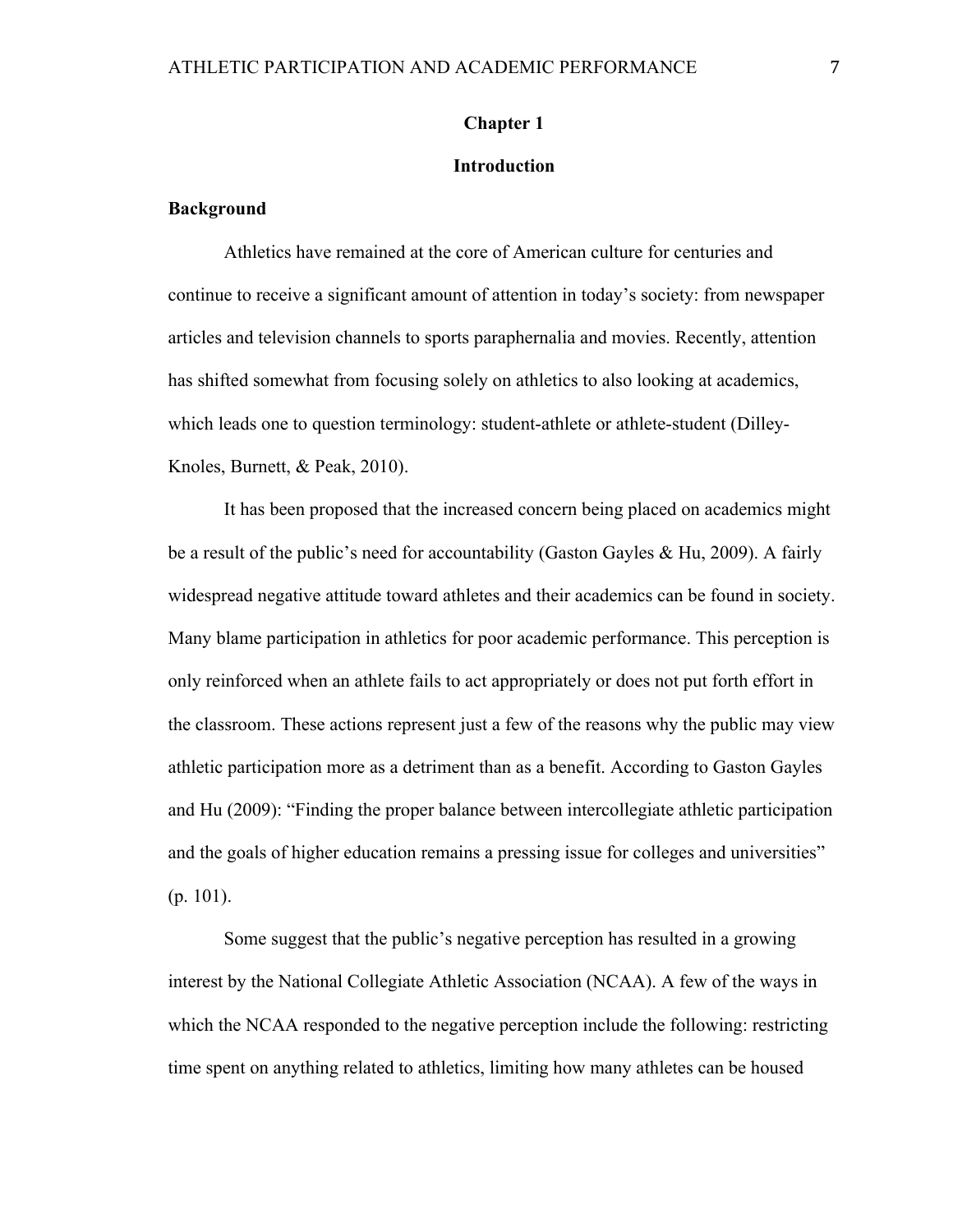together, providing academic resources for Division I student-athletes, and developing the Academic Progress Report (APR) (Comeaux, Speer, Taustine, & Harrison, 2011; Dilley-Knoles et al., 2010; Gaston Gayles & Hu, 2009). The NCAA believed that the APR would encourage prospective student-athletes to consider an academic career in addition to an athletic one and this would subsequently result in the most successful academic institutions attracting the most successful athletes. In turn, the NCAA thought that over time this would help create a more positive view of the relationship between athletic participation and academic performance (Dilley-Knoles et al., 2010).

To maintain positive optics between athletics and academics, the NCAA has created strict standards to motivate colleges and universities to improve the academic standing of their athletes. These standards create a rise in competition between institutions to provide quality academic services and resources to all student-athletes. The pressure placed on the coaches and athletes to maintain these academic standards represents one of the reasons for the development of resources specifically tailored to athletes, including tutoring, academic advising, and learning effective study skills. (Dilley-Knoles, et al., 2010; Monda, et al., 2015). This one-size-fits-all approach leads one to question just how successful these academic programs might be and do they accommodate all types of student-athletes (Dilley-Knoles, et al., 2010).

Despite the increased interest in improving athletes' academic performance, athletic departments still pressure athletes to keep athletics as their main focus (Dilley-Knoles et al., 2010). Student-athletes represent a unique group of individuals, because they attend college to be not only students but also athletes. Collegiate athletes experience a significant amount of pressure in this dual-performance role, and it is this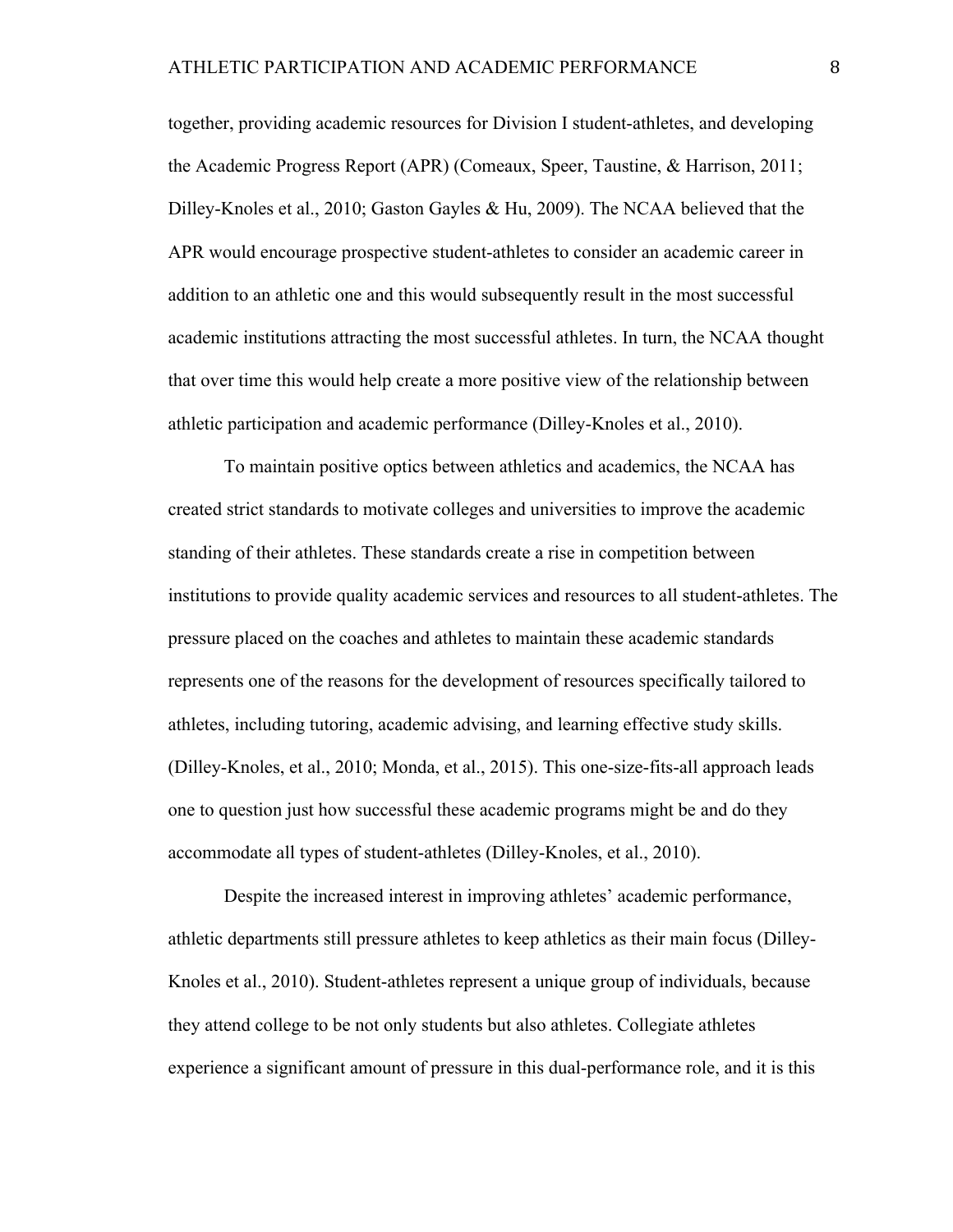pressure that often results in athletics being prioritized over academics (Jayakumar  $\&$ Comeaux, 2016; Monda, Etzel, Shannon, & Wooding, 2015; Parsons, 2013).

The growing interest in an athlete's academic performance brings up the importance of the influential factors affecting this relationship. Potential factors and questions include the following: What year is the most rigorous (e.g., freshman, sophomore, junior, senior)? Is there a difference between sports (as some sports are wellknown for the athletes who struggle academically)? Is there a difference between male and female student-athletes? Does in-season academic performance differ from out-ofseason performance (Dilley-Knoles et al., 2010)? Do the current measures meet the needs of the athletes? The "old adage 'one size fits all' may not be an appropriate method for helping today's athlete to make the grade," which makes the area an even greater topic of concern (Dilley-Knoles et al., 2010, p. 5). By identifying athletic-related factors that influence academic performance, measures can then be created to target at-risk studentathlete populations and assist in better preparing them academically by implementing more individualized methods (Dilley-Knoles et al., 2010).

#### **Problem Statement**

Most of the existing literature focuses on the academic performance of NCAA Division I high-profile athletes, such as football and men's basketball players (Parsons, 2013). The majority of this research measured academic performance by analyzing grade point averages (GPAs), credits earned, and personal accounts from the players themselves of their experiences as student-athletes (Jayakumar & Comeaux, 2016; Parsons, 2013; Scott, Paskus, Miranda, & McArdle, 2008). Findings revealed that many factors play a role in affecting academic performance; therefore, it is important to identify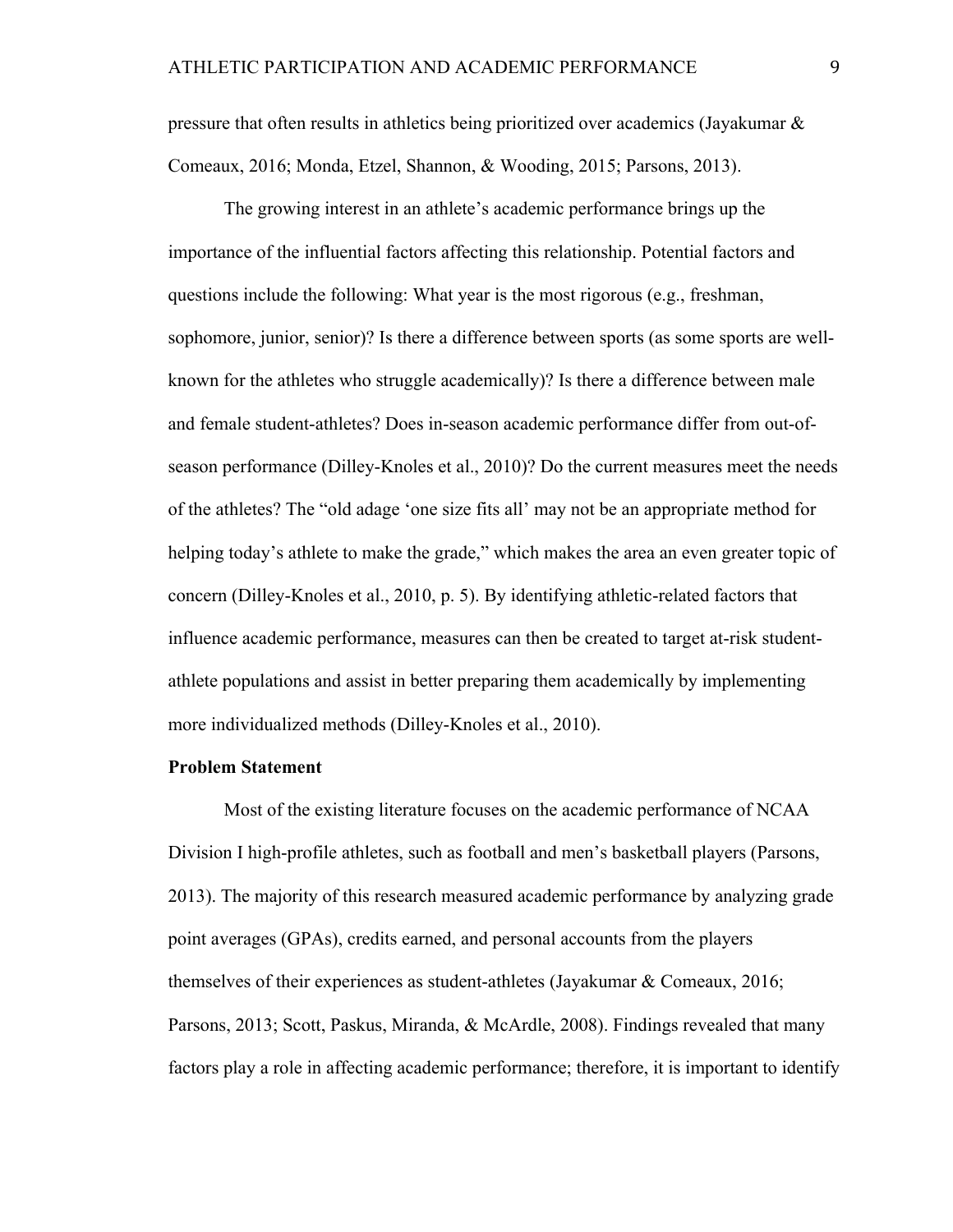these factors at different levels of athletics (e.g., NCAA Division I, II, III) and different types of institutions (e.g., large, small, public, liberal arts) to help target at-risk groups and address the issues in a proactive manner (Monda, et al., 2015; Scott, et al., 2008).

Findings have been relatively consistent across studies, showing that a large number of athletes tend to exhibit lower levels of academic performance related to inseason and out-of-season time demands, internal and external pressures, types and number of classes they enrolled in, and academic preparedness, to name a few (Scott, et al., 2008). Therefore, creating a foundation on which collegiate athletes can achieve success—on the court and in the classroom—continues to be an important topic in higher education (Monda, et al., 2015).

As larger, Division I institutions—where most research in this area has been conducted to date—tend to be thought of as more athletically focused, one could reasonably conclude that smaller, Division III institutions that pride themselves on their academic mission might provide revealing findings regarding their student-athletes' academic performance (Emerson, Brooks, & McKenzie, 2009). As stated by Emerson, Brooks, and McKenzie (2009), "A survey by the NCAA Division III Presidents Council finds that 95% of Division III institutions agree that student-athletes should be recruited with, and perform at, the same academic standards as the general student body" and "athletes should be 'representative' of their own student bodies" (p. 66, 68). Little research exists that studied smaller, more academically-focused institutions, particularly female athletic programs, to determine whether the student-athletes uphold the institution's academic mission and values.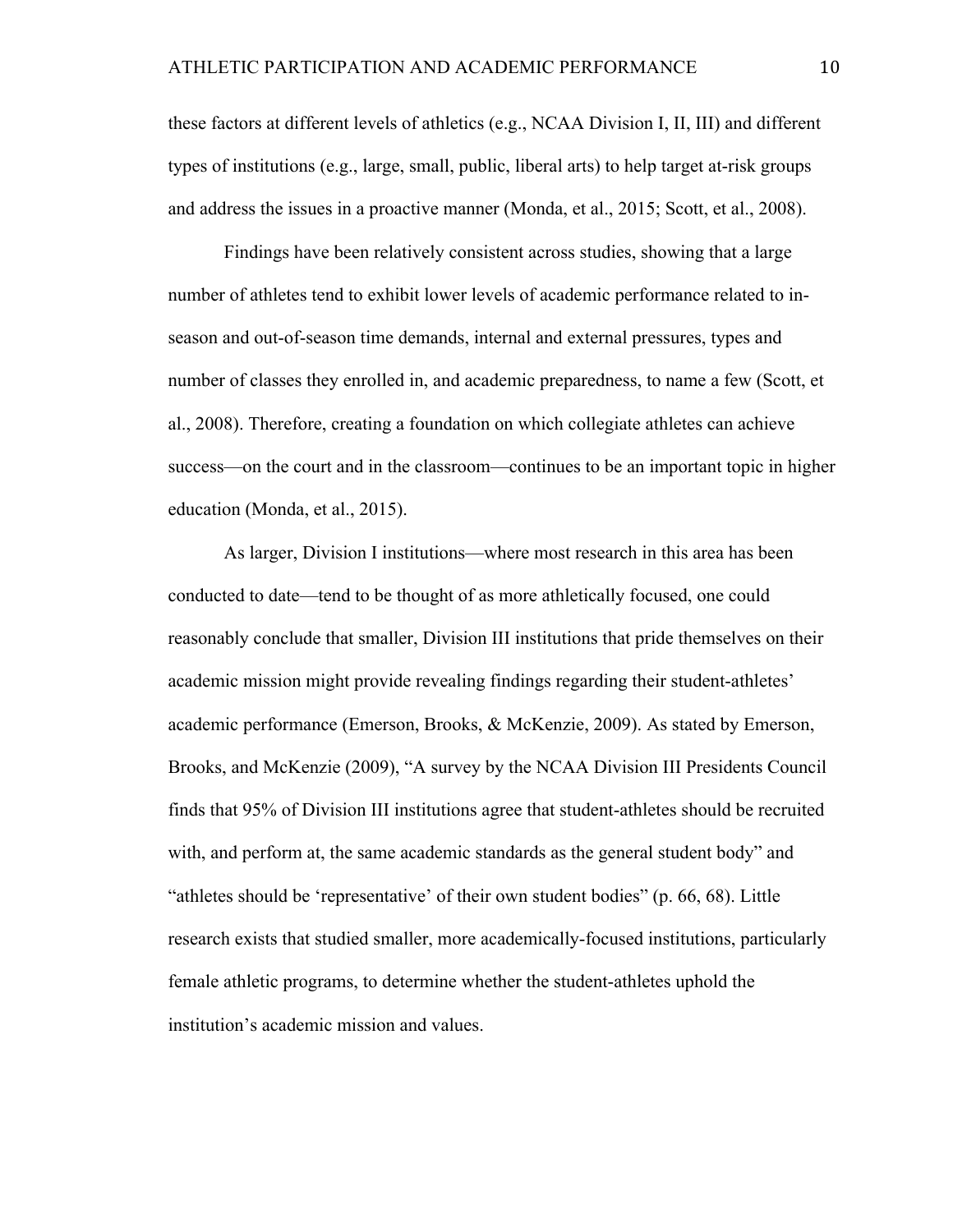## **Purpose**

The purpose of this study was to gain a better understanding of the relationship between academic performance and athletics for female student-athletes at the Division III level by examining potential factors that might affect female student-athletes' GPAs. In particular, this study examined the connections between athletic identity and GPA using Brewer and Cornelius' (2001) Athletic Identity Measurement Scale (AIMS). The study also investigated whether there is a change in GPA over time (e.g., freshman year to senior year), as well as between seasons (e.g., in season versus out of season).

## **Guiding Questions**

The following questions guided this research study:

- Is there a difference in the academic performance of student-athletes exhibiting a high athletic identity compared to those expressing a low athletic identity, as measured by Brewer and Cornelius's (2001) Athletic Identity Measurement Scale (AIMS)?
- Do GPAs vary between sport's different seasons, in regards to in-season and out-of-season academic performance?
- Does academic performance change from a student-athlete's first year in college to her final year? Does performance improve or decline with time?

#### **Hypotheses**

In the present study, the researcher investigated five hypothesis sets, each hypothesis examined different factors that could affect subsequent academic performance. More specifically, the researcher investigated the effect, if any, athletic participation had on GPAs.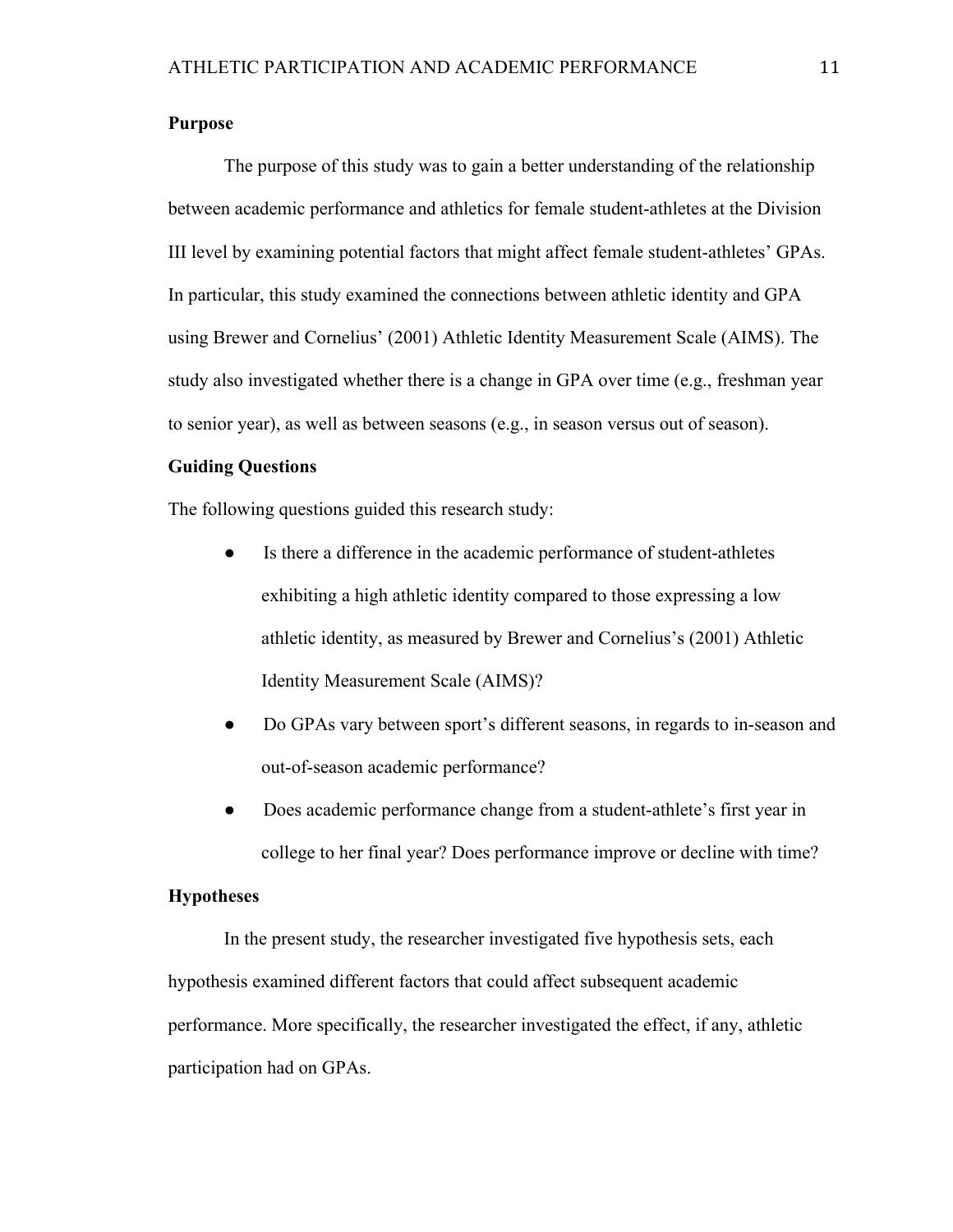The first null hypothesis analyzed the effect of athletic identity on academic performance. The null hypothesis states that female student-athletes scoring higher on the Athletic Identity Measurement Scale (AIMS), meaning those students identifying more as an athlete would have a greater than or equal GPA than those student-athletes who identified themselves lower on the AIMS. The research hypothesis was that athletes reporting higher scores on the AIMS would have a lower GPA.

 $H_0$ :  $X_{\text{HIGH AIMS}} > X_{\text{LOW AIMS}}$ 

 $H_1$ :  $X_{HIGH\,AIMS} < X_{LOW\,AIMS}$ 

The second null hypothesis analyzed the effect playing season had on academic performance. The null hypothesis indicates that the average GPA would be equal "in season" compared to "out of season". The corresponding research hypothesis was that the GPAs in season would be different than the GPAs out of season.

 $H_0$ :  $X_{IN} = X_{OUT}$ 

 $H_1: X_{IN} \neq X_{OUT}$ 

The third, fourth, and fifth null hypotheses analyzed the effect of time in college on academic performance. The third null hypothesis states that GPAs during freshman year would not change or would decrease from freshman year to sophomore year. The research hypothesis states that GPAs during freshman year would be lower than GPAs during sophomore year.

 $H_0$ :  $X_{\text{SOPHOMORE}} \leq X_{\text{FRESHMAN}}$ 

 $H_1$ :  $X_{\text{SOPHOMORE}} > X_{\text{FRESHMAN}}$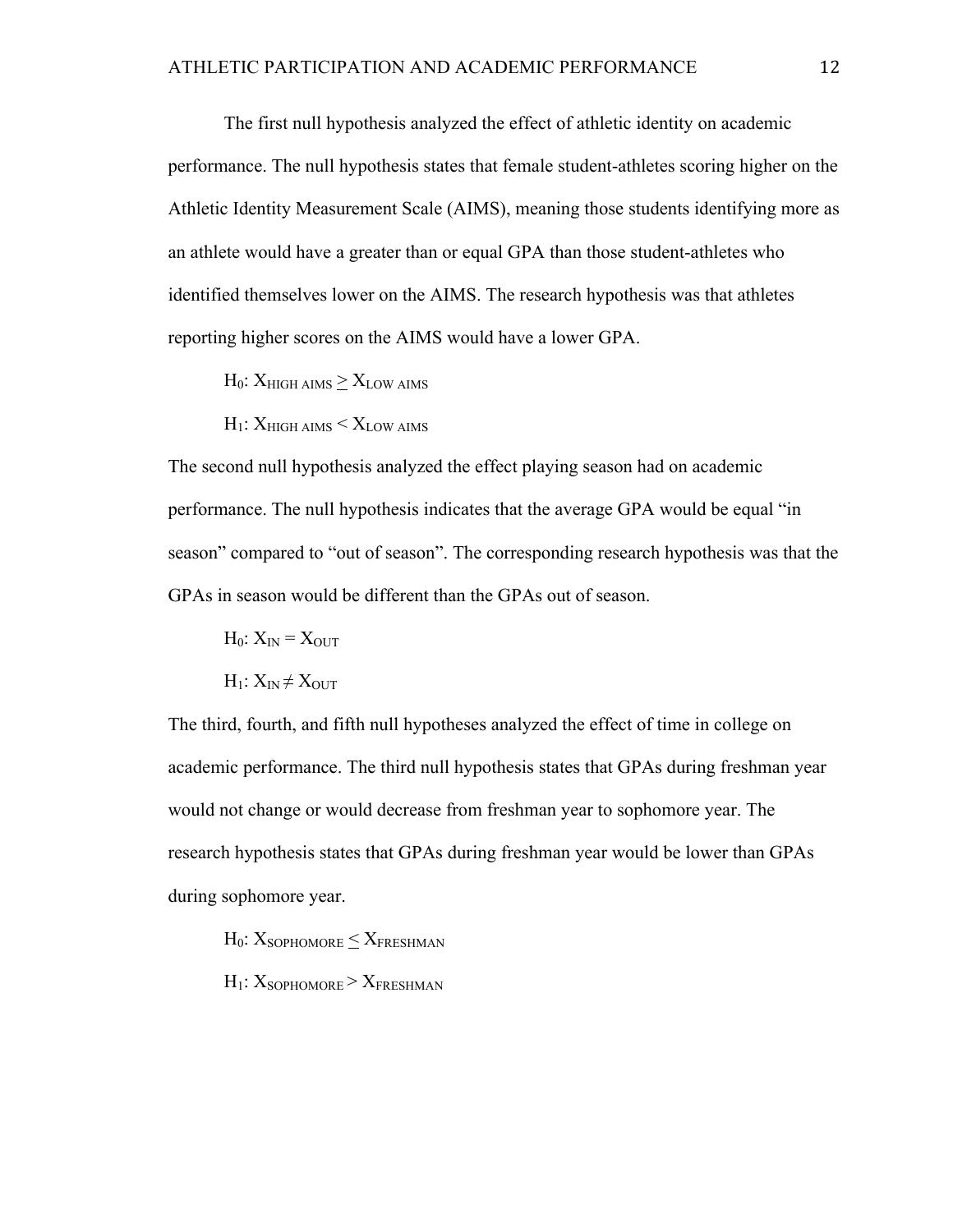The fourth null hypothesis states that GPAs would not change or would decrease from freshman year to junior year. The research hypothesis states that GPAs during freshman year would be lower than GPAs during junior year.

 $H_0$ :  $X_{JUNIOR} < X_{FRESHMAN}$ 

 $H_1$ :  $X_{\text{HINIOR}} > X_{\text{FRESHMAN}}$ 

The fifth null hypothesis states that GPAs would not change or would decrease from freshman year to senior year. The research hypothesis states that GPAs during freshman year would be lower than GPAs during senior year.

 $H_0$ :  $X_{SENIOR} < X_{FRESHMAN}$ 

 $H_1$ :  $X_{\text{SENOR}}$  >  $X_{\text{FRESHMAN}}$ 

## **Definition of Terms**

**AIMS**: Athletic Identity Measurement Scale, higher scores indicate identifying more as an athlete and lower scores indicate identifying less as an athlete

APR: academic progress rate, "based on eligibility and retention of student-athletes"

(Dilley-Knoles et al., 2010, p. 3), meant to encourage athletic departments to invest more in the academic performance of student-athletes

**GPA**: grade point average

**NCAA**: National Collegiate Athletic Association

## **Chapter Summary**

Academic performance of student-athletes continues to be a topic of debate in higher education; therefore, it is important to identify factors that impact the academic performance of student-athletes. To date, researchers have focused primarily on studying male athletes in revenue-producing sports at large, Division I institutions. The purpose of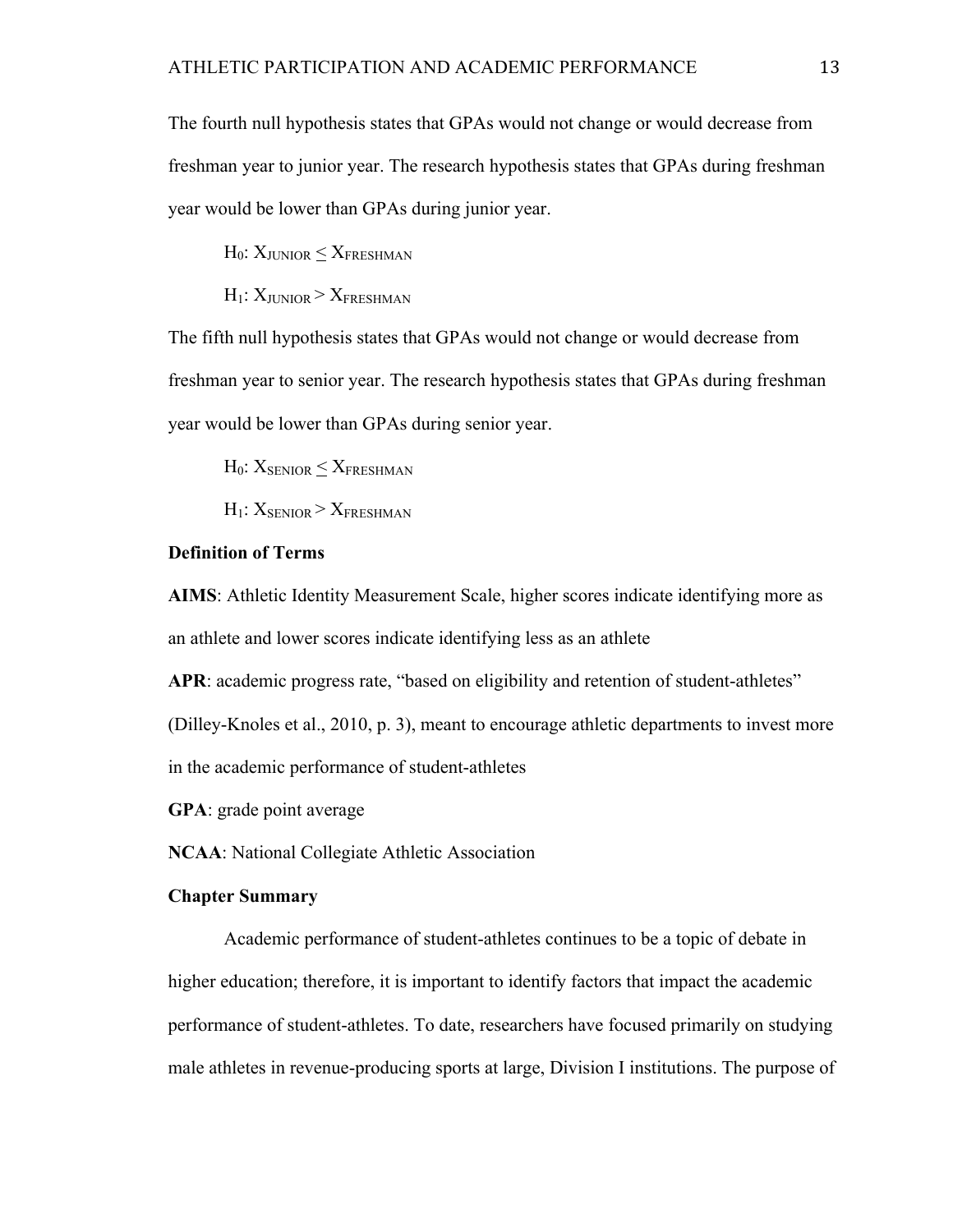the present study was to expand the current research by investigating female studentathletes at a smaller, more academically focused Division III institution. The first hypothesis examined the relationship between the extent to which a student-athlete identified as an athlete and her academic performance, measured by GPA. The second hypothesis analyzed if being in season or out of season impacted academic performance. In addition, the third, fourth, and fifth hypotheses investigated whether or not time influenced academic performance from freshman year to senior year (e.g., if performance improved over time).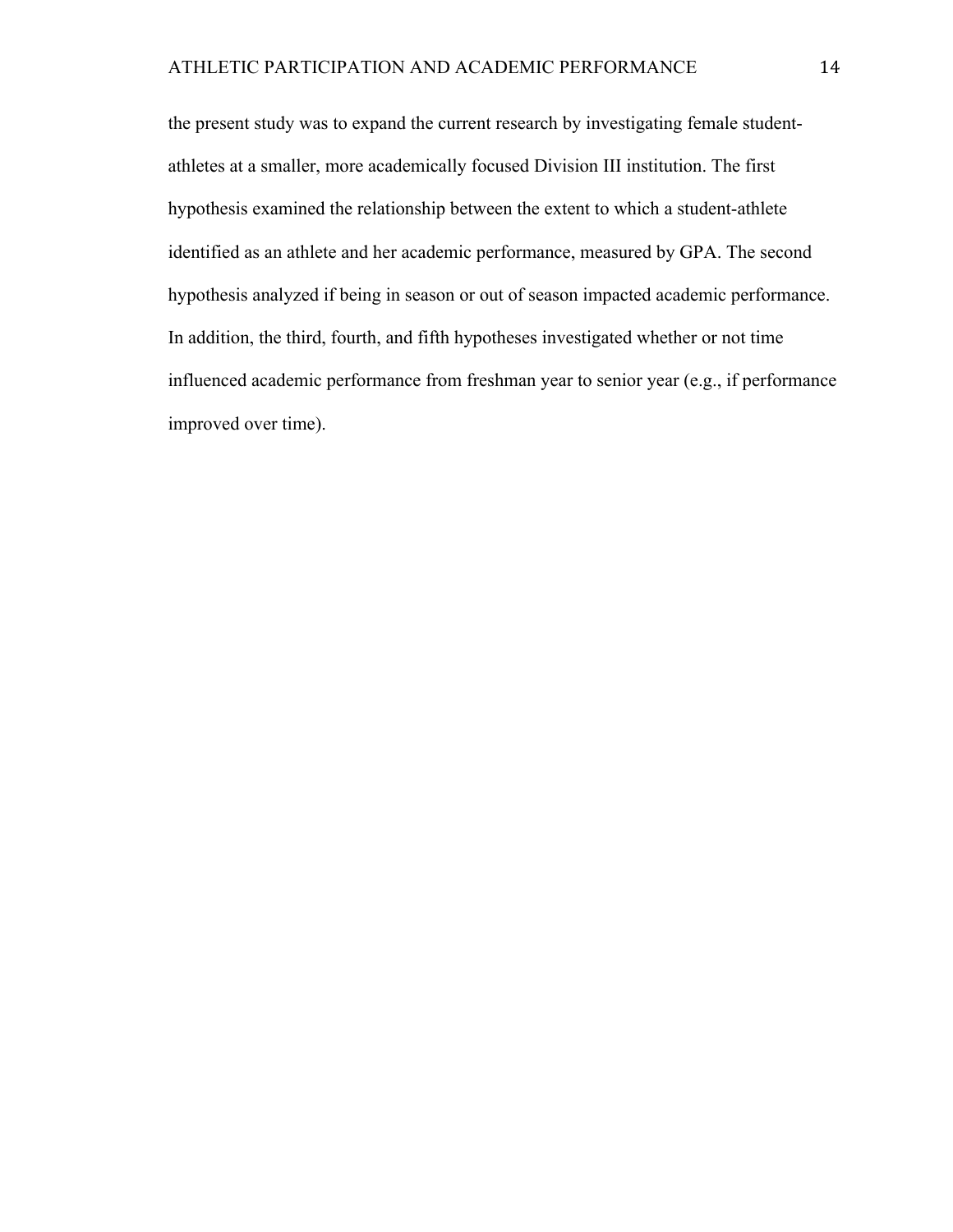#### **Chapter 2**

## **Review of Related Literature**

## **Historic Overview**

In 2014, 2.9 million students graduated high school, of those approximately two million (68%) attended college the following fall (USDE-NCES, 2016). The college search process can be both exciting and stressful; it represents a time in which high school seniors start out on one of the most important journeys of their lives. While some have a relatively quick and simple decision to make, others embark on a long process full of evaluations and cross-comparisons of various colleges and universities (Comeaux, Speer, Taustine, & Harrison, 2011; Kankey & Quarterman, 2007). As stated by Comeaux, Speer, Taustine, and Harrison (2011):

Transitioning from high school to college can be refreshing for some students and a daunting task for others. Many students are able to adjust and meet the social and intellectual challenges of their first college year, and may even excel in an entirely new environment. Some students, however, find that the transition into college is at best demanding and stressful. (p. 35, 36)

With just under 5,000 higher education institutions to choose from, high school seniors must take into account a wide variety of factors, including the areas of: academics, athletics, finance, and campus life (USDE-NCES, 2016). For high school seniors, deciding whether or not to continue playing sports in college can be one of the most difficult decisions of the college search process. Not only must high school athletes choose if they want to be a collegiate athlete, they must choose what institution to play for.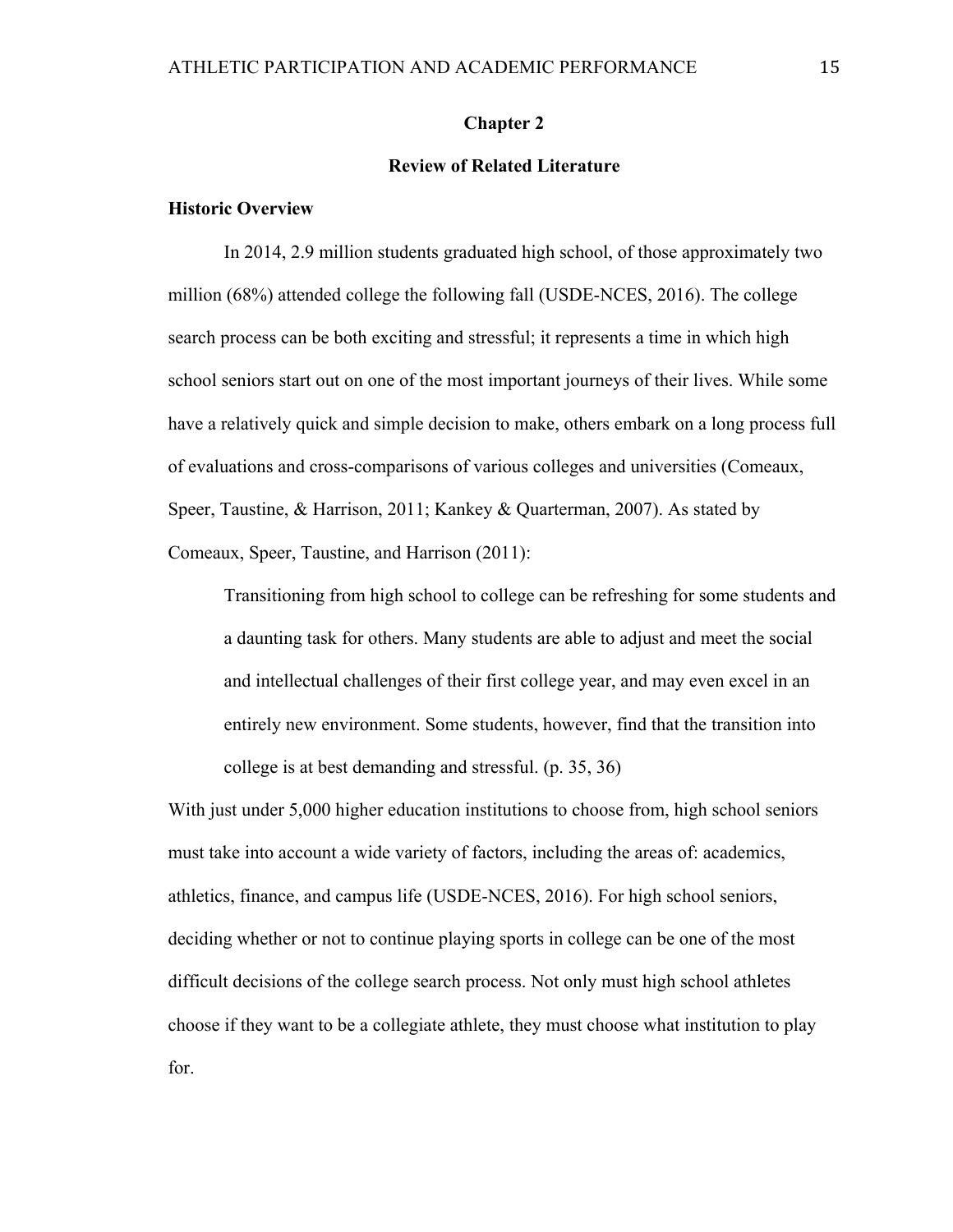Before choosing a college or university to attend, high school seniors must complete a decision-making process. Ryan, Groves, and Schneider (2007) conducted a study in which they examined that process. They wanted to use research to create a model of the thought process behind how an athlete ultimately chooses which college or university to attend. Their research uncovered six influential themes, including "academic, coach, [sport] program, personal, geographical, and financial" reasons (Ryan, Groves, & Schneider, 2007, p. 534). Each theme or category had a number of subcategories with a common theme. Academic factors shared the commonality of degree completion and career opportunities after graduation. Coaching factors tended to relate to the relationship between the coach and the player, specifically in terms of what effect the coach has on the development of the whole student-athlete. Subcategories of the athletic program (e.g., win-loss record, toughness of the conference, traditions) shared the theme of wanting to participate in a successful program (Ryan, et al., 2007). Personal factors related to the extent to which a prospective student might go to others, such as family or high school coaches for advice in making a decision. Geographic factors involved whether a student wanted to be closer or farther from home. Finally, financial influences revolved around the way in which a student-athlete wanted to live—in terms of lifestyle as well as the worth of the cost-benefit (Ryan et al., 2007).

#### **College Decision Factors**

Research looking into reasons why student-athletes choose a particular institution dates back to the 1970s. Most of this research focused on NCAA Division I studentathletes. Findings have remained relatively consistent over time, with some slight variations depending on characteristics of the population being studied. In 2007, Kankey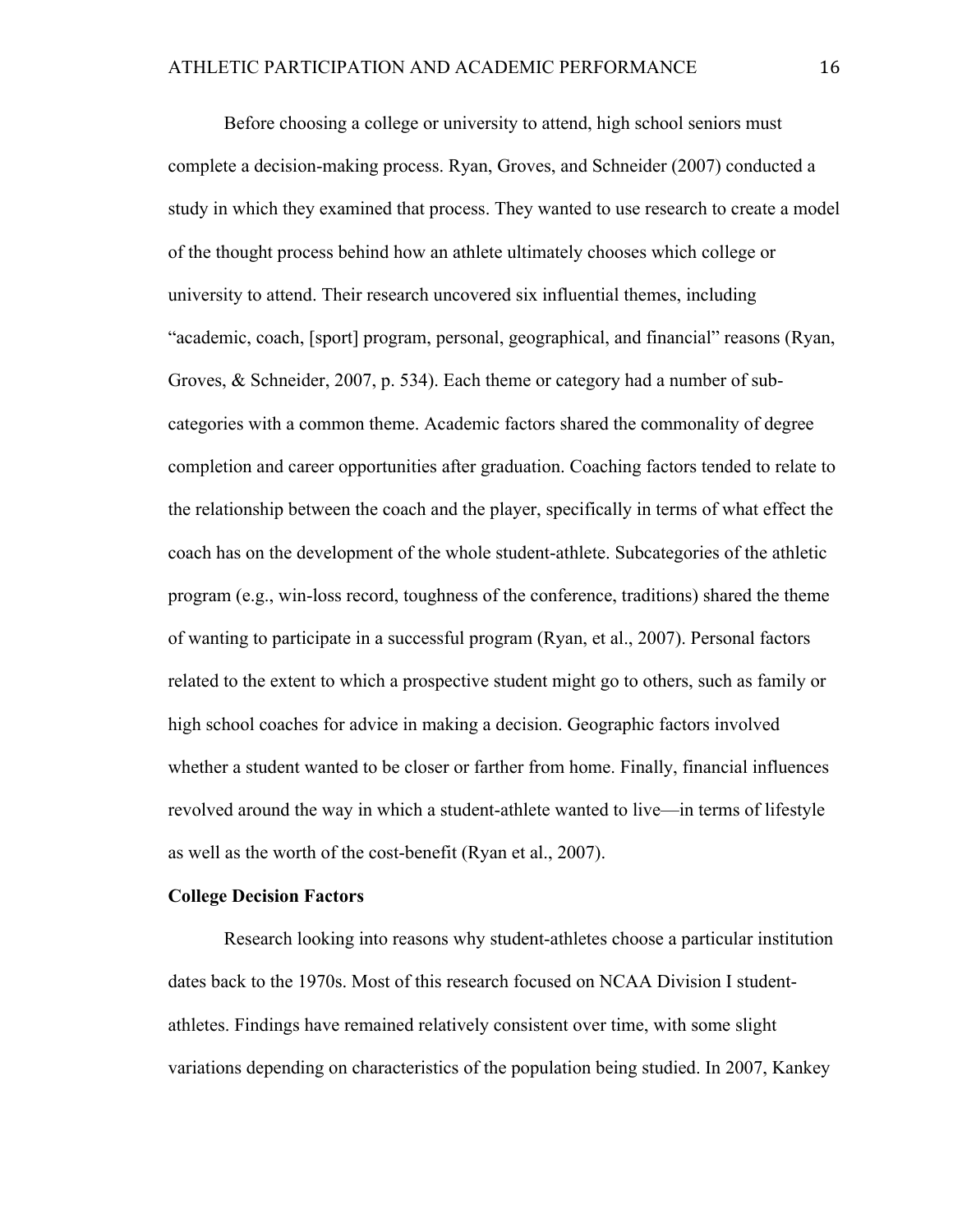and Quarterman developed a survey to study the reasons why softball players chose to attend an NCAA Division I college or university. Kankey and Quarterman (2007) based the survey off the work of Forseth (1987), Mathes and Gurney (1985), and Reynaud (1998). The researchers distributed the survey to multiple Division I softball programs. The findings revealed the most influential factors affecting college choice to be "availability of a major or academic program, head coach, career opportunities after graduation, social atmosphere of the team, and amount of financial aid" (Kankey  $\&$ Quarterman, 2007, p. 35). The least influential factors were found to include "friends, affiliation of the university (religion, public, private), media coverage, softball team website, softball team sponsorship, high school coach, and ethnic or gender ratio" (Kankey & Quarterman, 2007, p. 35). Findings from the Kankey and Quarterman (2007) study support the idea that influential factors tend to fall in the categories of academics (e.g., major availability, career opportunities), finance (e.g., financial aid), and athletics (e.g., head coach, team atmosphere).

Why choose a smaller college when they do not grant athletic scholarships, what is the appeal? Recently, literature on college decision factors for student-athletes has expanded to include Division II and Division III institutions. Choice factors parallel those of Division I; however, the extent of the influence varies. A study by Pauline (2010) focused on a single sport and compared selection factors at all NCAA Division levels and included both male and female athletes. The study looked at the extent to which different factors influenced choosing a college and their perceived importance to the athlete. It also looked to uncover any potential differences between division level or gender (Pauline, 2010).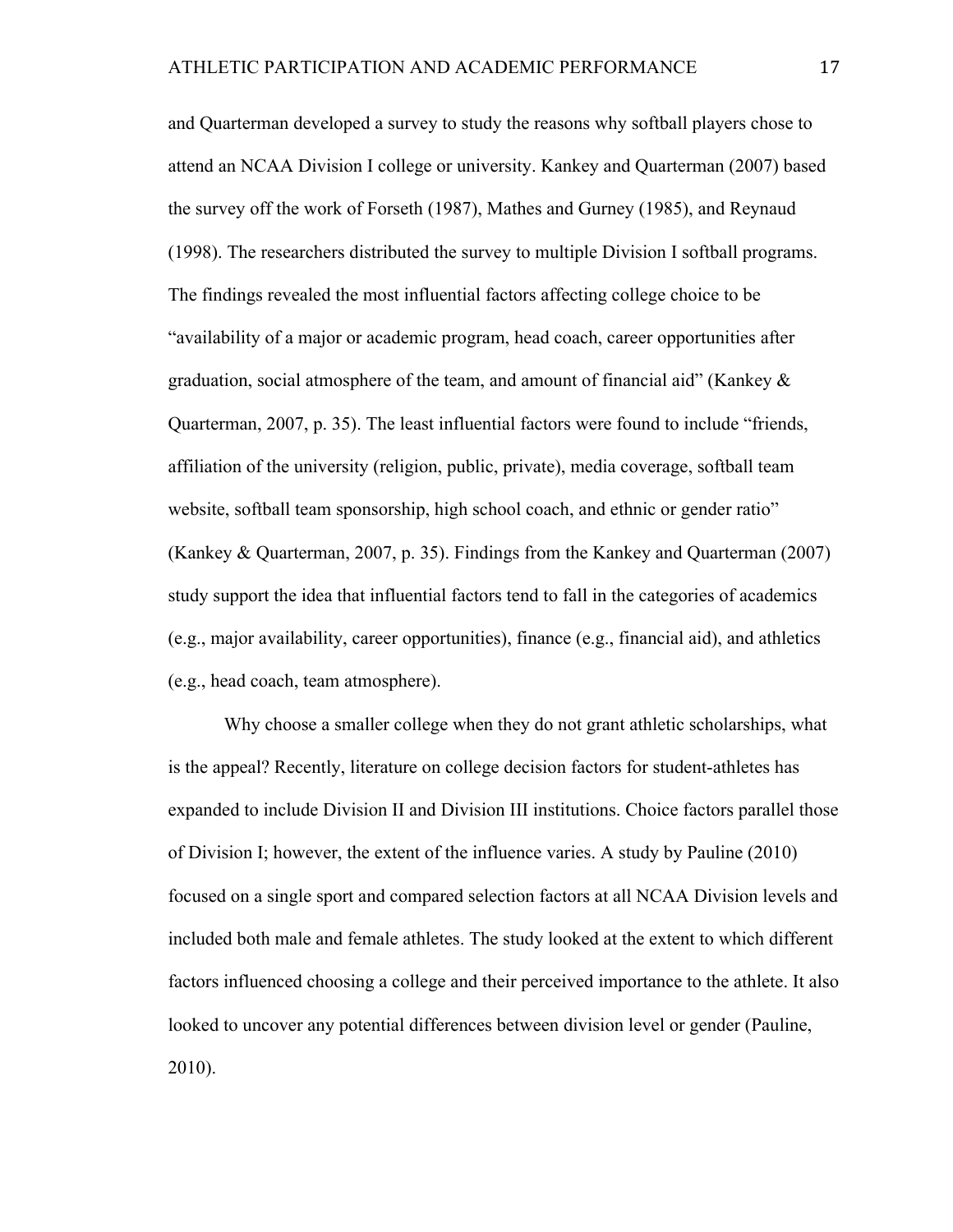Pauline issued the Influential Factors Survey for Student-Athletes-Revised to male and female lacrosse players at Division I, II, and III colleges and universities. The Influential Factors Survey categorizes factors into five areas: academic, athletic, social, coaching, and finance. Survey results revealed the top ten important and influential factors for all divisions to be, listed in order with the first being the most influential:

Career opportunities after graduation, academic reputation of the university, overall reputation of the university, availability of academic program or major, reputation of academic major or program, social environment at the university, social atmosphere of the team, campus, head coach's personality or style, and academic facilities. (Pauline, 2010, p. 65)

The least influential factors included "knowing athletes at the university, ethnic/gender ratio at the university, media coverage of the team, knowing someone on the lacrosse team, and number of alumni in professional lacrosse" (Pauline, 2010, p. 65). The majority of the influential factors fell into the academics category, suggesting it represents one of significance to prospective student-athletes. All three divisions ranked academics as the most influential category followed by the coaches, campus life, finances, and athletics. Academics ranking at the top in terms of influence supports previous research, athletics being ranked last does not align with other studies that found athletics as a close second to academics (Pauline, 2010).

Overall the divisions showed similar findings, though, revealed some differences. Gender differences found that men took into greater account athletic-related and coaching factors and women focused more on financial factors than men did. Factors' weight varied across the divisions: academics were ranked more important for Division II and III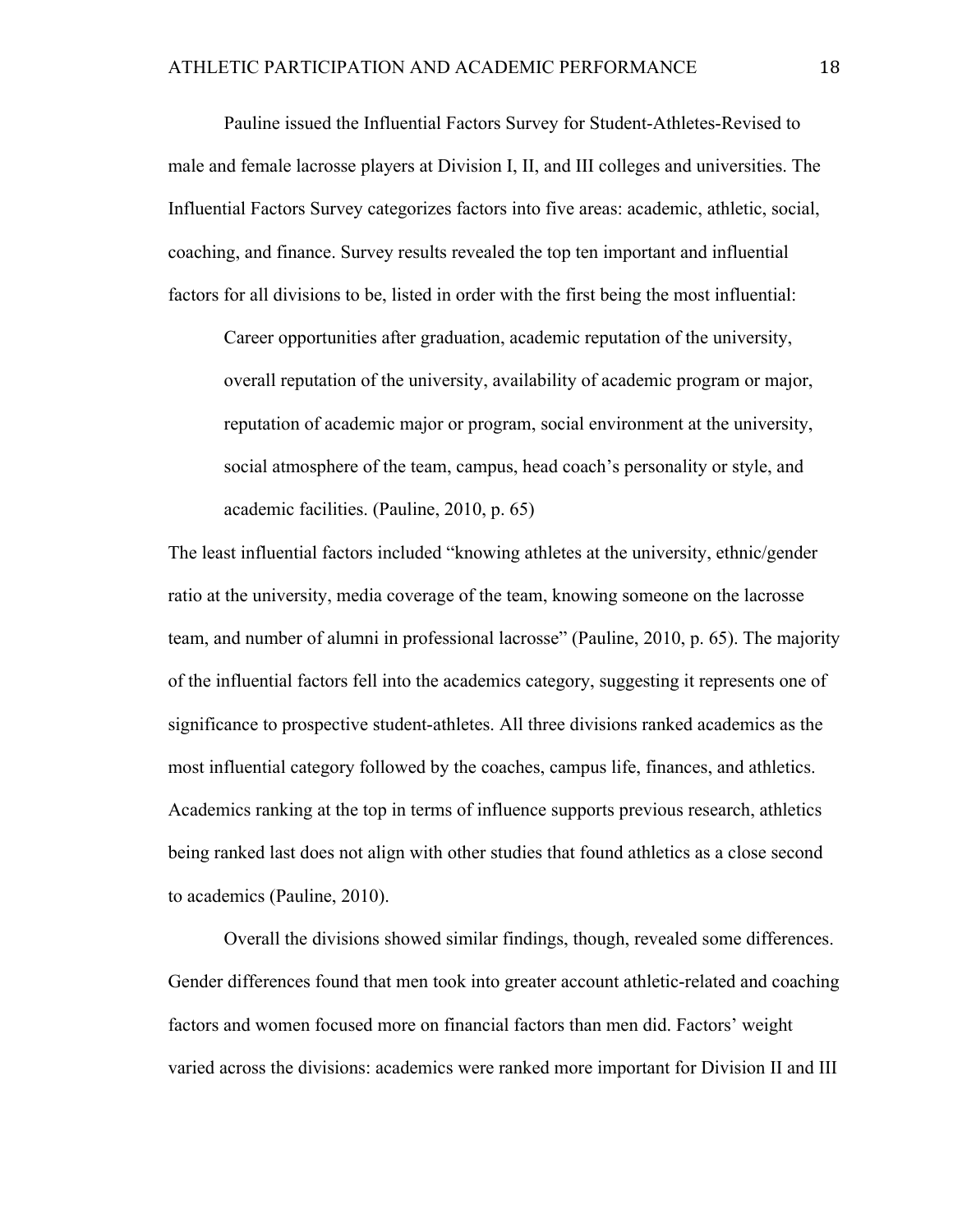student-athletes than for Division I student-athletes. Pauline (2010) expected this finding because as he stated, "The importance of academics is consistent with the NCAA Division II and Division III philosophy" (p. 67). The coaching staff influenced Division II more so than Division III. Division II athletes typically attend this level of institution with the intention that they will improve their play, since the athletes and coaches spend more time together, the compatibility of the coach and player's personalities is important. Finally, Division II students perceived financial aid—athletic scholarships, in this case as more important than Division I students, and Division I more than Division III. Financial aid does not impact Division III student-athletes as it does Division I or II because Division III institutions do not award any athletic-based scholarships. Overall, the study supports other literature by showing the most significant decision-making factor to be related to academics (Pauline, 2010).

#### **Societal View of the Student-Athlete**

So often individual views and opinions of certain ideas, information, places, and people get shaped by society or, at the very least, help form one's initial opinion. Society, by way of different media outlets, can manipulate individual opinions simply in the manner of portrayal. In the case of athletics and higher education, society portrays various iconic images and myths of the student-athlete, one of the most common and pervasive being the dumb-jock stereotype. Some have described the stereotype as "assum[ing] a lack of academic ability and motivation" and "the belief that athletes are not as capable of performing well academically as their non-athlete counterparts" (Parsons, 2013, p. 402; Wininger & White, 2008, p. 227). These portrayals result in biased preconceptions—dumb, lazy—and lowered expectations of student-athletes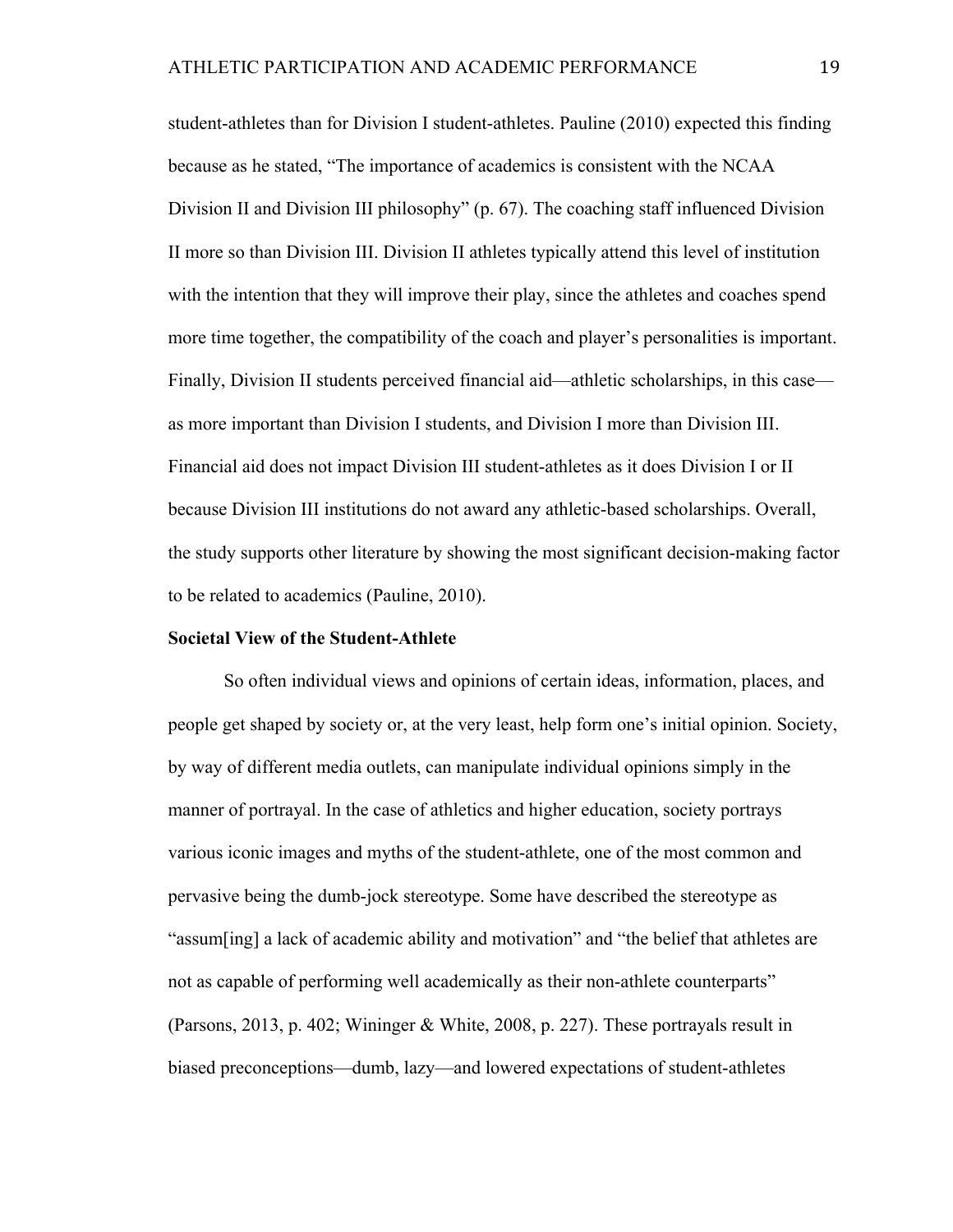(Parsons, 2013; Simons, Bosworth, Fujita, & Jensen, 2007).

The athletic stigma of intercollegiate student-athletes occurs not only from media's depiction of the dumb jock; "experiences with underprepared athletes whose behavior conforms to the stereotype" also contributes to the stigma (Parsons, 2013; Simons et al., 2007, p. 253). When people are sensitive to a groups' characteristics or behaviors, it heightens their awareness of them. Once they witness the behavior, it reinforces their view of the individual. For example, if an athlete arrives late to class, it reaffirms the opinions that athletes ale little effort. Simons et al. (2007) stated, "Whether athletes' negative academic behaviors may not occur any more frequently than with nonathletes, they become more salient to faculty members because of negative expectations" (p. 253).

Stigmatization or stereotyping occurs when someone possesses an identifying trait or characteristic that links them to a specific group (e.g., an athlete) and that trait or characteristic is one that society depreciates (Parsons, 2013; Simons et al., 2007; Wininger & White, 2008). However, the stigmatization is context dependent. For example, "Athletic identity is stigmatized in the academic domain but highly valued in the athletic domain" (Simons et al., 2007, p. 253). Due to the context-dependent nature of the athletic stigma, some intercollegiate student-athletes might try to hide the fact that they are athletes. The athletic stigma is unique in nature because the stigma is voluntary: "Unlike most other stigmas, they chose to be athletes, whereas most stigmatized individuals have little choice in their stigma" (Simons et al., 2007, p. 253). Despite the argument against athletes being considered a stigmatized group, much of the current research supports the idea that the societal image of the student-athlete fosters a negative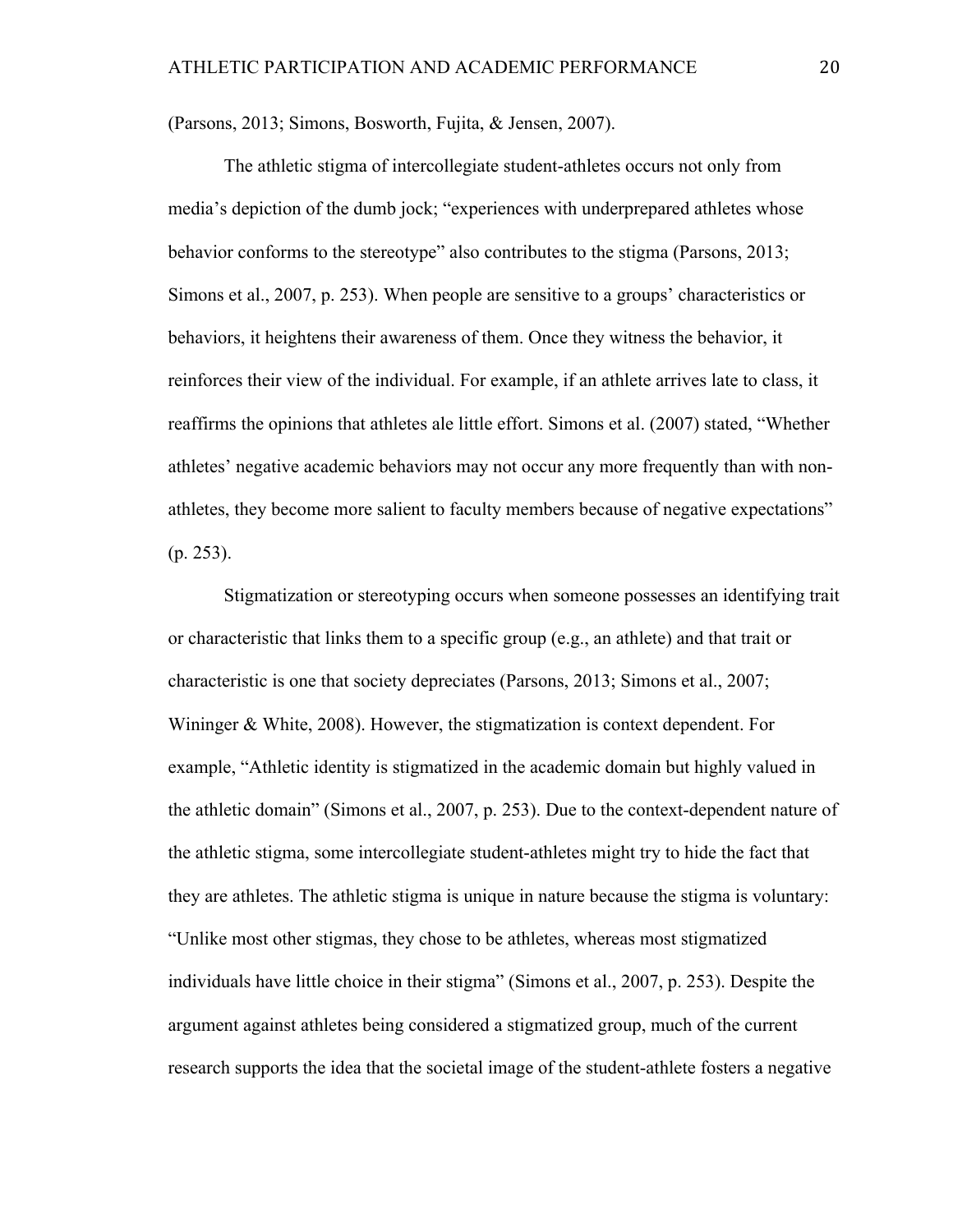perception of athletes in the academic domain.

Another response to being the recipient of stigmatization includes internalizing the stigma, thereby conforming to the expectations of others (e.g., not putting forth effort on academic work and increasing focus on athletics). However, while the stereotypes can result in negative behaviors, they can also promote positive ones. For example, some student-athletes want to prove others wrong by performing well academically, so the stigma serves as a source of motivation (Simons et al., 2007).

A group of researchers decided to look into the way in which student-athletes saw the presence of the athlete stigma in their institutions (Simons et al., 2007). Division I intercollegiate athletes (*N*=538) participated in the study. Participants ranged in class year, gender, and athletic teams. The researchers interviewed and surveyed the studentathletes about the ways in which they believed others—faculty and non-athletes—saw and treated them and how they reacted to the treatment (Simons et al., 2007).

In regards to overall feelings of how others saw them, one-third of the participants felt others' perceptions were negative, less than 15% believed the perceptions were positive, and the remainder reported neutral perceptions. Researchers asked students about faculty treatment of athletes, specifically in regards to biased grading, accusations of honor code violations, and special accommodations. Results show that 27% of participants believed faculty intentionally gave them lower grades, 9% described having been accused of cheating, 41.9% were denied an academic accommodation, and 57.3% experienced difficulty when requesting accommodations (Simons et al., 2007).

Researchers also asked participants for specific comments made by faculty and non-athletes that might suggest a preconceived bias, negative or positive, toward athletes.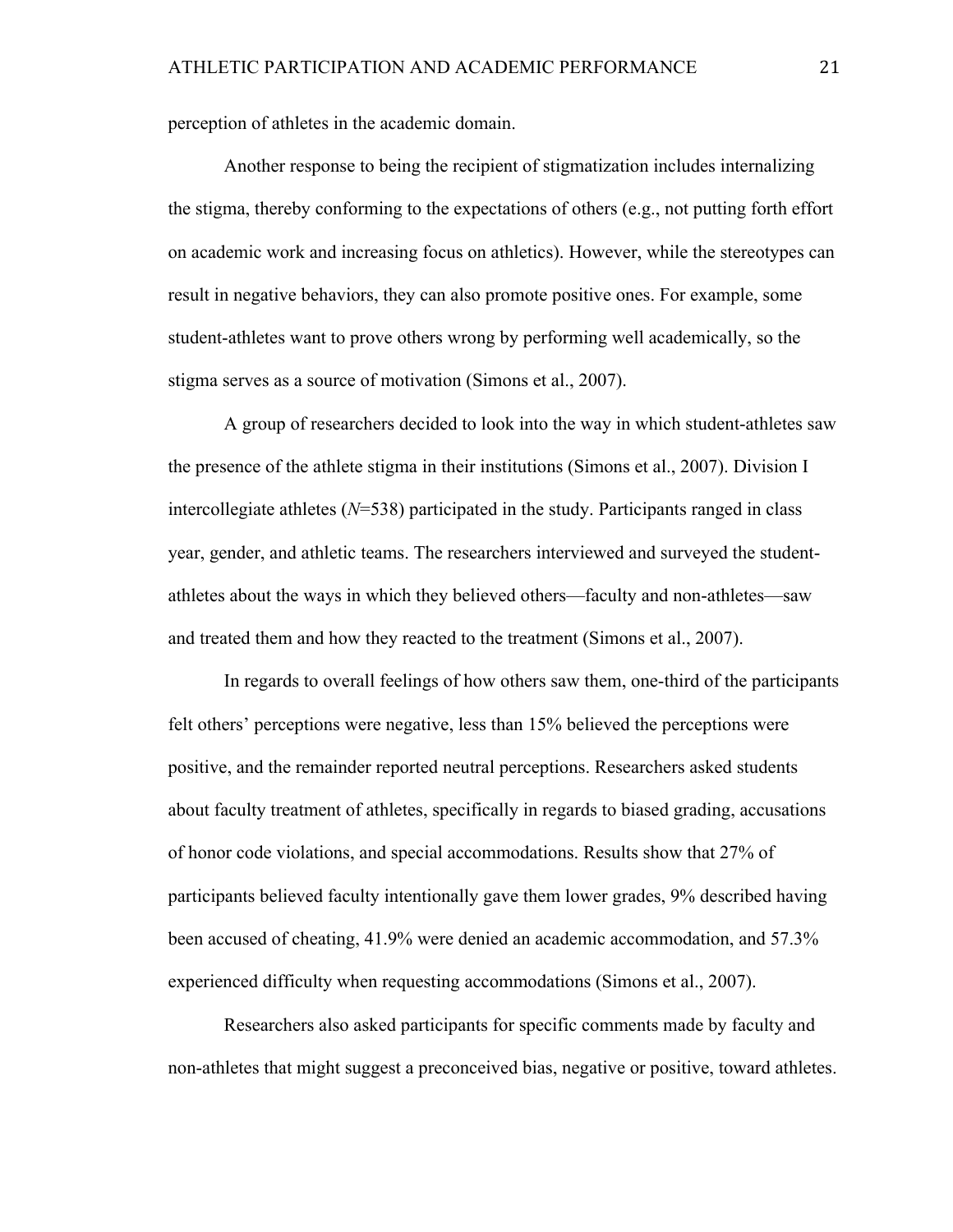Results from the closed-ended questions show more negative comments (62.1%) than positive comments. Most of the negative comments involved "expect[ing] special treatment", "only interested in sports", and "not academically qualified" (Simons et al., 2007, p. 256). Open-ended responses also yielded more negative comments than positive comments, revealing the following themes: "lack of intellectual ability", "lack of academic motivation", "special treatment", and "discrimination-unequal treatment" (Simons et al., 2007, p. 257-259). Despite the many negative comments experienced by student-athletes, some did report having positive experiences. Positive experiences resulted from faculty who wanted to help athletes because they respected their commitment and ability to perform the dual role of being a student-athlete (Simons et al., 2007).

In addition to being asked about faculty and non-athlete perceptions and treatment of student-athletes, researchers also examined the ways in which the athletes coped with the stigma. Researchers presented the participants with a variety of responses to treatment, with the percentages representing the number of participants who selected that behavior: "work harder" (35%), "stop participating" (32%), "stop attending" (5%), "drop the class" (15.8%), "complain to the professor" (3%), or "complain to a higher power" (7.1%) (Simons et al., 2007, p. 261). Additionally, participants were asked the extent to which they tried to conceal the fact that they were athletes, with 44.5% of participants reporting trying to hide to avoid stigmatization. While the study by Simons et al. (2007) is revealing, it is limited because the reports are from the athletes themselves, so there is a chance of exaggeration or misinterpretation of faculty comments or treatment.

A study by Parsons (2013) also examined faculty perceptions of student-athletes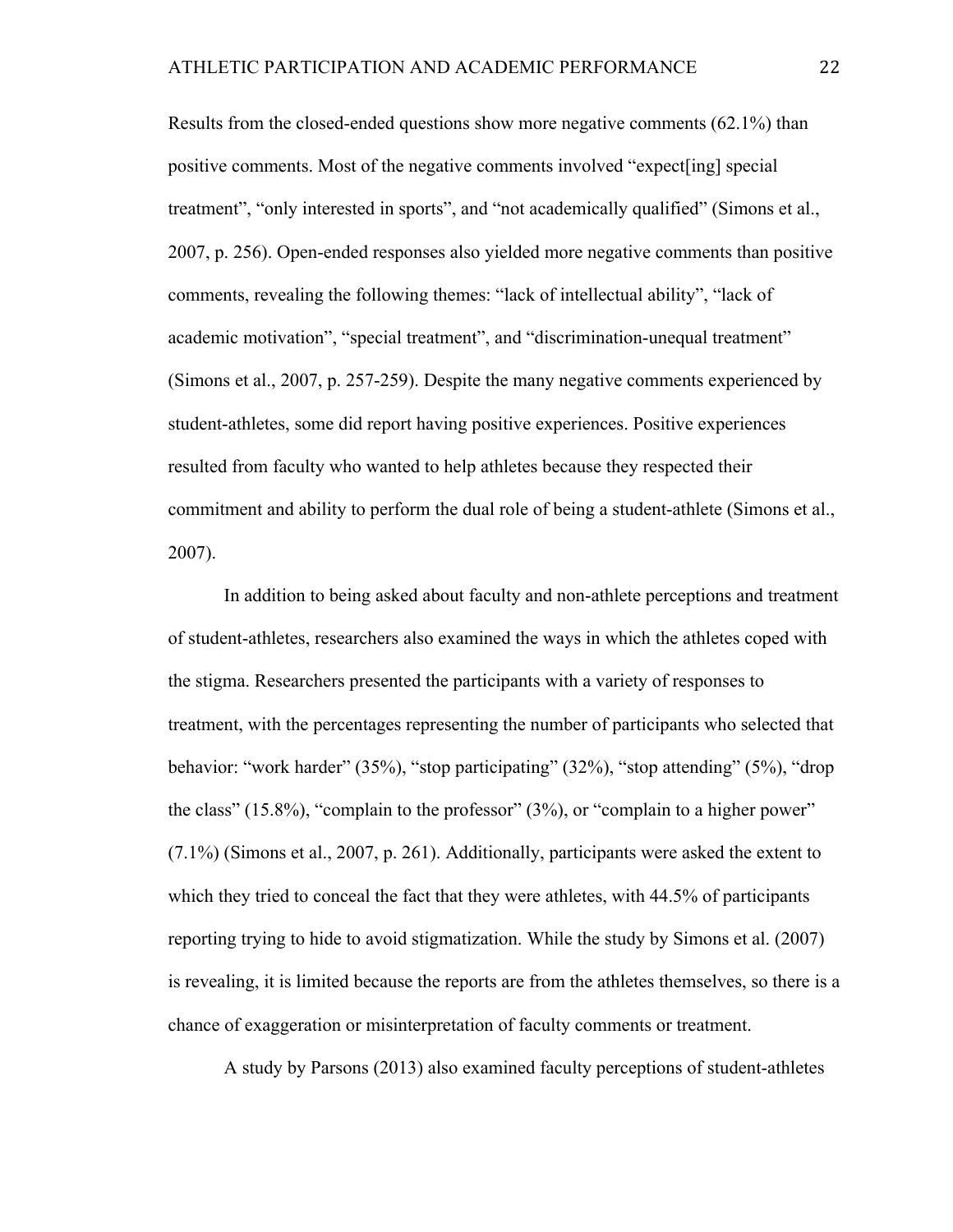from the perspective of student-athletes themselves. The study sought to reveal how student-athletes felt the faculty saw and treated them. A survey was administered to student-athletes (*N*=252) at an NCAA Division II institution to determine whether they reported having experienced the dumb-jock stereotype. Parsons modified the survey used in Simons et al.'s (2007) study. The two questions Parsons intended to answer included how do student-athletes believe faculty see and treat them and do the findings support those found by Simons et al.'s 2007 study at the NCAA Division I level (Parson, 2013)?

The survey included both closed- and open-ended questions, each revealing trends in the data. The first theme, academic success or interest shown by athletes, revealed that one-third of the participants stated having been encouraged to take courses that would help them (e.g., easier classes or athlete-friendly classes), with the majority of the encouragement coming from teammates as opposed to coaches. The participants also reported taking advantage of office hours (48%), attending classes (97%), and turning work in on time (77%). The last item related to how the participants responded to negative treatment from faculty. Some (66%) reported that they increased their efforts to prove the faculty's assumptions wrong. The others (34%) responded negatively—stopped attending class, stopped participating, or dropped the class entirely (Parsons, 2013).

The athletic identity theme examined the extent to which the student-athletes tried to hide the fact that they were athletes from their professors. Very few (16%) reported trying to disguise their athletic identity. Oftentimes revealing the athletic identity is inevitable because of travel; however, many (73%) responded that they seldom encountered trouble when exposing their identity for athletic travel (Parsons, 2013). The third and final closed-ended question involved professor perceptions and treatment of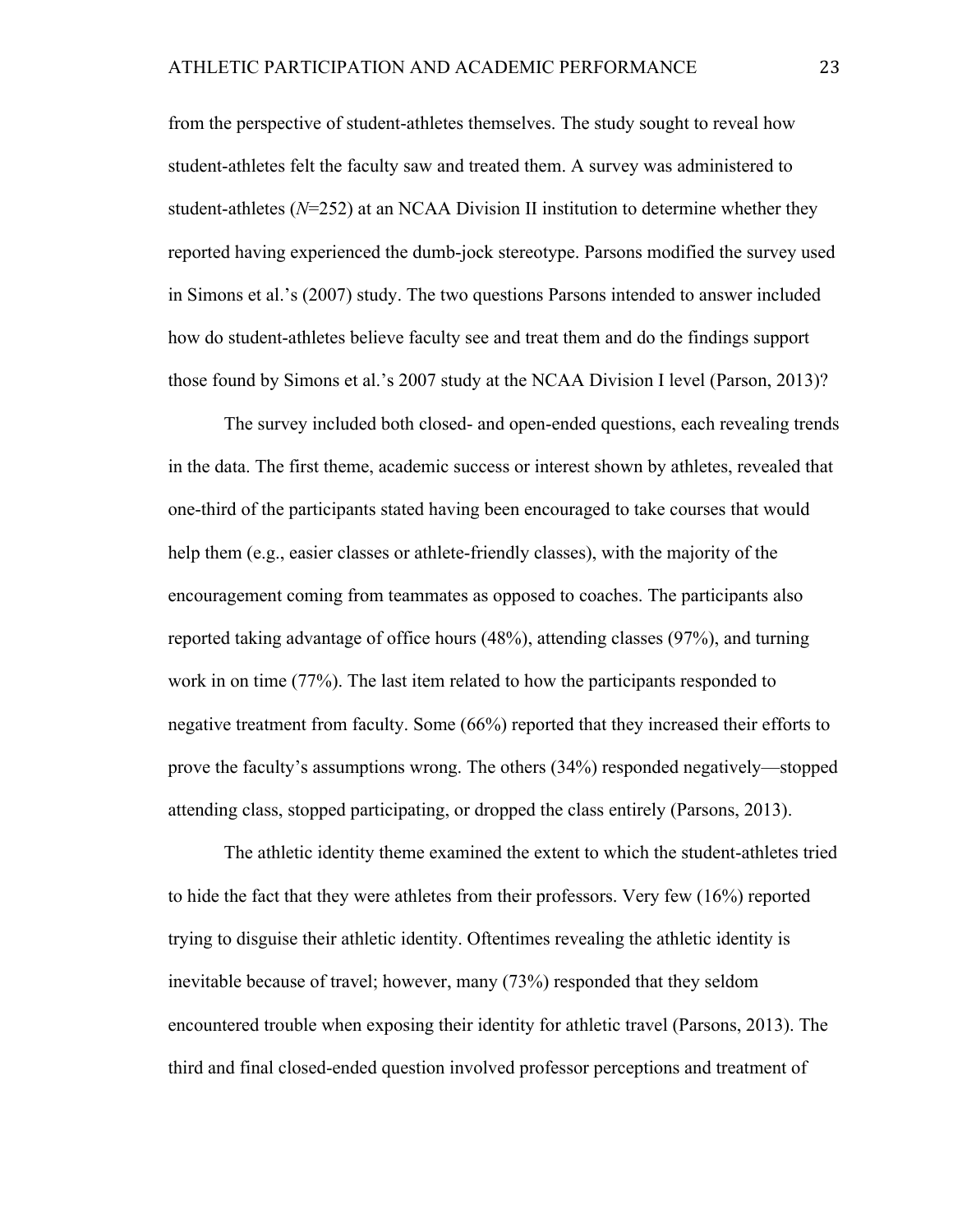athletes. Most of the participants (75%) did not experience preferential treatment as a result of being an athlete. Very few reported having received lower or higher grades because of their athletic status, 36% and 15% respectively. Overall, over half (58%) reported having issues with faculty regarding accommodations, while the others (42%) reported having never experienced any issues. According to the closed-ended questions, the experiences of Parsons's participants differed from those in Simons et al.'s (2007) study, in that faculty in the current study appear to have been much more understanding and accommodating for student-athletes compared to those in Simons et al.'s study (Parsons, 2013).

The open-ended questions provided the student-athletes the opportunity to express their experiences in their own words. Participants described their experiences both negatively and positively in terms of remarks made by the faculty. Negative remarks centered around the following three themes: accommodations for missed classes due to athletics, the dumb-jock stereotype of athletes being inferior students, and finally that athletes prioritize athletics above academics. The positive remarks involved the faculty appreciating and commending the ability to balance athletics and academics as well as the life skills that the student-athletes develop as a result of athletic participation (Parsons, 2013).

The findings of Parsons's (2013) study both support and contradict previous research. Support of previous research can be found in the experience of the dumb-jock stereotype by way of negative faculty remarks; however, very few (11.5%) of the participants reported having had this negative experience. The majority of the participants reported having had positive encounters with their professors regarding athletics. Parsons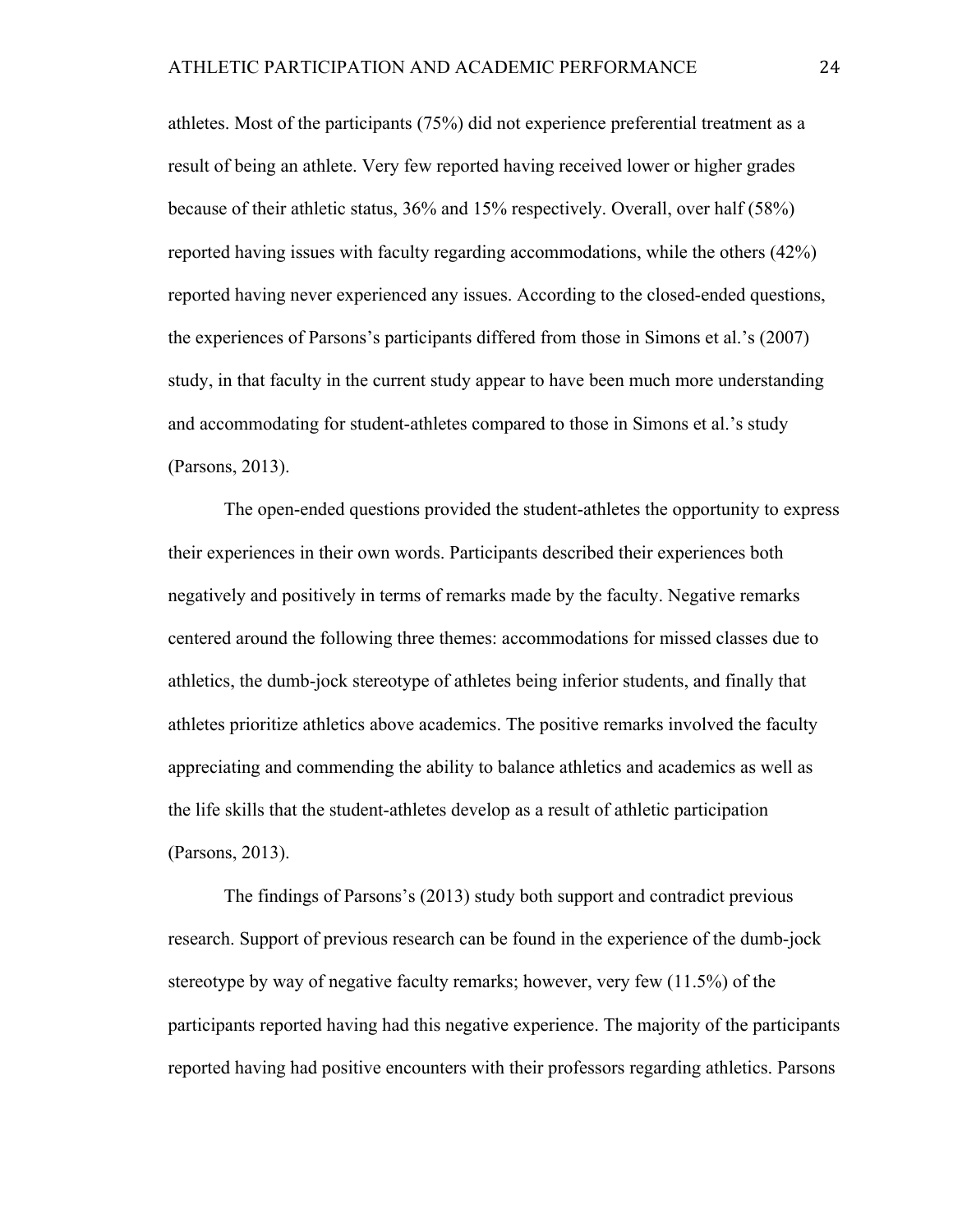(2013) also found, similar to Simons et al. (2007), that the student-athletes self-reported positive academic habits, such as turning in assignments, participating and attending class, and valuing academics.

Similar to Simons et. al (2007) and Parsons (2013), Wininger and White (2008) wanted to further understand the dumb-jock stereotype. They too looked at the perspective of student-athletes and the way in which they felt others, primarily faculty and non-athletes, viewed and treated them. Wininger and White surveyed NCAA Division I student-athletes (*N*=118) ranging in class year, gender, ethnicity, and athletic teams. The survey focused on what the student-athletes' beliefs were regarding faculty and non-athletes "awareness that the student is a student-athlete", "academic expectations", and "willingness to offer help" (Wininger & White, 2008, p. 230-231). Results revealed an overall belief that faculty and non-athletes are cognizant of the fact that they are athletes, with the faculty being more aware. Findings in relation to held expectations differed from the study by Simons et al. (2007). Wininger and White found that faculty were believed to have higher expectations for student-athletes, whereas nonathletes had lower expectations. Results also revealed a feeling that faculty and nonathletes wanted to help; however, as stated by Wininger and White (2008), "Is it preferential treatment or sympathy because the student-athletes are viewed as less capable academically" (p. 231).

In addition to Wininger and White's examination of how student-athletes experienced the dumb-jock stereotype, they also looked at the possible effect of the dumb-jock stereotype as a self-fulfilling prophecy. The idea behind the self-fulfilling prophecy in athletics is defined as when "an initially erroneous social belief leads to its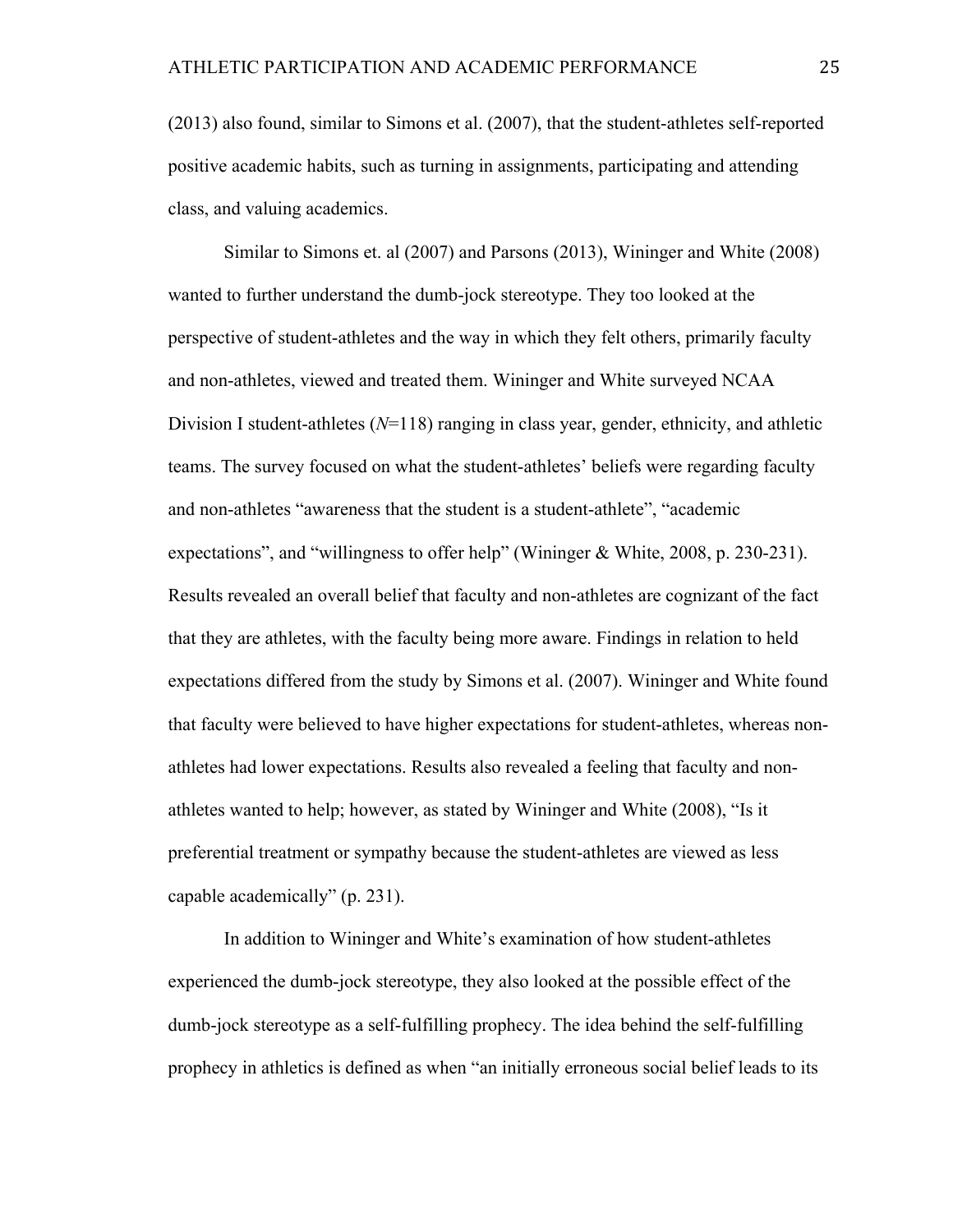own fulfillment" (Wininger & White, 2008, p. 229). In other words, athletes internalize the stereotype and thereby conform to the expectations of others by behaving in expected ways. Results suggest that the lowered expectations felt by student-athletes directly correlates with the self-fulfilling prophecy. When student-athletes see these negative images reinforced in the media and hear the negative comments on the academic campus, they may internalize those beliefs and encounter the self-fulfilling prophecy (Simons et al., 2007; Wininger & White, 2008).

Simons et al., Parsons, and Wininger and White examined the faculty and nonathlete viewpoint of the student-athlete from the perspective of the student-athlete which could lead some to question the accuracy or legitimacy of their responses. However, regardless of whether or not faculty and non-athletes actually view athletes in the way student-athletes describe, the importance is that student-athletes believe that this is how others see them. It is this belief that can be so detrimental to the athlete.

Another study examining the dumb-jock stereotype took an interesting approach. The qualitative study examined non-athletes' perceptions of student-athletes by having them write a narrative about a day in the life of a collegiate athlete (Lawrence, Harrison, & Stone, 2009). The researchers had the participants assume the identity of either Tyrone Walker (*N*=44) or Erik Walker (*N*=43) and write about what a typical day for them would look like. It is important to note that the authors wanted to study the perceptions and stereotypes the narratives conveyed, not whether what the narratives depicted was accurate.

Analysis of the narratives revealed both minor and major themes. The minor themes included the following negative stereotypes: dumb, lazy, no study time, and time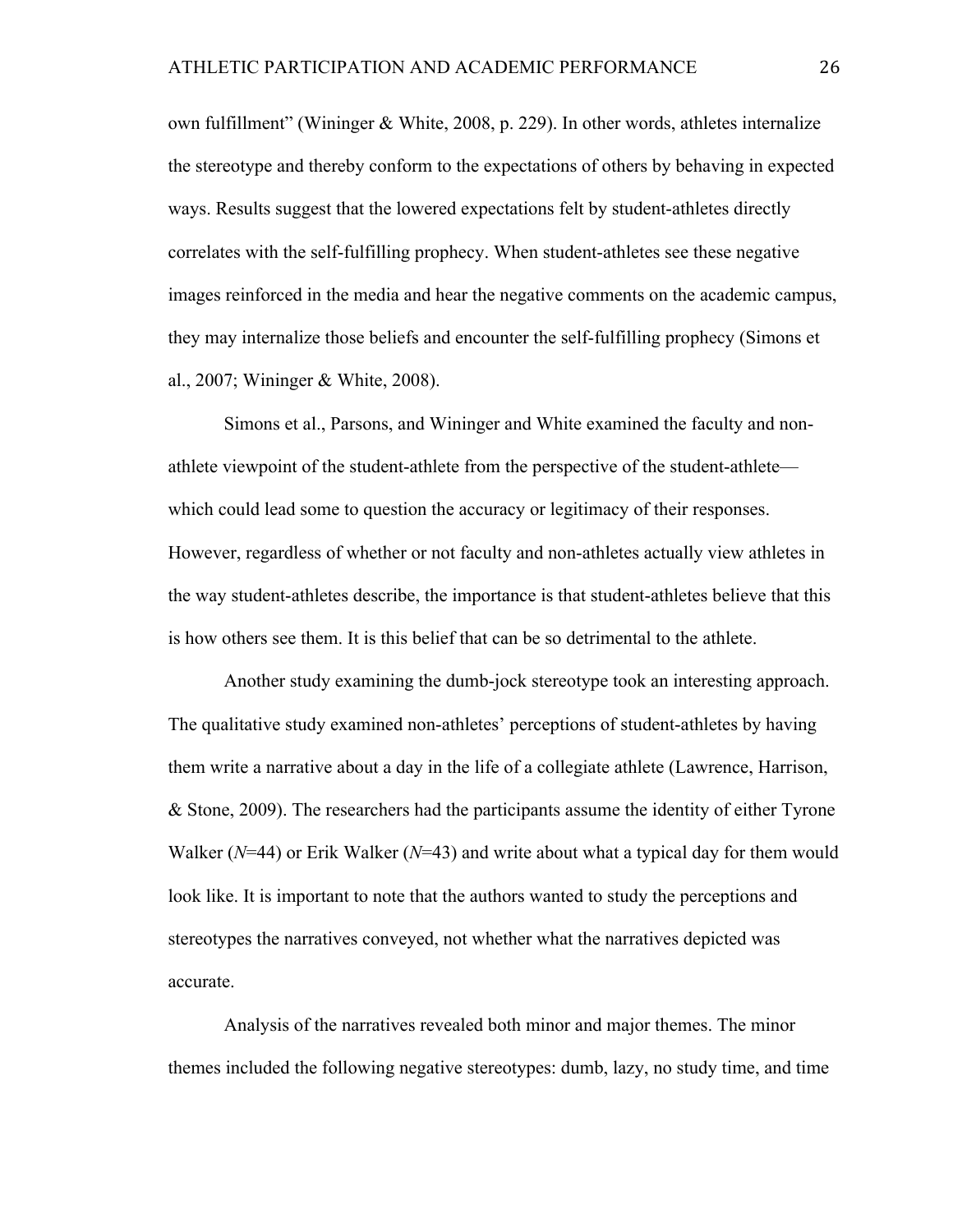spent partying (p. 598). In order to be a minor theme, less than 51% of the narratives had to include the theme. Of the participants in the Erik narrative, 51% (*N*=43) applied negative stereotypes, while only 32% of participants in the Tyrone narrative (*N*=44) negatively stereotyped Tyrone. Overall, 41% of the total participants (*N*=87) in both the Erik and Tyrone narrative stereotyped student-athletes.

Findings revealed four major themes including: Tyrone's "Balancing Life All Day", Tyrone's "Big Man on Campus", Erik's "Busy Day", and Erik's "Being an Athlete is Great" (Lawrence et al., 2009, p. 601, 604). In order to be a major theme, over 55% of the narratives had to include that theme. "Balancing Life All Day" referred to the extent to which participants acknowledged the competing time demands of being a student and an athlete. Specifically, they mentioned having to attend daily workouts and practices, in addition to going to class and finding time to complete homework, and then other daily activities, like eating, sleeping, and hygiene. Of the participants, 95% expressed elements of this theme in their narrative. The "Big Man on Campus" theme related to the extent to which the participants felt athletes were held in high regard, received special privileges (e.g., athlete-friendly courses, academic support services), and were well-known in the campus community—65% of the participants applied the "Big Man on Campus" stereotype in their narrative. The "Busy Day" theme compares to Tyrone's "Balancing Life All Day" in that the participants acknowledged the difficult balancing act that student-athletes must manage. Of the participants in the Erik narrative, 93% included the "Busy Day" theme. Finally, similar to Tyrone's "Big Man on Campus", Erik's "Being an Athlete is Great" also referenced the perceived privileges and special treatment of student-athletes; 58% of the participants responded with comments relating to this theme.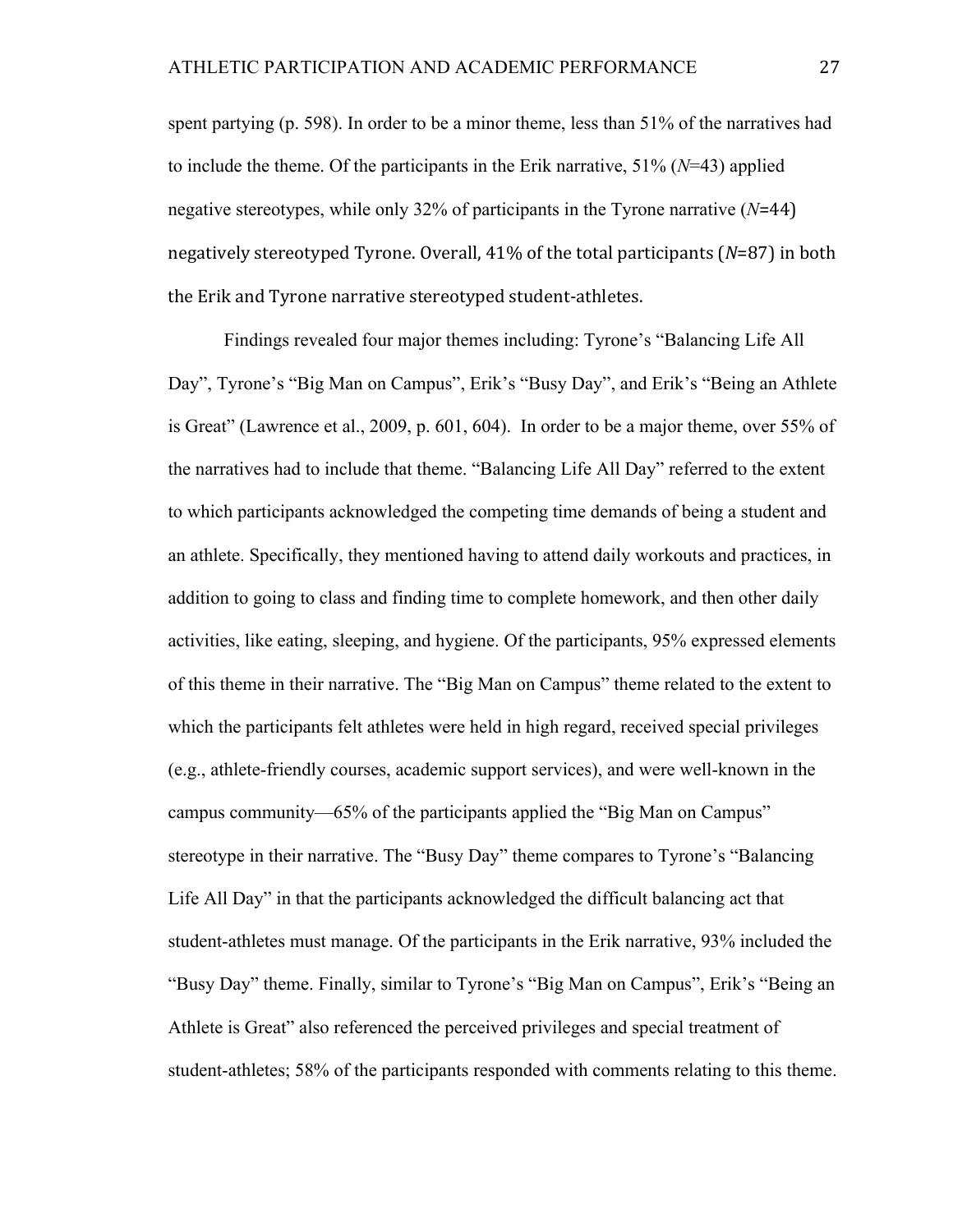Overall, the study supports past research showing that: "due to the dumb-jock stereotype, athletes are stigmatized in the academic arena" (Lawrence et al., 2009, p. 592).

## **Athletic Participation and the College Experience**

A variety of factors influence the experience of an intercollegiate athlete, one of the most impactful being the culture of the athletic department. With more attention being placed on academics, athletic departments have stressed the message of academics being an athlete's top priority. Although the outward message appears to support the importance of academics, inconsistent messages create a significant amount of pressure for the athletes to balance the dual role of being expected to perform as an athlete and as a student (Jayakumar & Comeaux, 2016). The purpose of Jayakumar and Comeaux's study was to examine the impact an institution's culture and messages have on an athlete's academic, athletic, and social experiences. Specifically, the study wanted to answer the following question: "What role does the organizational culture play in shaping college athletes' academic success via influencing role conflict and resolution?" (p. 494)

Researchers used both grounded-theory and case-study methodologies. They collected data through observations, document analysis, and interviews at a single NCAA Division I institution. Observations occurred at a recruiting event and other athleticrelated settings. Document analysis included NCAA and compliance documents as well as recruiting and marketing materials. Researchers interviewed one former studentathlete, three academically successful current athletes, the head coach, an academic coach, and an academic advisor. Each of these interviews concentrated on experiences, expectations of the head coach, and what academic success meant to the athlete.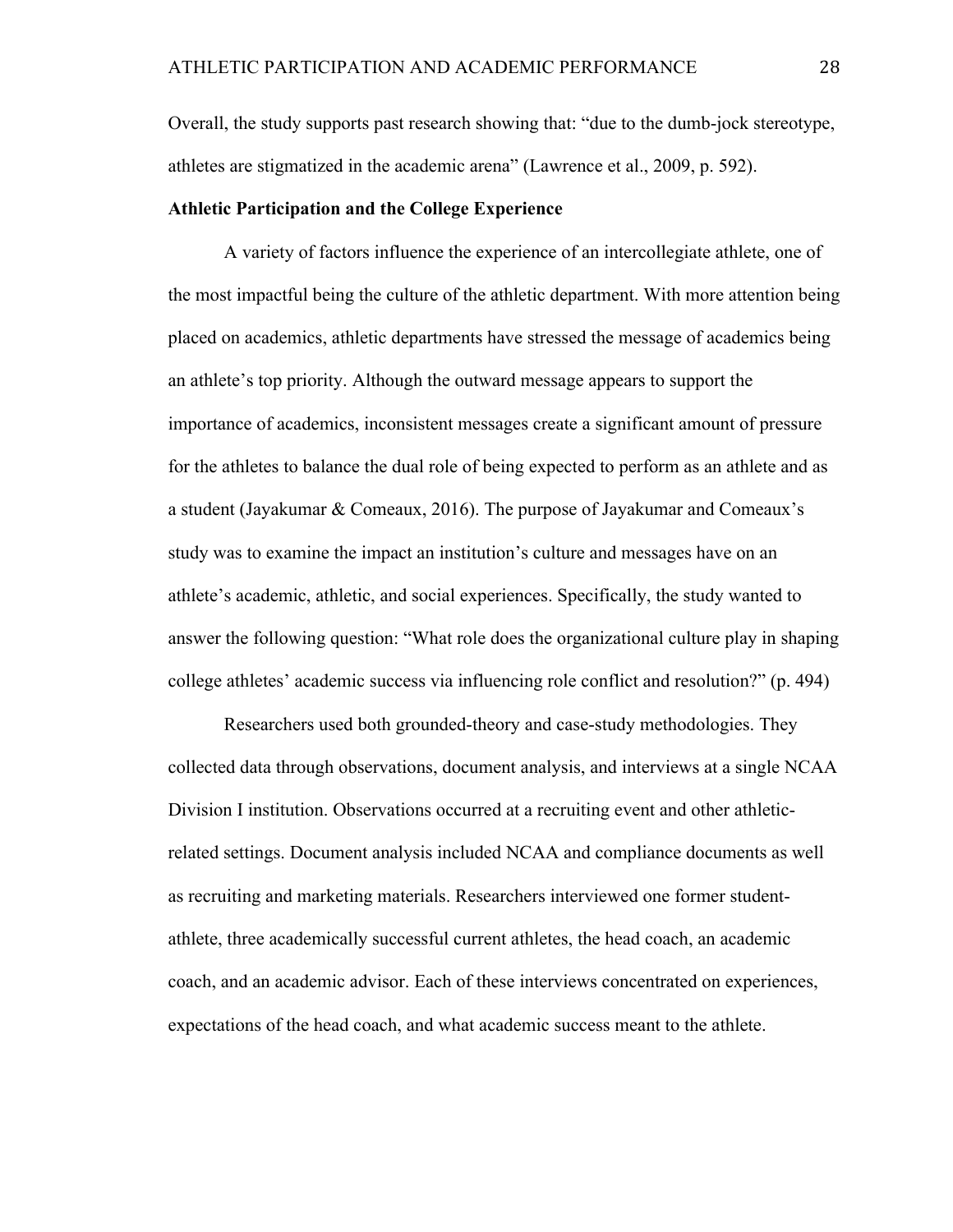A few consistent themes came from the data: "maintaining the idealized image", "recognition of the sources of implicit tension", and "implicit tensions undermining the ideal" (Jayakumar & Comeaux, 2016, p. 498). Maintaining the idealized image referred to how coaches outwardly harped on striving for the overall well-being of the athlete and the ability to balance the dual role. Coaches claimed that they foster an environment where their players can succeed in athletics and academics. Observations of recruiting events demonstrated the coaches' messages. As stated by one of the observational researchers, "Athletes are told that they have control over their academic and athletic obligations; and moreover, that the organization supports the prioritizing of academic success […] The coach was emphatic and explicit that academics come first and athletics are always second" (Jayakumar & Comeaux, 2016, p. 500).

"Recognition of tension sources" raises the following question: Do coaches want players to do well in school for academic reasons and their well-being or to maintain eligible? On the surface it seems that coaches are encouraging academics, but if one delves deeper, they might find coaches have ulterior motives. An interview with the institution's academic coach revealed that he left the coaching profession because he felt as though rather than helping the student-athletes achieve success and balance in both identities, the coaching staff focused on athletics, contrary to their statements to the public (Jayakumar & Comeaux, 2016).

"Implicit tensions undermining the ideal" was described by a former athlete this way: "They say academics come first, but the reality is that athletics come first" (Jayakumar & Comeaux, 2016, p. 505). The same athlete went on to say that the athletic schedule determines the class schedule. Another example from the same athlete referred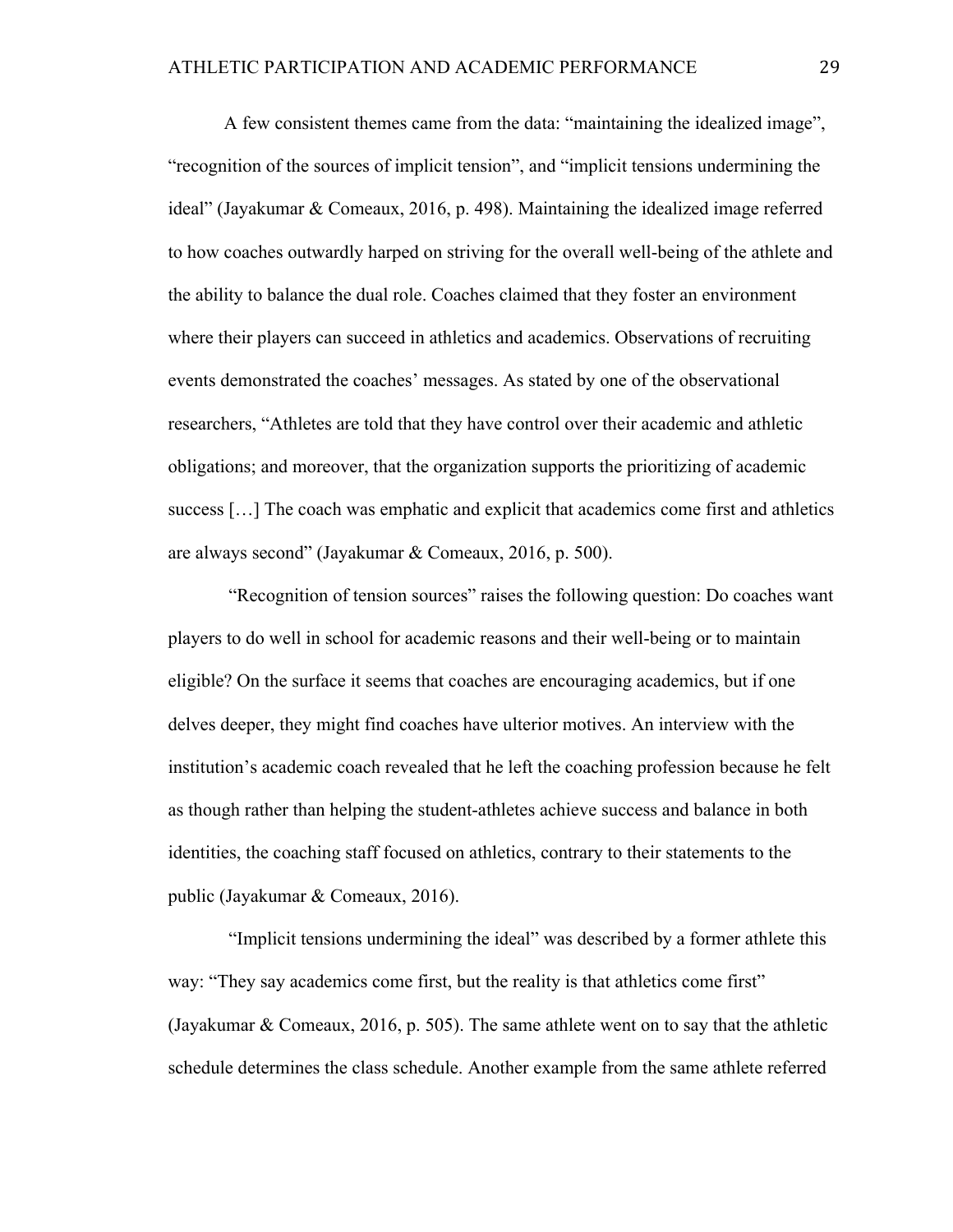to voluntary athletic-related activities, like workouts. Rather than using free time for academic purposes, they must attend the voluntary activities, again demonstrating athletics taking priority. As seen in these examples, the mixed messages athletes receive create tension and pressure related to maneuvering the dual role of the student-athlete (Jayakumar & Comeaux, 2016).

One final piece of the cover-up lies in the deflection and lack of accountability from the athletic department regarding when a student-athlete does not succeed academically. In the current study, the athletic department and coaching staff mentioned on numerous occasions that the student-athletes have access to a multitude of academic resources; therefore, their success is now in their hands. Jayakumar and Comeaux (2016) concluded:

[Academic] support services, coupled with state-of-the-art facilities and stated organizational commitment to academics, taken at face value, suggest that the institution is strongly committed to supporting college athletic success. This messaging lends itself to the perception that athletes do poorly in school because of inadequate time management and study skills, rather than the excessive time demand required by their sport and of a culture that actually pushes them toward athletics over academics. Again placing the onus on students themselves for academic failure or failure to achieve the ideal balance. (p. 501)

Although the authors of this study helped reveal some factors behind the academicathletic battle, the study does have its limitations the most obvious being that it cannot be generalized to all institutions. A multitude of factors influence an institution's culture,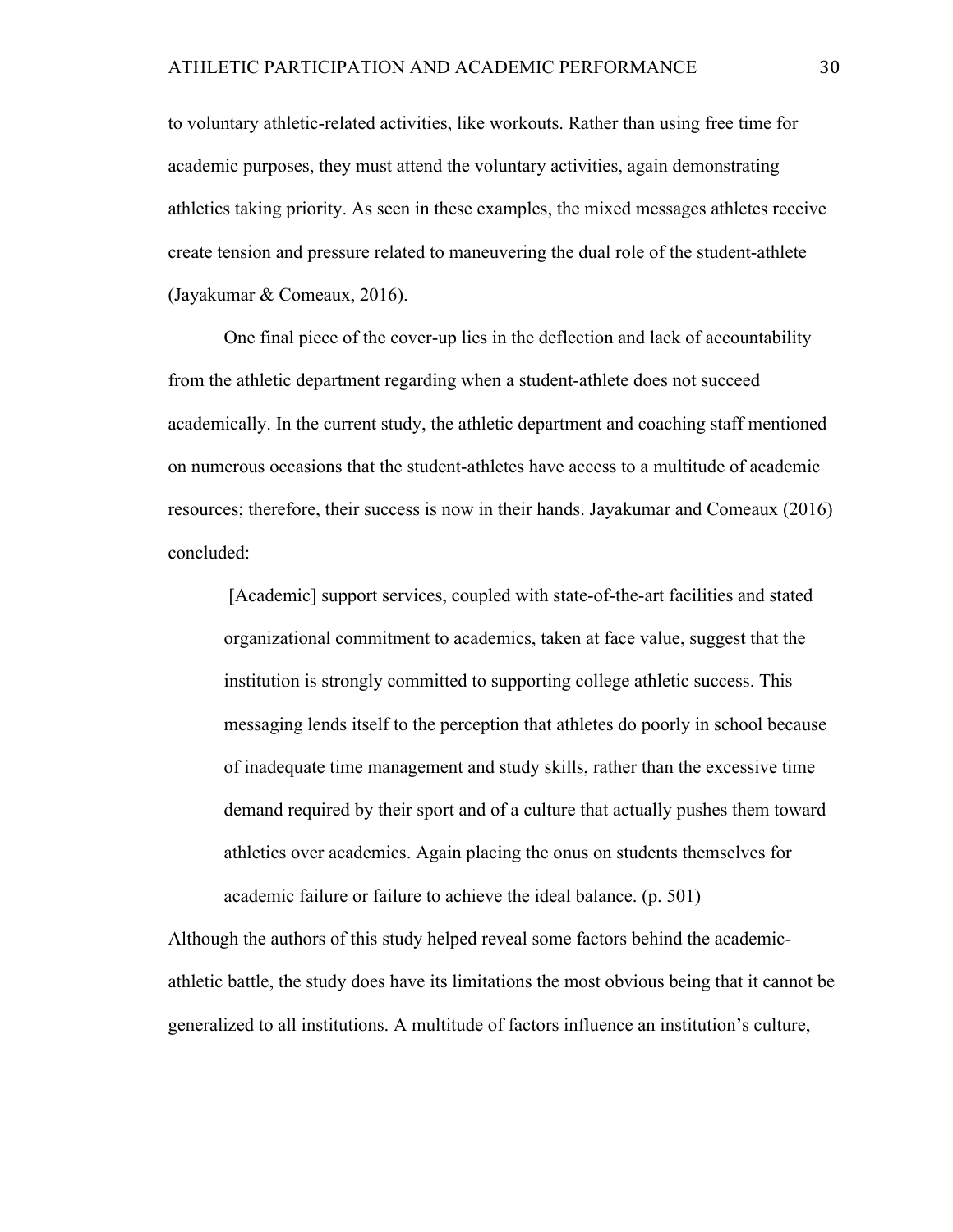making all institutions unique. Although it cannot be generalized, it does bring to light a pattern that to some degree exists at many institutions (Jayakumar & Comeaux, 2016).

Society holds a common belief that student-athletes' college experiences fall short of non-athletes, in that student-athletes miss out on non-athletic related opportunities. Specifically, society often believes that student-athletes are "treated as athletes first and students second" (Potuto & O'Hanlon, 2007). Potuto and O'Hanlon conducted a study to test this belief by asking the athletes themselves about how they perceived their college experience. The researchers surveyed Division I athletes from 18 institutions. The primary question Potuto and O'Hanlon wanted to answer involved the college experience from the student-athletes' perspective. Specifically, they wanted to know if studentathletes believed there to be any trade-offs that come with playing intercollegiate athletics and how they felt about those trade-offs (Potuto & O'Hanlon, 2007).

The findings contradict society's belief about the student-athletes' college experience. Participants in Potuto and O'Hanlon's study reported viewing their overall college experience in a positive manner the majority of the time (>90% of the time). Even in response to the question, "Do you believe you are having a well-rounded educational experience?" the majority of the student-athletes answered that they were. The researchers found the responses to this question to be interesting considering the time commitment required for Division I athletics. Participants also responded to questions regarding their commitment to education. Overall, the student-athletes held graduating in high regard (93%). Participants also reported on how important they believed their families, coaches, and professors thought their graduating to be. Results show that 90% felt their families saw graduating as very important, while only 66% felt their coaches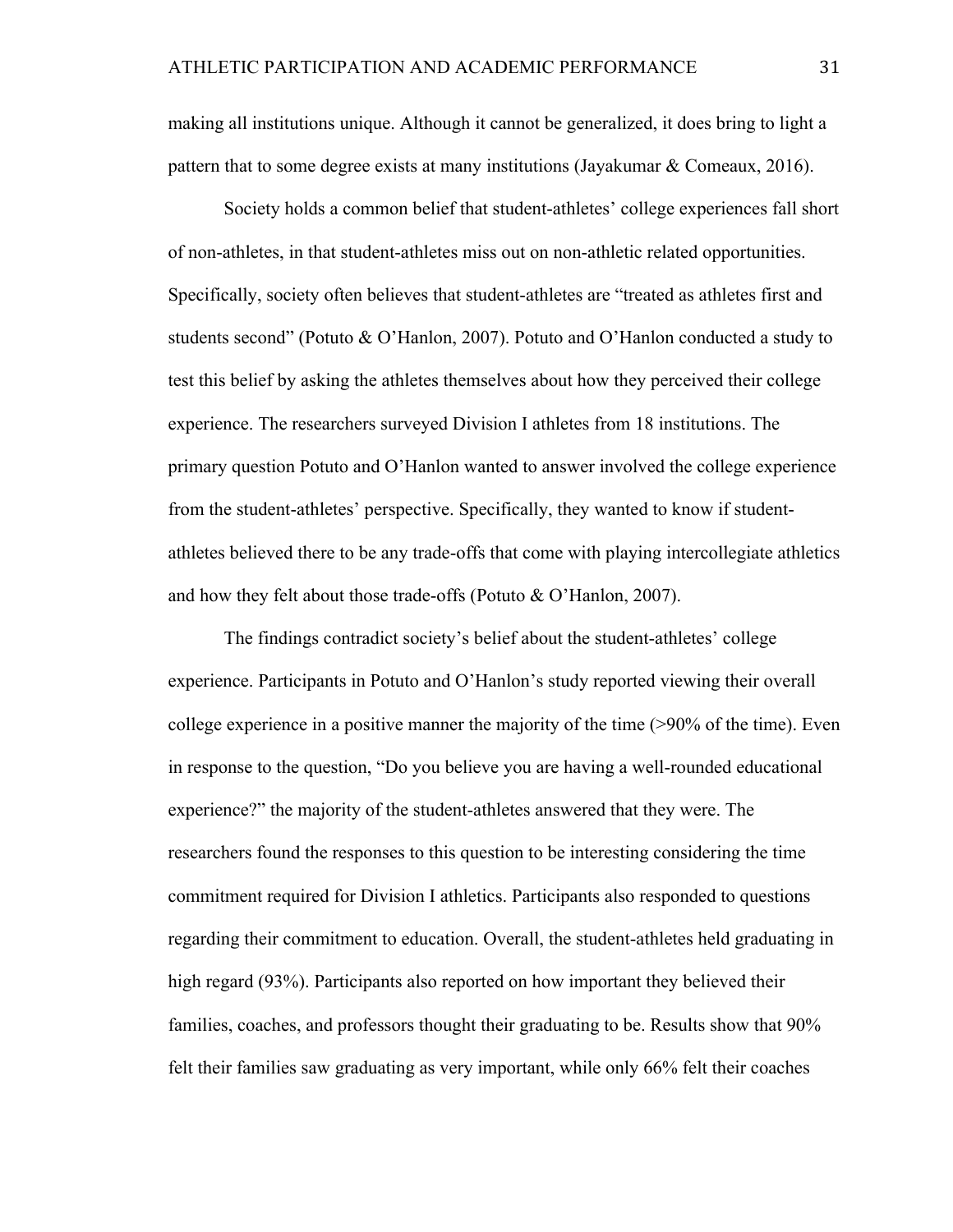and 47% felt their professors saw graduating as important. However, when asked about the extent to which they felt their academics were supported by their coaches and professors, the participants responded positively. Specifically, 85% of the participants reported that their coaches supported their academics, and 90% reported support from professors. The final question Potuto and O'Hanlon wanted to answer in regard to overall academic experience involved the extent to which the student-athletes felt that participation in athletics aided in their development. Over 95% of responses revealed that the student-athletes felt as though they gained many skills and traits (e.g., work ethic, interpersonal communication skills, time management) that they would be able to carry on to areas outside of athletics as a result of athletic participation (Potuto & O'Hanlon, 2007).

#### **Effect of Athletic Participation on Academic Performance**

Athletics continue to hold a central role in American society; however, in recent years the focus has shifted from being not only on athletics but now to also include academics. The shift to shared attention between the two creates a discrepancy behind the idea of the athlete-student to now include the student-athlete (Dilley-Knoles et al., 2010). The discrepancy and the pressure to excel and maintain eligibility in both areas can produce stress. The student-athlete must find a way to balance the two. The struggle to maintain balance has led many athletic programs to put into place academic support programs for their student-athletes, including such services and resources as tutoring and study halls (Dilley-Knoles et al., 2010; Parsons, 2013).

A study by Dilley-Knoles, Burnett, and Peak (2010) investigated the extent to which academic programs for student-athletes are successful. The researchers measured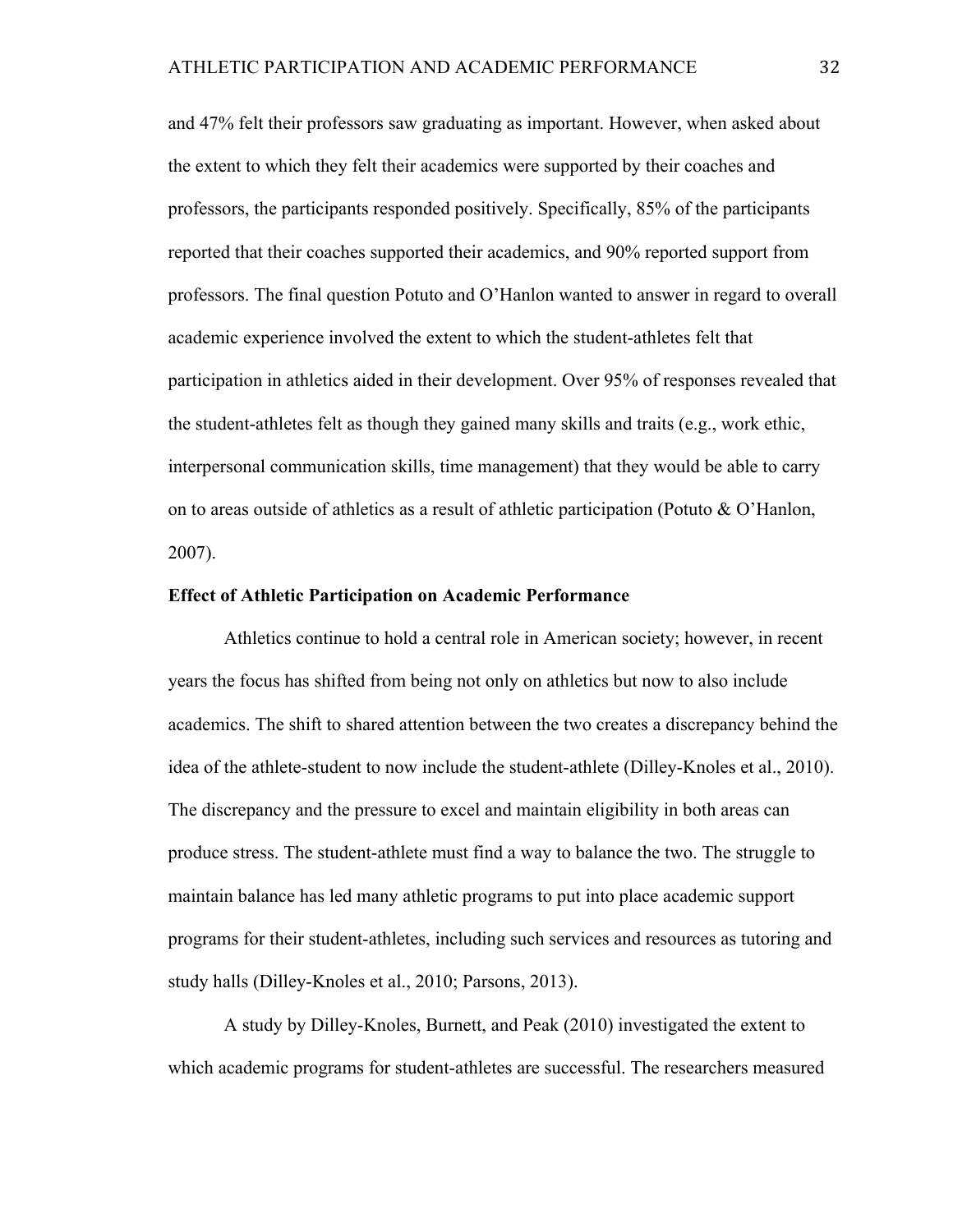academic success by studying the GPAs of 14 male and female athletic teams (*N*=251) at an NCAA Division II institution. Head coaches provided the researchers with the GPAs of their players. Prior to analyzing the data, the researchers determined academic success to be a GPA of 3.0 or higher (Dilley-Knoles et al., 2010).

The primary research questions the researchers wanted to answer included whether there would be a difference in GPA between different athletic teams and whether male and female student-athletes would differ in GPA. Results revealed significant differences for both research questions. Dilley-Knoles et al. found significant differences in GPA among different athletic teams. In particular, they found female athletic teams (e.g., basketball, cross-country, golf, tennis, track, softball, volleyball) to differ from male athletic teams (e.g., baseball, basketball, cross-country, football, golf, track, wrestling). When compared to male student-athletes, female athletes earned significantly higher GPAs (Dilley-Knoles et al., 2010). Findings from the study support the idea that a gap exists between male and female academics. Results from the study suggest that female student-athletes benefit from academic programs; however, they do not appear to have the same effect on male student-athletes. According to Dilley-Knoles et al. (2010), "The old adage 'one size fits all' may not be an appropriate method for helping today's athlete to make the grade".

While Dilley-Knoles et al. based their findings on actual student records, Potuto and O'Hanlon (2007) wanted to examine the relationship between GPA and athletic participation by asking the athletes themselves. Research by Potuto and O'Hanlon also found that student-athletes perceived their GPAs to be affected by athletic participation. Specifically, 65% of the participants believed their GPA would be higher if not for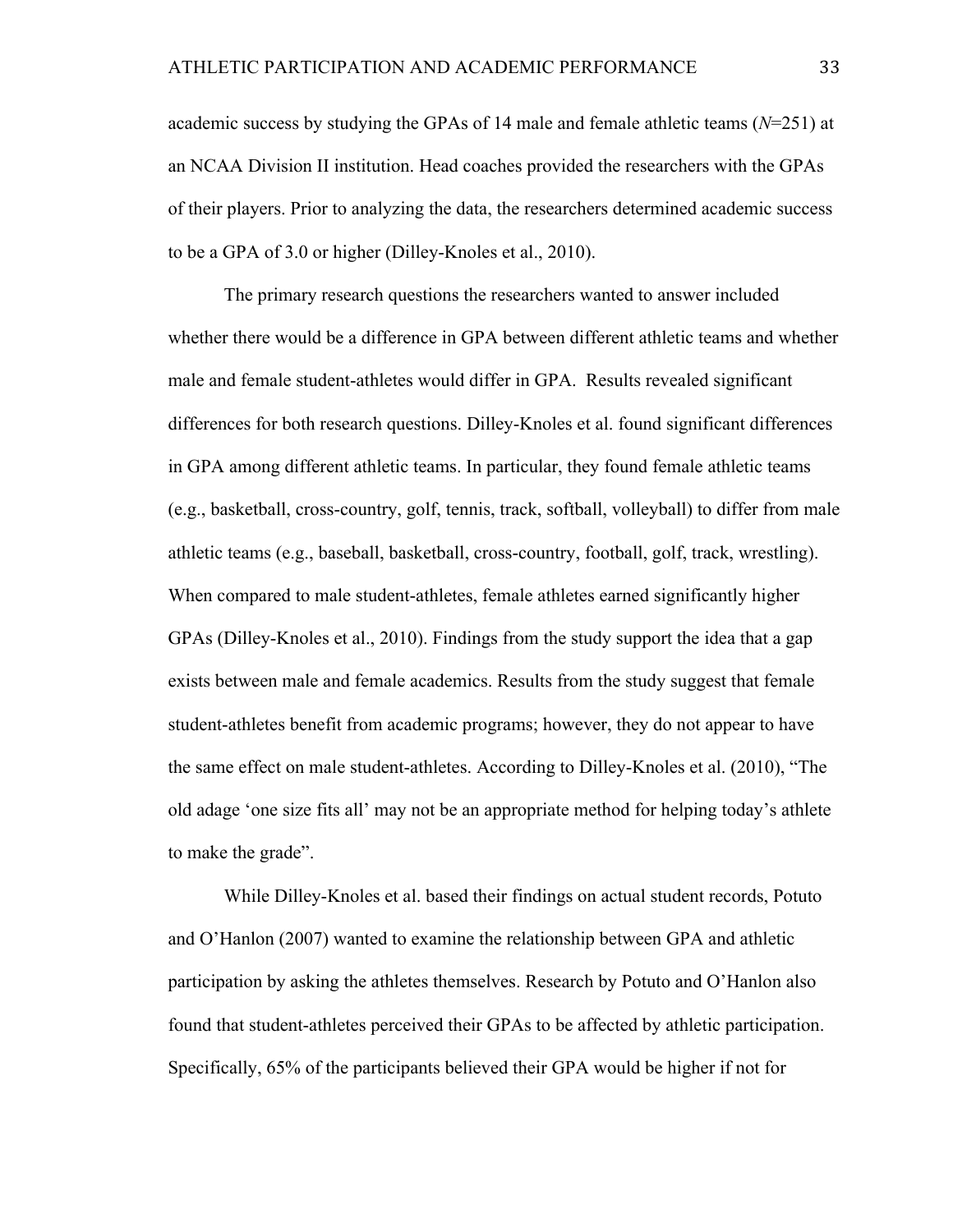athletics, while 11% believed it would be lower. In addition to athletic participation impacting GPA, it also has the potential to affect choice of major or class schedule. Potuto and O'Hanlon also examined what they called the perceived "trade-offs" of athletic participation. The survey they administered asked the student-athletes if athletic participation influenced the major they chose and, if so, how they felt about it. The survey also asked the same question regarding course selection. In response to the choice of major,  $11\%$  ( $N=102$ ) of the participants reported that they could not pursue their preferred major because they were student-athletes. However, of these participants, just under half (42%) reported that the trade-off resulted in more positives than negatives, because of the other benefits that come as a result of being an athlete. Similar to the question on major selection, 69% of the participants reported that athletic participation very often, often, or sometimes affected the courses they scheduled. However, they too felt as though the trade-off was sufficient (Potuto & O'Hanlon, 2007).

Not only is it important to look at the end result of academic performance, such as GPA, but academic-related efforts also need to be considered (e.g., time spent on academics, use of academic support services, participation in the classroom). Gaston Gayles and Hu (2009) conducted a study to examine the "cognitive and affective outcomes" of time spent outside of athletics. Specifically, they wanted to discover what, if any, impact non-athletic-related activities had on development and feelings about one's overall college experience. Gaston Gayles and Hu (2009) began by referencing Astin's Theory of Involvement, which they summarized this way:

Among the most important factors in student learning and personal development during college is student engagement, the quality of effort students themselves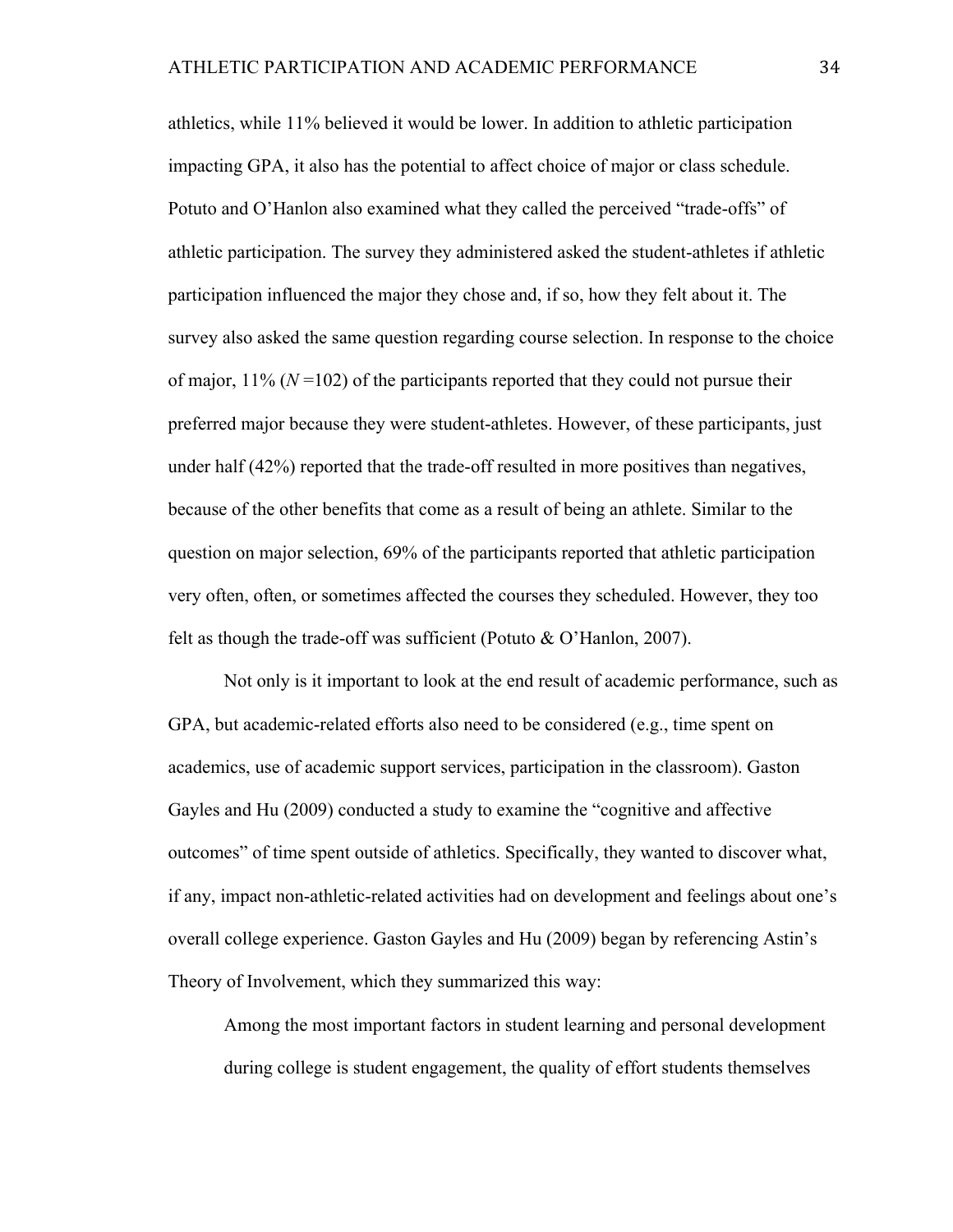devote to educationally purposeful activities that contribute directly to desired outcomes [...] Students learn by becoming involved." (p. 102)

Gaston Gayles and Hu used the data from the NCAA's Basic Academic Skills Study (BASS). BASS measures many different items; however, the ones Gaston Gayles and Hu were interested in involved measurements of student engagement (e.g., "interactions with faculty", "interaction with students other than teammates", "participation in student groups, organizations, and other service activities", and "participation in academicrelated activities") (2009, p. 104).

Findings revealed that the most common type of student engagement that studentathletes participated in was interactions with non-athletes. The least common type of student engagement was participation in non-athletic-related activities. The researchers were not surprised with these two findings because of the time demands that come with athletic participation. The data analysis also revealed a few predictors of "learning and communication skills" including major, interaction with non-athletes, and taking part in academic-related activities (p. 104). Overall, the findings support previous research that stated that the more students engage, the more advancements they will have in learning. Specifically, the more students invest their time and energy into academic-related activities and interactions, the more successful they will be in academics (Gaston Gayles & Hu, 2009).

Research by Comeaux, Speer, Taustine, and Harrison (2011) also referenced Astin's (1984) Theory of Student Involvement, which they summarized as follows: "Students experience positive gains in learning and personal development by becoming involved on campus" (p. 38). Comeaux et al. wanted to examine the extent to which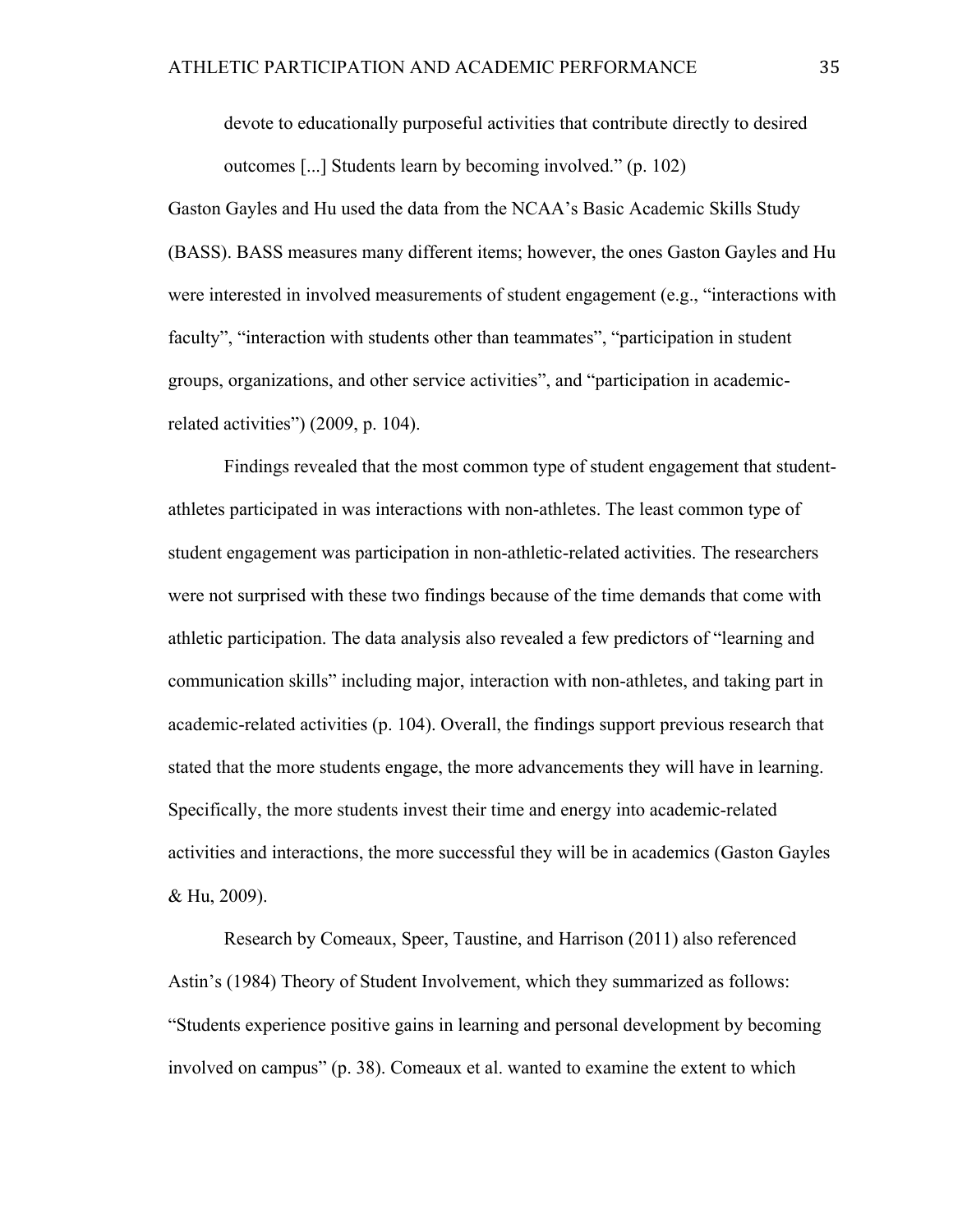student-athletes involved themselves in academically-related activities by surveying student-athletes (*N*=147) at four NCAA Division I institutions. Specifically, the participants they chose were first-year student-athletes who had just undergone the transition from high school to college. The participants were divided into two groups: revenue-generating student-athletes and non-revenue-generating student-athletes. The researchers referenced Astin's (1984) Theory of Student Involvement and Chickering and Gameson's (1987) Seven Principles of Good Practice in Undergraduate Education when creating their survey.

Findings show a difference between revenue-generating athletes and non-revenue generating athletes in terms of perceived identity. Specifically, revenue athletes identified more with the athlete and less with the academic identity compared to non-revenue athletes who exhibited the opposite identification (Comeaux et al., 2011). Monda, Etzel, Shannon, and Wooding (2015) summarized the findings of Comeaux et al. (2011): "Academic success among Division I athletes is most likely the product of multiple influences including: 1) pre-college characteristics (individual attributes, family background, high school educational experiences); 2) commitment (goal, sport, institutional commitment); and 3) environmental characteristics (the degree of integration into the academic/social systems of college)" (p. 117). As in Gaston Gayles and Hu's research, Comeaux et al. also found the benefit engagement has on academic performance for student-athletes.

Monda, Etzel, Shannon, and Wooding (2015) wanted to learn more about the factors affecting academic performance by examining the experiences of academically successful and academically unsuccessful freshmen Division I football players. They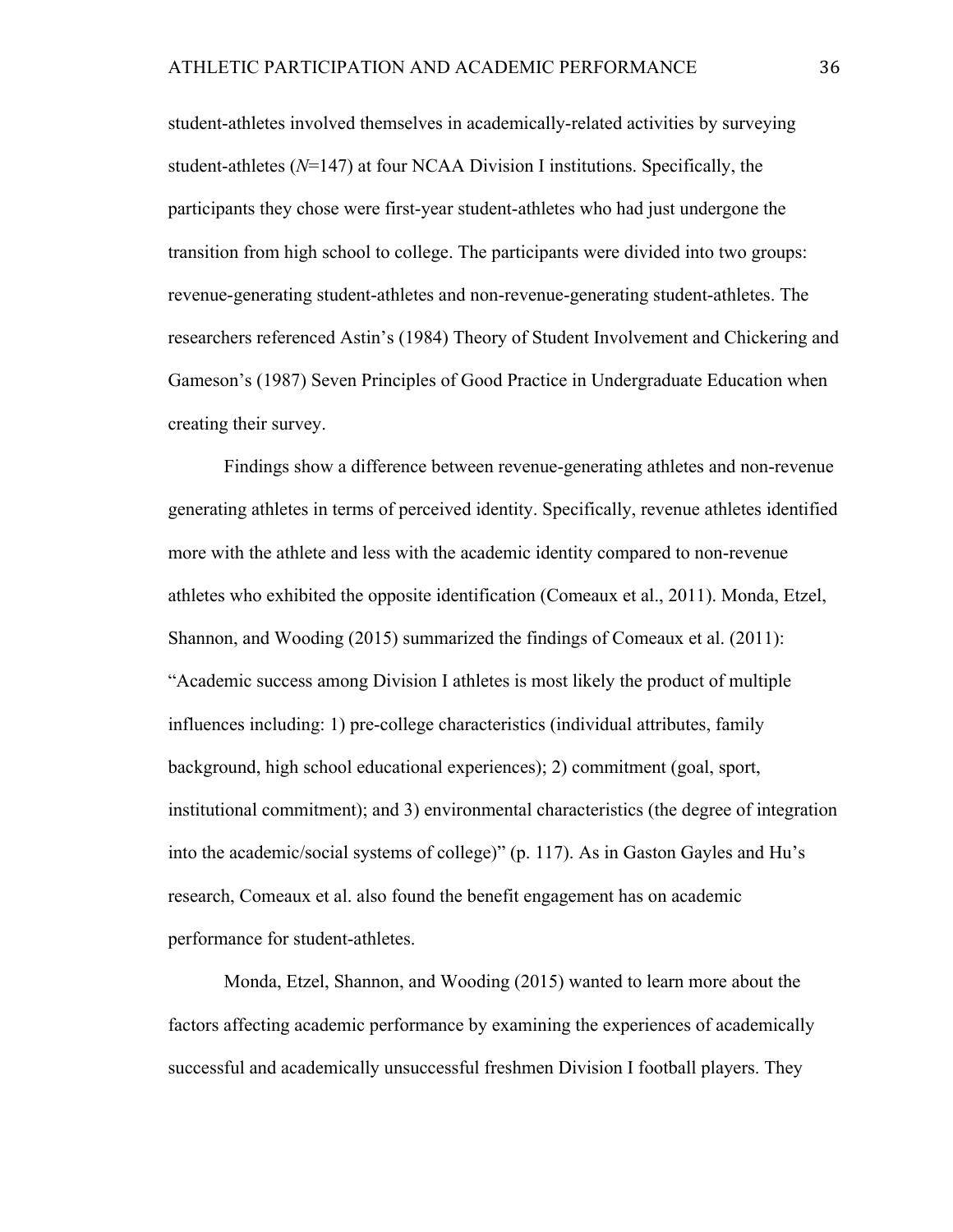wanted to examine what types of experiences these athletes had in regard to academics, what types of factors these athletes believed affected their academic performance, and how academically successful and academically unsuccessful athletes differed in terms of experiences (Monda et al., 2015).

Researchers implemented a qualitative research design with a phenomenological approach to questioning. Participants were separated into two groups: group one (*N*=6) included students who "experienced positive academic outcomes", meaning they earned a GPA greater than 2.75 and received all passing grades. Group two (*N*=6) represented those who experienced "negative academic outcomes", meaning they possessed a GPA equal to or less than a 2.0 and were considered "academically at-risk". Researchers asked the guiding question, "Tell me about your experiences as a student-athlete over the past semester at this university?" (Monda et al., 2014, p. 117-118) Results identified a few repeating themes in terms of first-year experiences, including academic preparation, motivation, and engagement.

Academic preparation referred to "high school preparation, expectations of college, level of self-efficacy, and familial support" (Monda et al., 2015, p. 119). The level of perceived preparedness contributed to the smoothness of the transition to college. Findings revealed that both the academically successful and the academically unsuccessful groups reported great difficulty in balancing the dual role of being an athlete and a student; however, level of perceived preparedness contributed to the transition to college and the ability to balance the dual roles. Specifically, student-athletes who felt more prepared, the academically successful group, reported having experienced a smoother transition and better ability to balance being a student-athlete than those who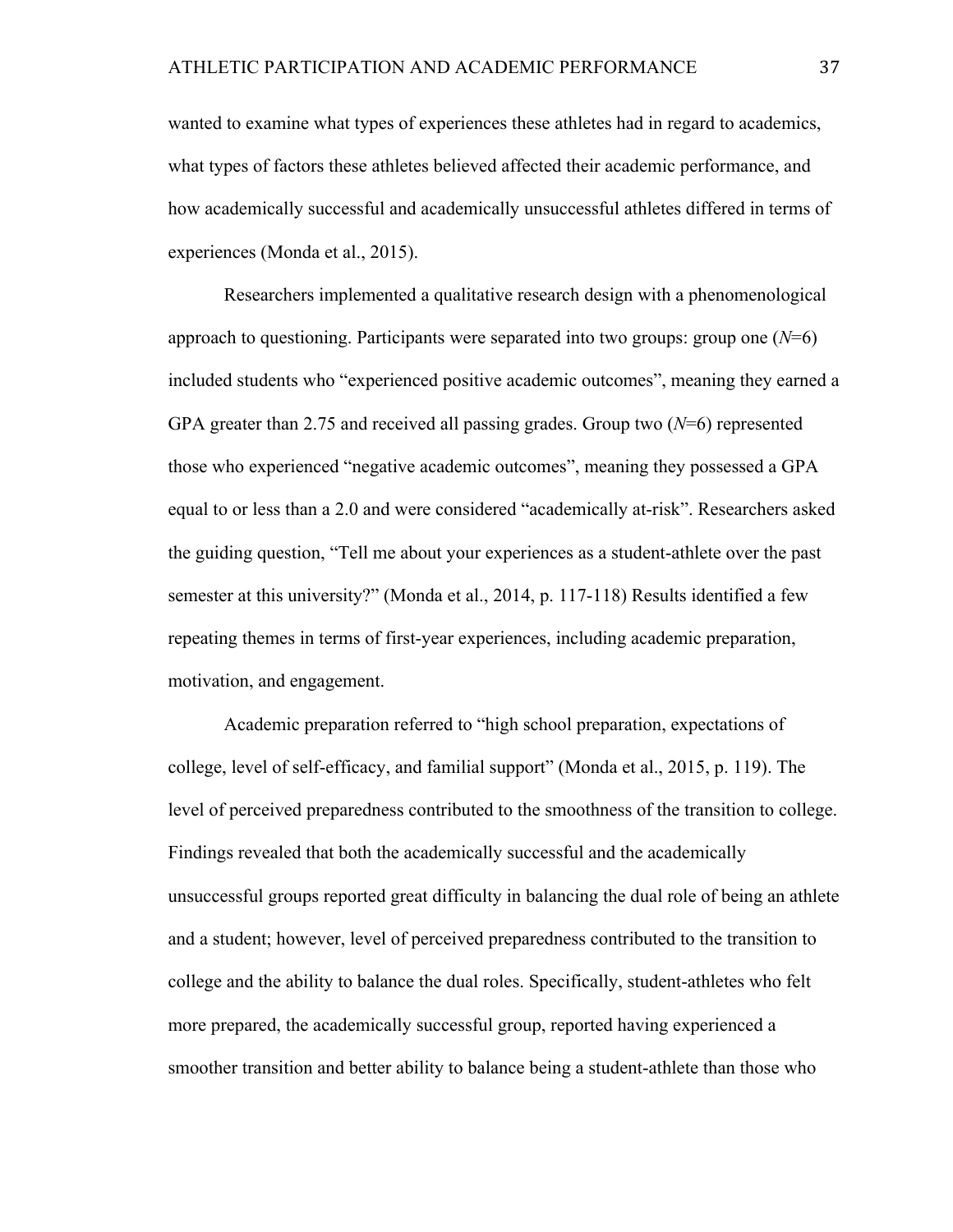felt less prepared, the academically unsuccessful group (Monda et al., 2015).

Academic motivation dealt with prioritizing, athletics and academics, and reasons behind those decisions. While both groups acknowledged that academics should be the top priority, those who treated it as such varied. Specifically, the academically successful group reported prioritizing academics before athletics. The academically successful group also reported being academically motivated and setting "high personal standards for themselves and clear academic goals" (Monda et al., 2015, p. 120). In contrast, the academically unsuccessful group prioritized athletics before academics and reported feeling unsure of their academic plan. For the academically unsuccessful group, "Academics were perceived to be a means to an end, a chore to complete in order to play football" (Monda et al., 2015, p. 120).

Academic engagement related to how invested they were in academics. The academically successful group expressed being actively invested in their academics and took the initiative to seek out resources should they need guidance or help. The academically unsuccessful group reported being minimally invested in academics. Rather than using their time outside of athletics for academic purposes, the unsuccessful group chose to engage in social activities. This group also reported not taking advantage of the academic support services available to them (Monda et al., 2015). In addition to these recurring themes, participants indicated that it was difficult to balance being an athlete and a student. Researchers did find that those who were aware of what would be expected of them as student-athletes, those who created goals, and those who had support systems had a greater chance to be "motivated and engaged" in academics (Monda et al., 2015, p. 115).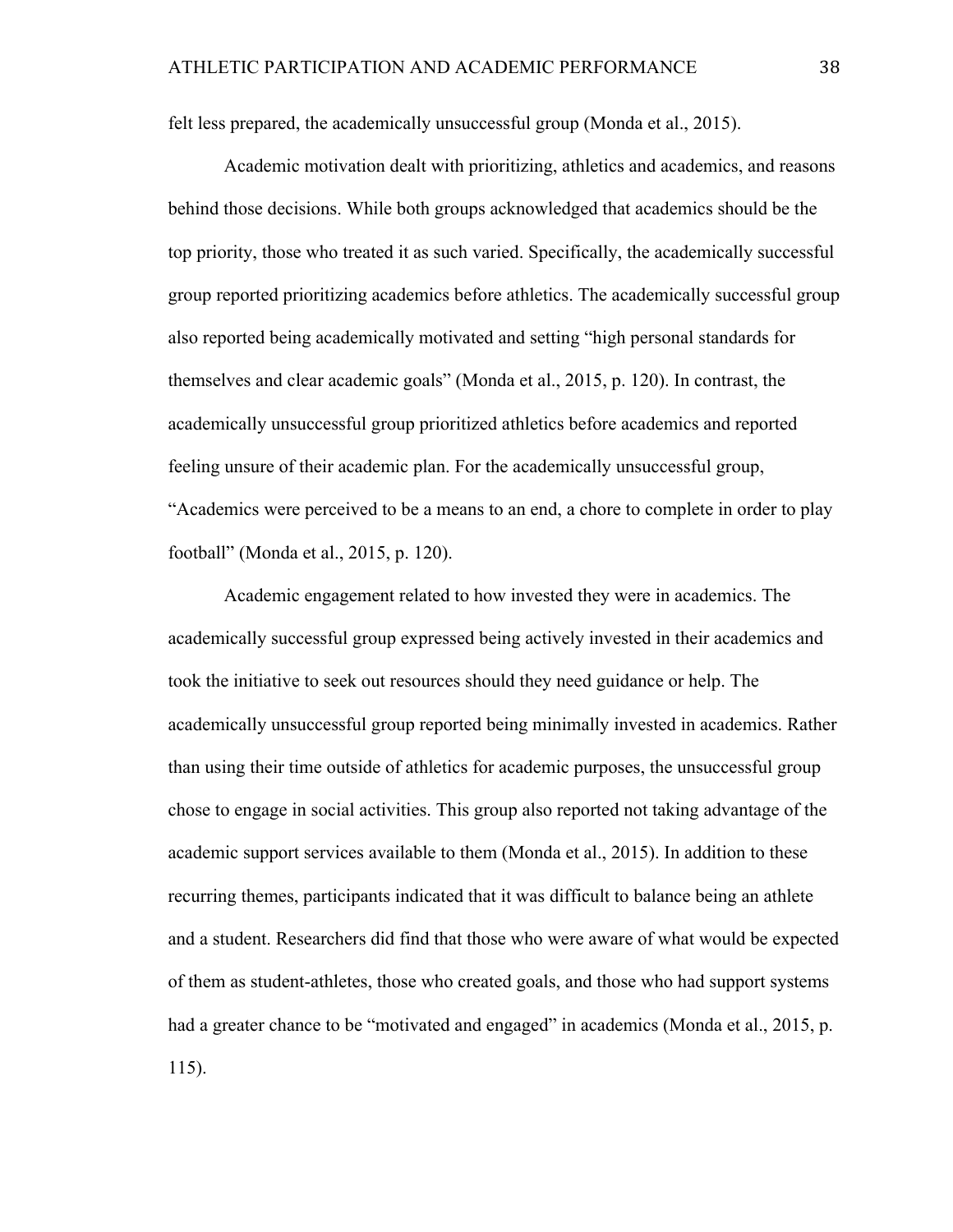#### **In Season versus Out of Season**

Many members of the athletic community believe that the structure created from being in season promotes academic success; however, little research exists to test this idea. Scott, Paskus, Miranda, Petr, and McArdle (2008) tested this belief by examining the possible differences in GPAs and credits earned in season compared to out of season of student-athletes at the NCAA Division I, II, and III levels. The researchers divided the study into three parts, a pilot study at the Division III level and two additional studies at the Division II and Division I levels. Questions the researchers wanted to answer included the following: "Do credit attainment and grade point average fluctuate in season to out of season for college student-athletes?" and "Are student-athletes in certain sports or with certain academic backgrounds more prone to seasonal academic effects?" (Scott et al., 2008, p. 203)

The pilot study of Division III student-athletes examined data collected by different institutions' faculty athletics representatives (FARs). The FARs worked with various institutional resources to compile data about their student-athletes (*N*=3,143). Of the data received, researchers did not include that of student-athletes participating in multiple sports or winter sports. Results of the pilot study revealed contradictions of the commonly held belief of members of the athletic community. Specifically, the researchers found the difference in GPA across semesters to be statistically significant, such that GPA in season (GPA=2.93) was lower than GPA out of season (GPA=3.00). Gender-specific differences revealed the overall GPAs of females to be significantly higher than that of males (3.17 and 2.78). Sport-specific differences showed men's lacrosse and women's volleyball players to experience the most change between in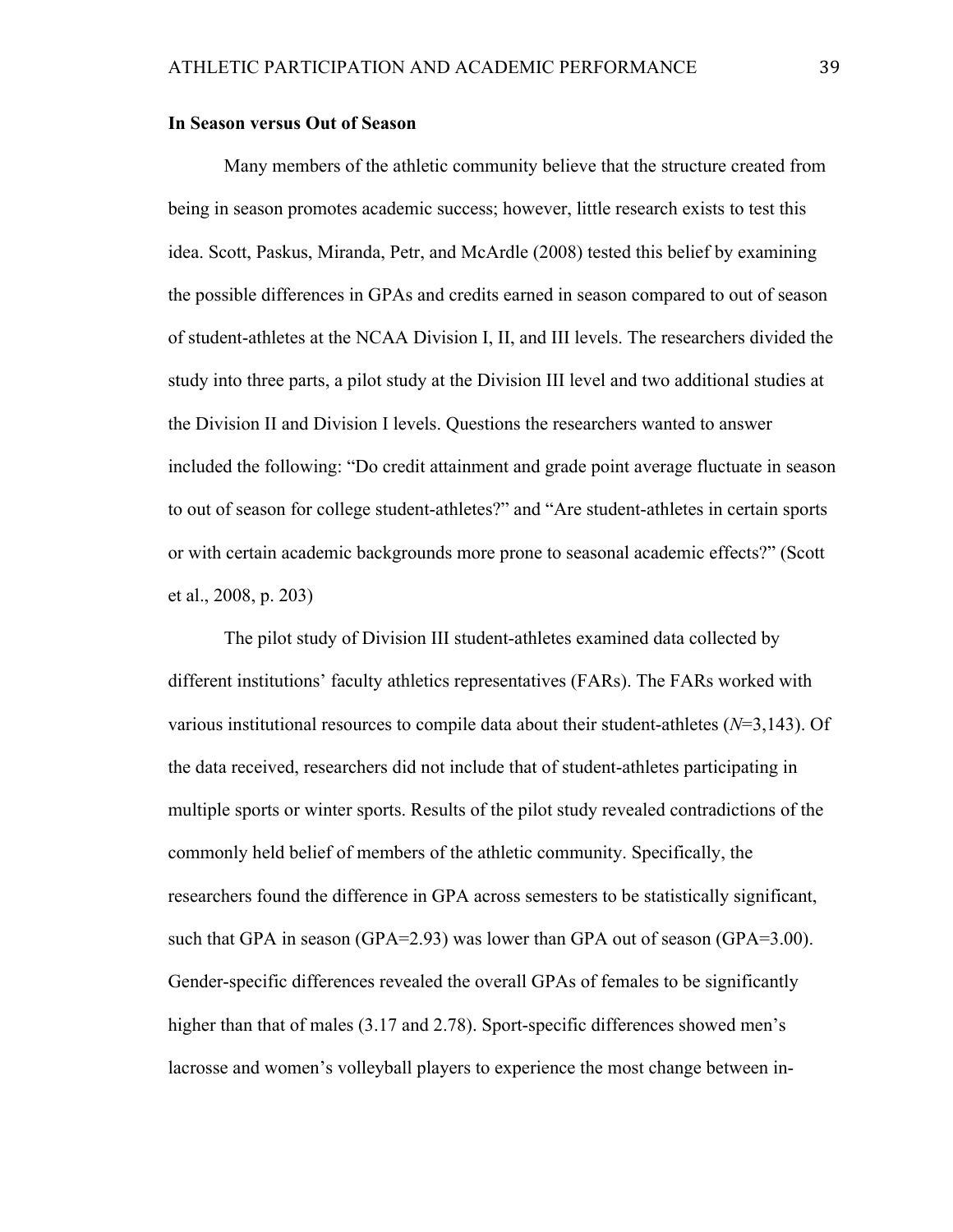season and out-of-season GPA. The pilot study also revealed student-athletes take fewer credits in season compared to out of season, with men's football and women's volleyball showing the largest difference in credit hours earned in season compared to out of season. As stated by Scott et al. (2008), "At least for a small group of Division III institutions, student-athletes tended to have lower grade point averages even though they were taking fewer credits during their playing season" (p. 206).

Study 1 found similar results as the pilot study, but with student-athletes at the Division II level. The researchers gathered data on student-athletes (*N*=11,815) from the Academic Tracking System (ATS). Multiple-sport athletes were not included; however, winter sports were considered spring sports in Study 1, due to the bulk of the competitive season falling during the spring semester. Findings also revealed Division II athletes to have significantly lower GPAs in season (GPA=2.83) compared to out of season (GPA=2.87) and to earn significantly fewer credits (0.4 credits less) in season compared to out of season (Scott et al., 2008, p. 207). Sport-specific differences revealed that highprofile student-athletes in baseball, basketball, and football and women's softball, soccer, and volleyball completed less credits in season compared to out of season. However, two sports, women's golf and swimming, showed the opposite, such that they completed more credits in season than out of season (Scott et al., 2008).

Study 2 also revealed similar findings but for Division I student-athletes (*N*=50,099). Data came from the Academic Performance Program (APP). As in Study 1, multiple-sport athletes were not included, but winter sports were considered with spring sports. Findings also showed GPAs to be significantly lower in season compared to out of season, with a 0.3 difference. Sport-specific differences revealed athletes in high-profile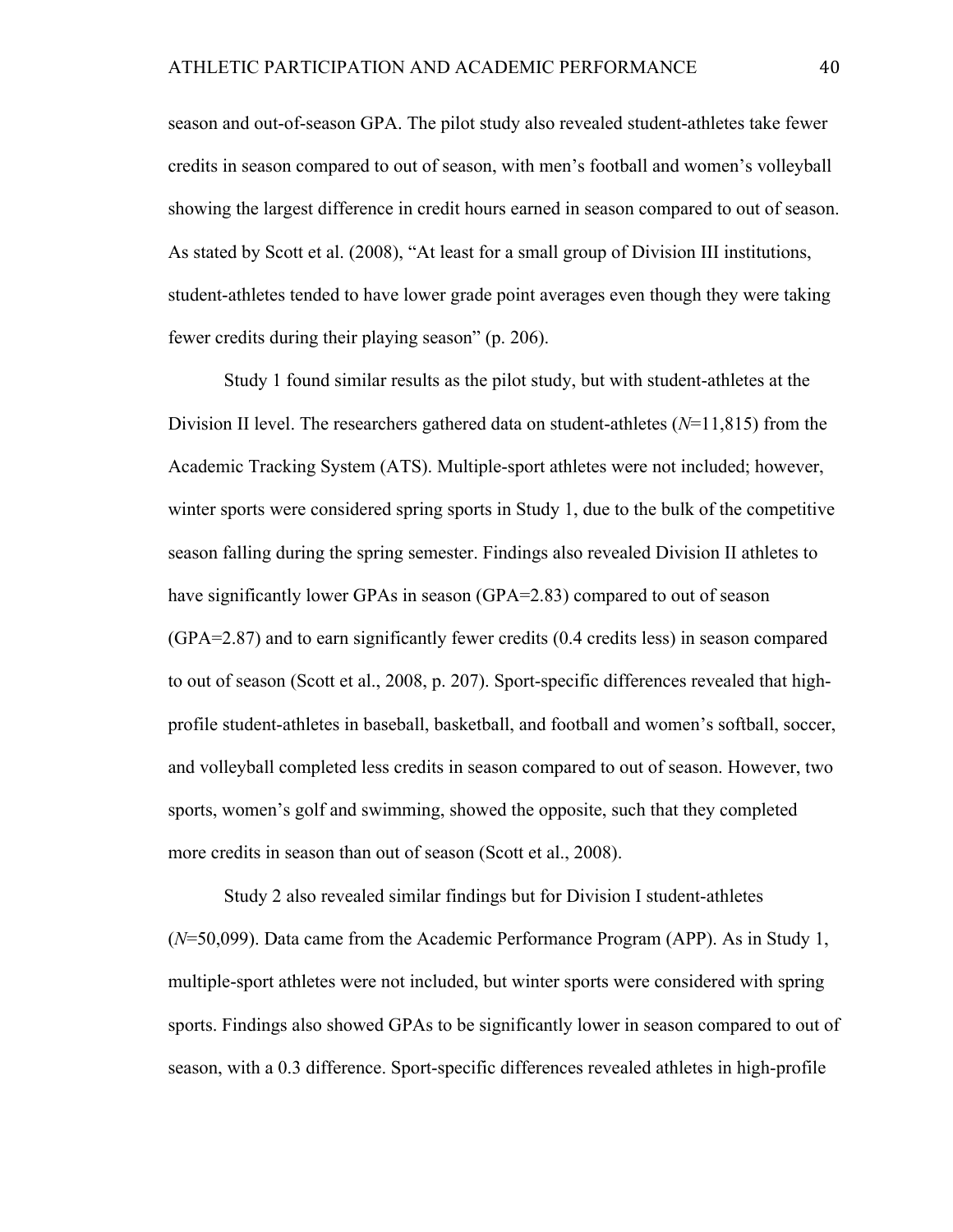sports, like men's baseball, basketball, football, and soccer, and women's softball and volleyball to have lower GPAs in season compared to out of season. However, two sports teams, ice hockey and swimming, revealed the reverse. Study 2 also revealed a 0.4-credit difference between credits earned in season compared to out of season, with in season earning significantly fewer (Scott et al., 2008).

The researchers were also able to conduct longitudinal analyses at the Division I level. Specifically, they wanted to examine "whether students in certain sports or from particular backgrounds are more prone to seasonal academic effects" and "whether grade point averages change over the course of a student-athlete's time in college" (Scott et al., 2008, p. 218). Longitudinal analyses revealed that GPAs and earned credits do change over time; specifically with GPAs increasing by 0.03 points each semester and credits earned decreasing by 0.19 credits each semester. Yearly trends revealed that, on average, student-athletes' GPAs in season are 0.06 less than out-of-season GPAs and studentathletes earn approximately 0.5 credits less in season compared to out of season. Of the student-athletes who experience these in-season effects, high-profile athletes are the most likely to be affected (Scott et al., 2008, p. 220). As stated by Scott et al., (2008):

Clearly the sports that seem to have the most significant in-season/out-of-season performance differences are those with the highest demands during the competitive season. This 'time demands' effect is not as clearly detectable in sports with a competitive season spanning large proportions of both fall and winter semesters as it is in sports more compressed into one semester." (p. 224) Overall, across NCAA divisions student-athletes earn lower GPAs and fewer credits in season compared to out of season, contradicting what many members of the athletic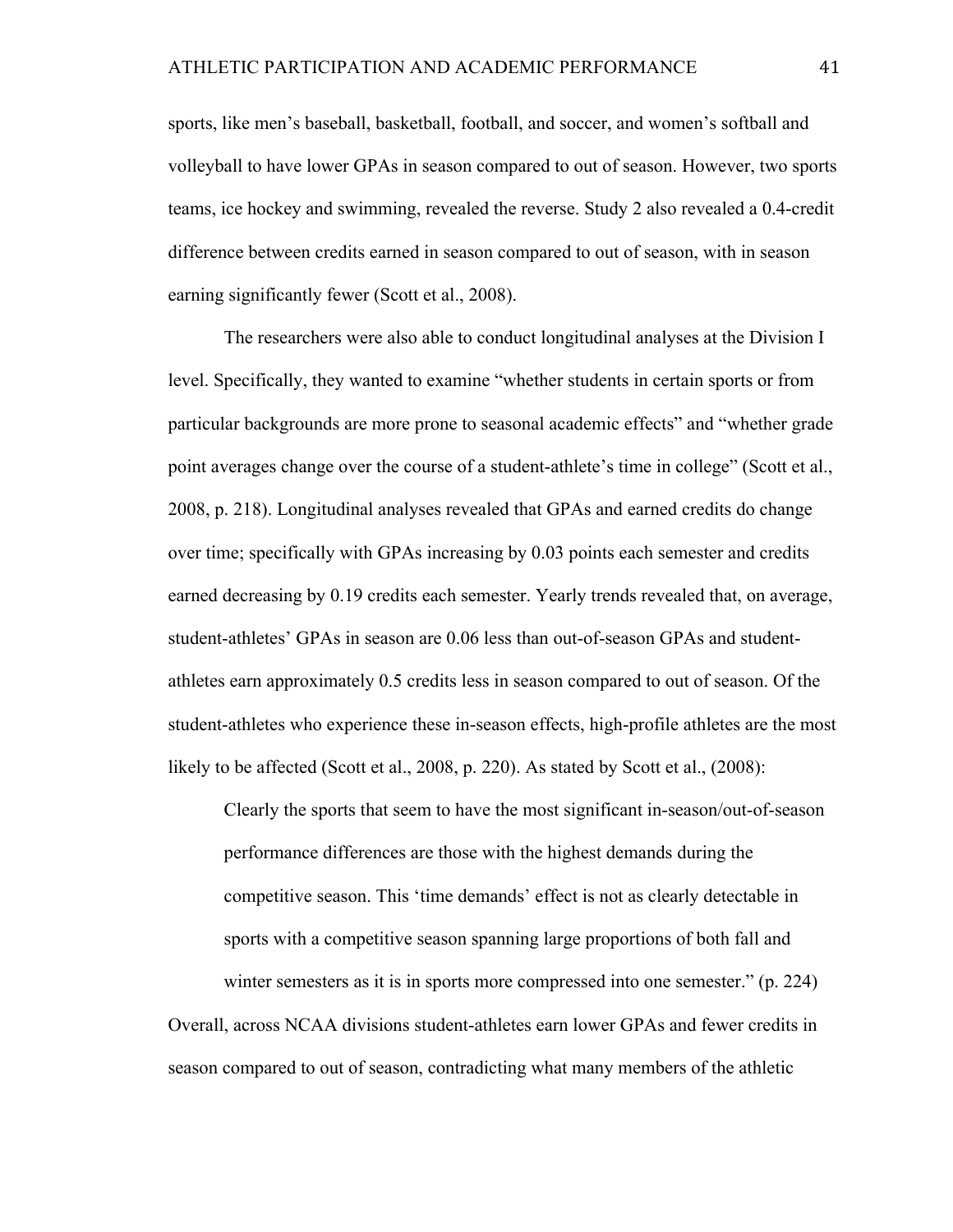community believe (Scott et al., 2008).

#### **Athletic Identity and the Academic Experience**

College years represent a crucial time in the development of one's identity, and for the student-athlete this developmental stage is quite unique. Student-athletes struggle with two competing identities: "Student-athletes have multiple social identities, yet one identity may be more preferred or dominant [...] likewise, the student and athlete role demands, and ultimately identities, may compete with one another" (Antshel, VanderDrift, & Pauline, 2016, p. 311). The competing roles can lead to a balance struggle that oftentimes results in one assuming priority (Sturm, Feltz, & Gilson, 2011). As stated by Monda et al. (2015), "Athletes who have doubts about their academic abilities and who own strong athletic identities, are likely to redirect their energy to activities where they have a greater sense of proficiency and identification" (p. 125). It is critical that these individuals learn to balance the competing demands of academics, athletics, and social life (Comeaux et al., 2011; Jayakumar & Comeaux, 2016). The extent to which a college student identifies with one or the other, student-athlete or athlete-student, can create cognitive dissonance and can have a significant impact on his or her academic performance (Bimper, 2014; Chen, Snyder, & Magner, 2010; Jayakumar & Comeaux, 2016; Monda et al., 2015; Scott et al., 2008).

Before delving into the effects athletic identity can have on academic performance, it is important to examine the effects of athletic participation on athletic identity. A study by Chen, Snyder, and Magner (2010) did just that. Chen et al. began by stating some of the proposed benefits of athletic participation:

Physical educators and sport experts would agree that athletic participation brings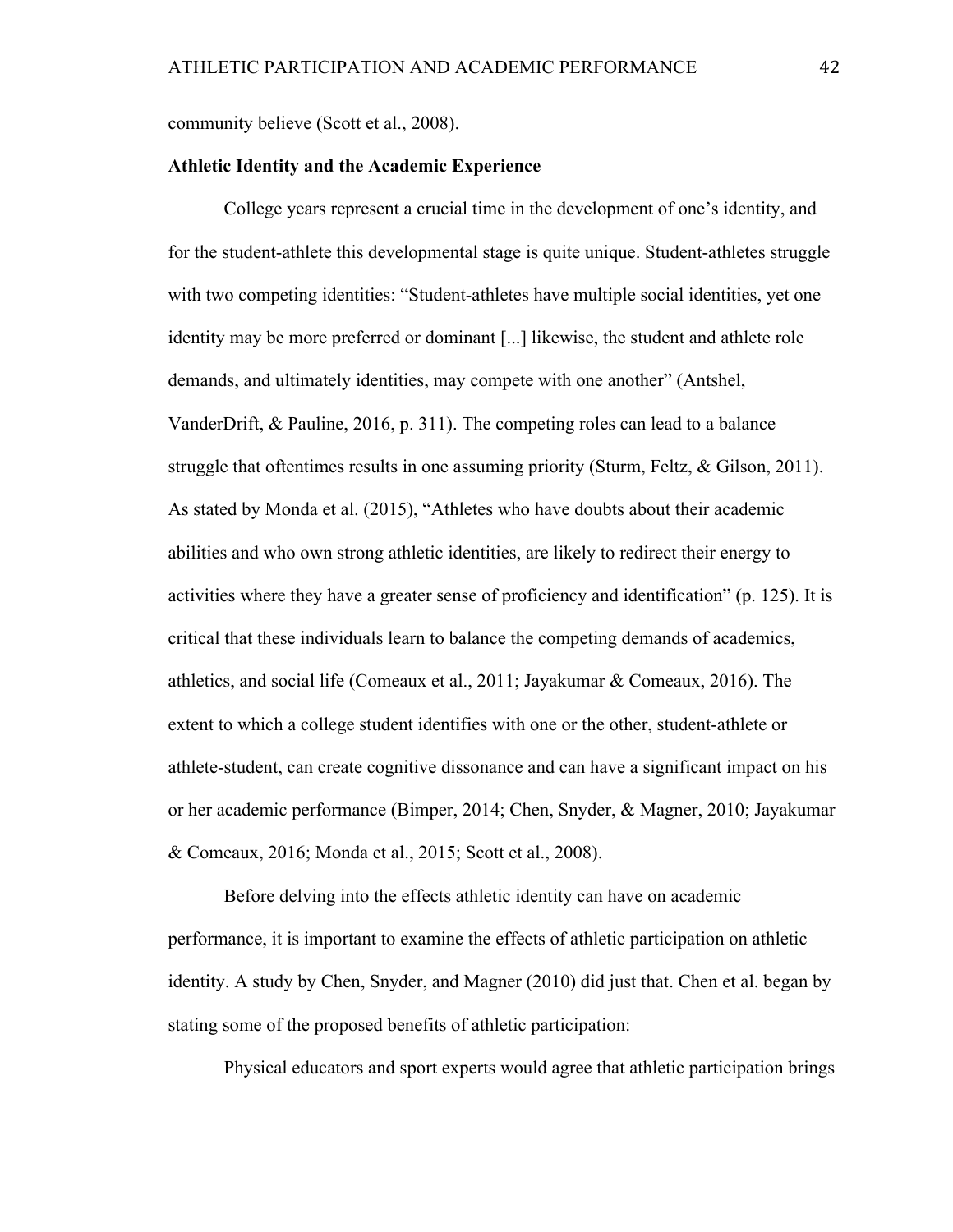numerous physiological, psychological, education, and social benefits to the participants. These general benefits of athletic participation and spectatorship may include: (1) improving health and exerting students' surplus energies; (2) obeying the competition or societal rules and constraining delinquent behaviors; (3) promoting societal values, integrity and building character; (4) enhancing confidence, motivation, sense of empowerment and self-esteem; (5) providing social interaction, fun and enjoyment; (6) offering opportunities for education and career in sports; (7) expanding life experiences and making more friends; (8) knowing how to deal with failure and difficult situations; and (9) developing life skills. (p. 176-177)

However, despite the research supporting the benefits of athletic participation, there is a similar amount of research with contradictory findings. Some research shows the opposite effect, where athletic participation is detrimental to student-athletes. For example, Chen et al. state:

Additional negative consequences and psychosocial problems were found to be associated with collegiate athletic participation. Those problems included (1) violence on and off the court; (2) eating disorders; (3) poor academic performance and low graduation rates among major revenue-generating sports; (4) alcohol and performance-enhancement substance abuse; (5) depression and burnout; (6)

Chen et al. wanted to expand on the existing literature by doing research of their own on the effects of athletic participation. Specifically, they wanted to learn from the studentathletes themselves about how they viewed their athletic identity, commitment to

hazing; (7) gambling; and (8) lack of social life and experience. (p. 178)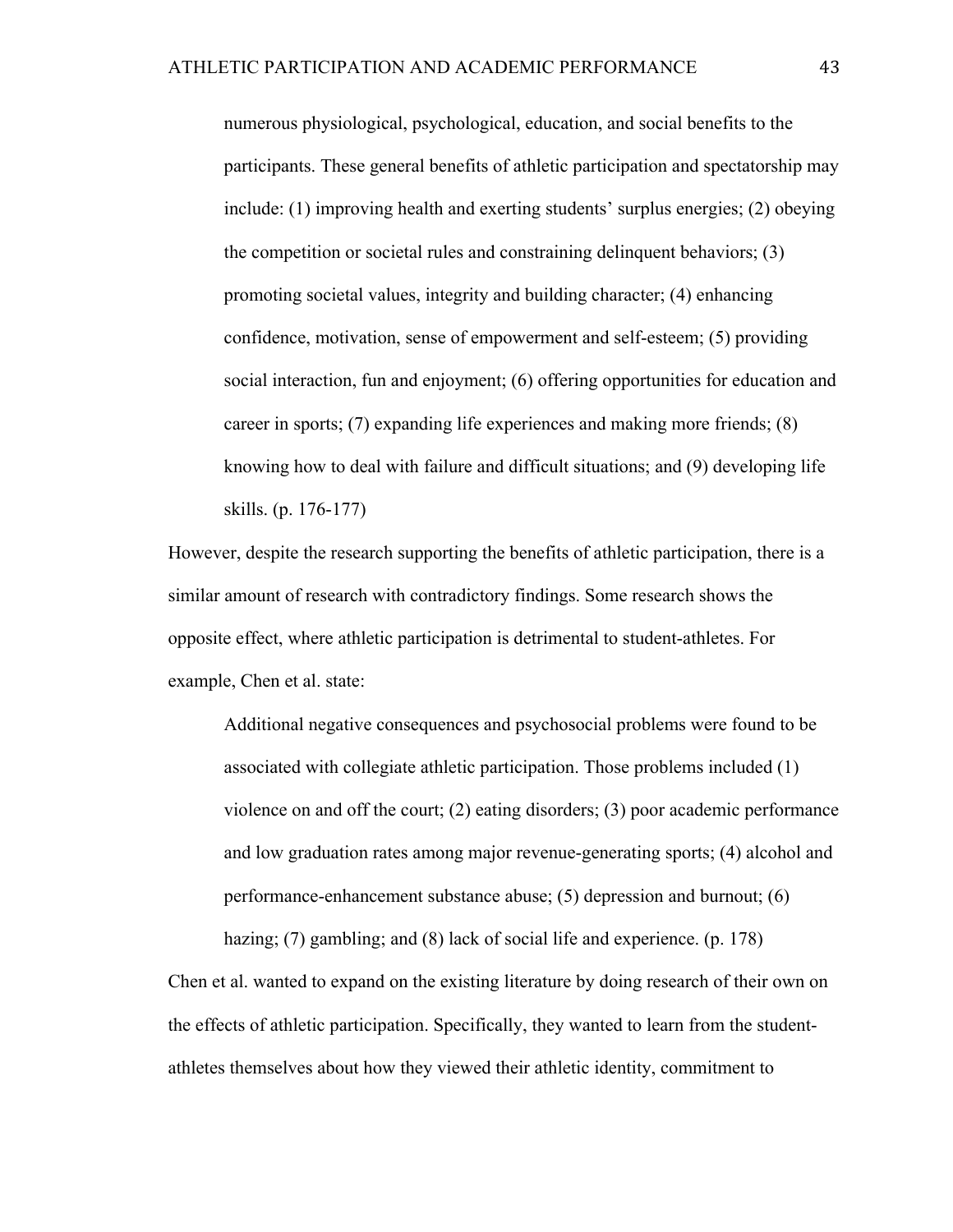athletics, and whether they believed athletic participation to be beneficial (Chen et al., 2010). Chen et al. hypothesized that while athletic participation likely produced consequences, the athletes would also be able to glean the benefits, such as life skills, teamwork, character development, and work ethic. Both student-athletes (*N*=163) and non-athletes (*N*=112) from a Division I institution were surveyed. The researchers merged four surveys to create their own: the Athletic Identity Measurement Scale (AIMS), the Sport Commitment Model (SCS), the Life Roles Inventory-Values Scale (LRI-VS), and the Athletic Involvement on the Social Life. The hybrid survey grouped responses into the following areas: athletic identity, commitment to athletics, and the effects of athletic participation (Chen et al., 2010).

Findings from Chen et al.'s study revealed that the majority of the student-athletes wanted to identify as athletes but also recognized that there was more to life than athletics. The participants also exhibited having experienced some of the proposed benefits of athletic participation, including "improve[ed] health, overall development, and opportunities to meet others" (Chen et al., 2010, p. 183). Overall, the participants in the study held high regard for their athletic identity and reported having experienced more benefits than harm from athletic participation. While the results of this study present positive experiences as a result of athletic participation, research by Simons et al. (2007) presented more negative experiences related to athletic identity.

A 2014 study by Bimper examined the relationship between perceived athletic identity and academic performance and the extent to which athletic identity predicts academic performance. He hypothesized that one's perceived identity as an athlete would impact academic performance; however, he did not specify whether they would have a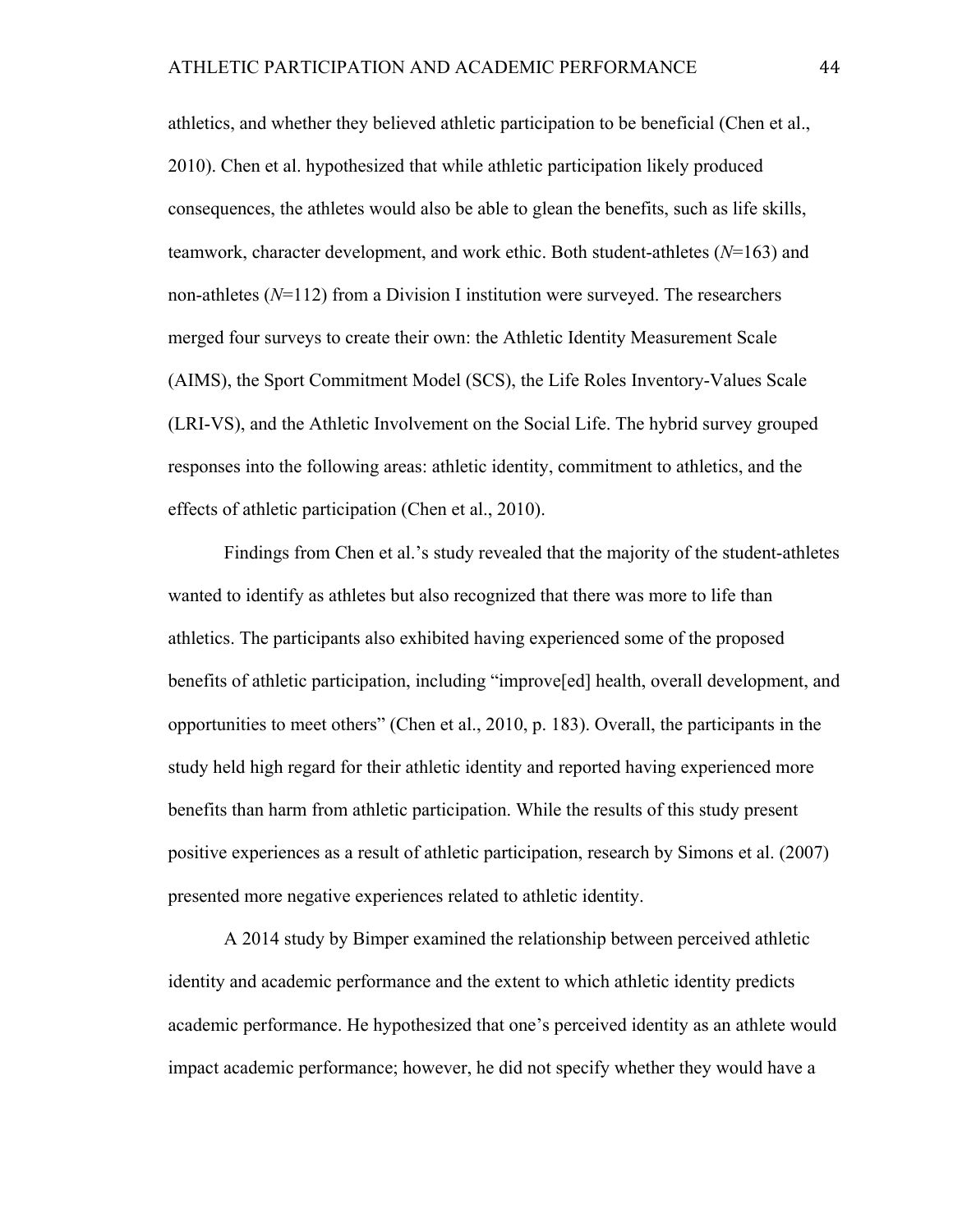positive or negative correlation. Bimper studied African-American football players (*N*=255) from seven NCAA Division I institutions across the United States. Each studentathlete completed a questionnaire that included a demographics section as well as the Athletic Identity Measurement Scale (AIMS). Results revealed a significant negative correlation between self-reported athletic identity and academic performance, such that the more participants identified as athletes, the lower their academic performance, as measured by GPA. In this study, the majority of the student-athletes reported as identifying highly with the athletic identity, perhaps because the athletic identity is salient and highly internalized at an NCAA Division I football institution. Findings support previous research that also found a higher athletic identity to be linked to a lower GPA. Despite the significant findings by Bimper, it is important to note that the study only included participants of a single revenue-producing sport at an elite institution, thus reducing the generalizability of the findings.

Researchers Sturm, Feltz, and Gilson (2011) also studied athletic identity; however, they wanted to determine if an institution's level of athletics (e.g., Division I, II, or III) influenced perceived athletic identity. Specifically, they compared the athletic identities of student-athletes at more athletically focused Division I institutions and more academically focused Division III institutions (Sturm et al., 2011). The purpose of the study was to determine whether student-athletes from Division I and Division III athletic programs differed in perceived athletic identity in addition to whether athletic identity varied across class year. The researchers surveyed student-athletes from one NCAA Division I institution (*N*=66) and one NCAA Division III institution (*N*=122). Similar to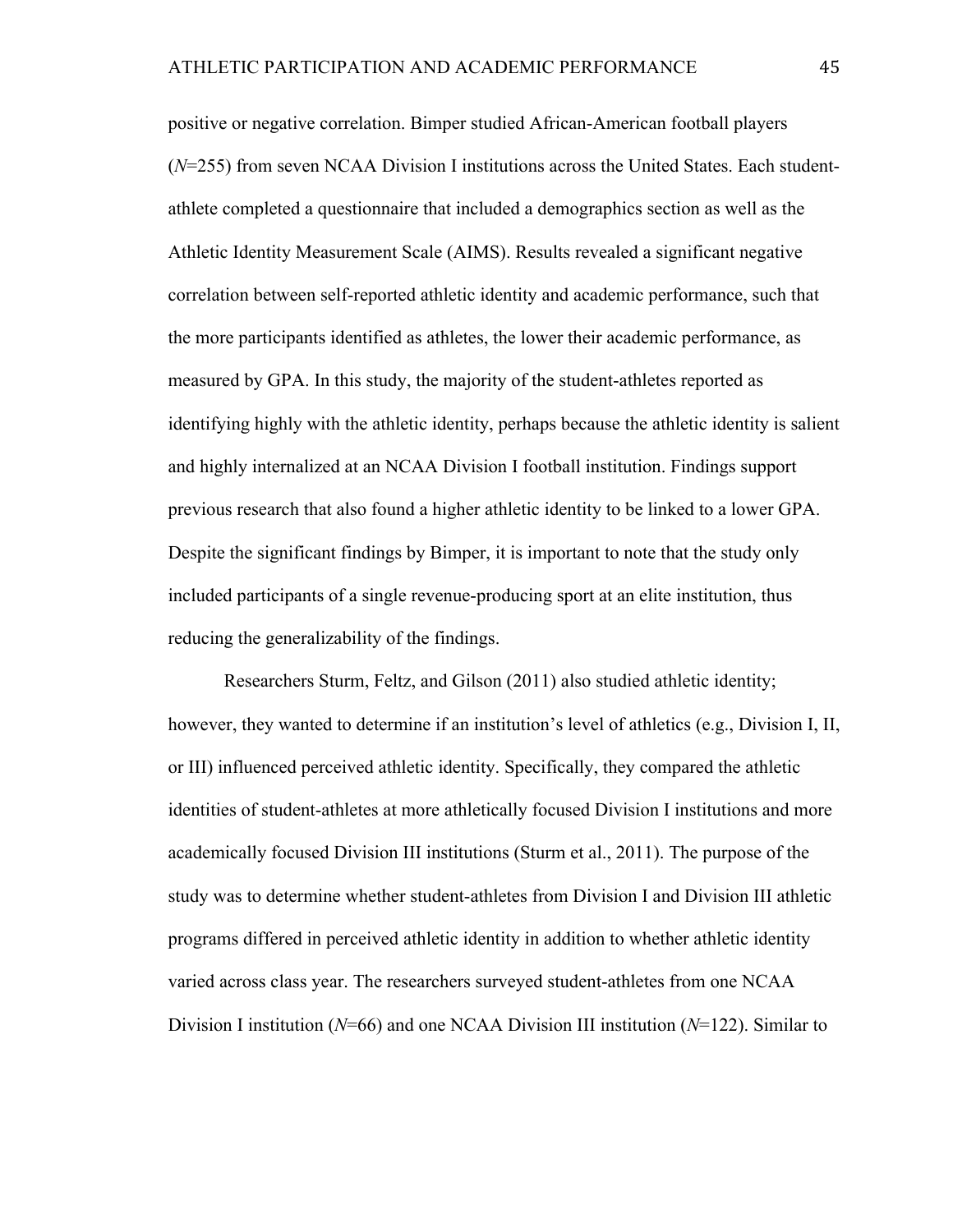Bimper's study, Sturm et al. (2011) utilized the Athletic Identity Measurement Scale (AIMS) as well as the Measure of Student Identity scale.

The researchers hypothesized that Division III student-athletes would identify more with the student identity compared to Division I student-athletes. They also hypothesized that there would be a negative correlation between athletic identity and student identity, such that if a participant identified more as an athlete then they would identify less as a student and vice versa (Sturm et al., 2011). The findings support past research. Females differed from males in perceived identity. Specifically, females identified more as students, and males identified more as athletes. This particular finding relates to the conclusions from Dilley-Knoles et al.'s (2010) study that suggests females have the ability to better balance the dual role of student and athlete. The findings also supported the hypothesis that athletic identity and student identity would be negatively correlated but did not support the hypothesis that more athletically focused Division I student-athletes would relate more highly to the athletic identity and more academically focused Division III student-athletes would report similar levels of athletic and student identities. Instead, both Division I and Division III student-athletes reported significant negative correlations between the two identities—the more a student-athlete identifies with one identity the less he or she identified with the other. As stated by Sturm et al. (2011): "[We] concluded that our data suggest that the environment of Division I schools does not promote athlete identity any more so than does the environment of Division III schools, and Division III schools do not promote a student identity more than a Division I institution" (p. 302).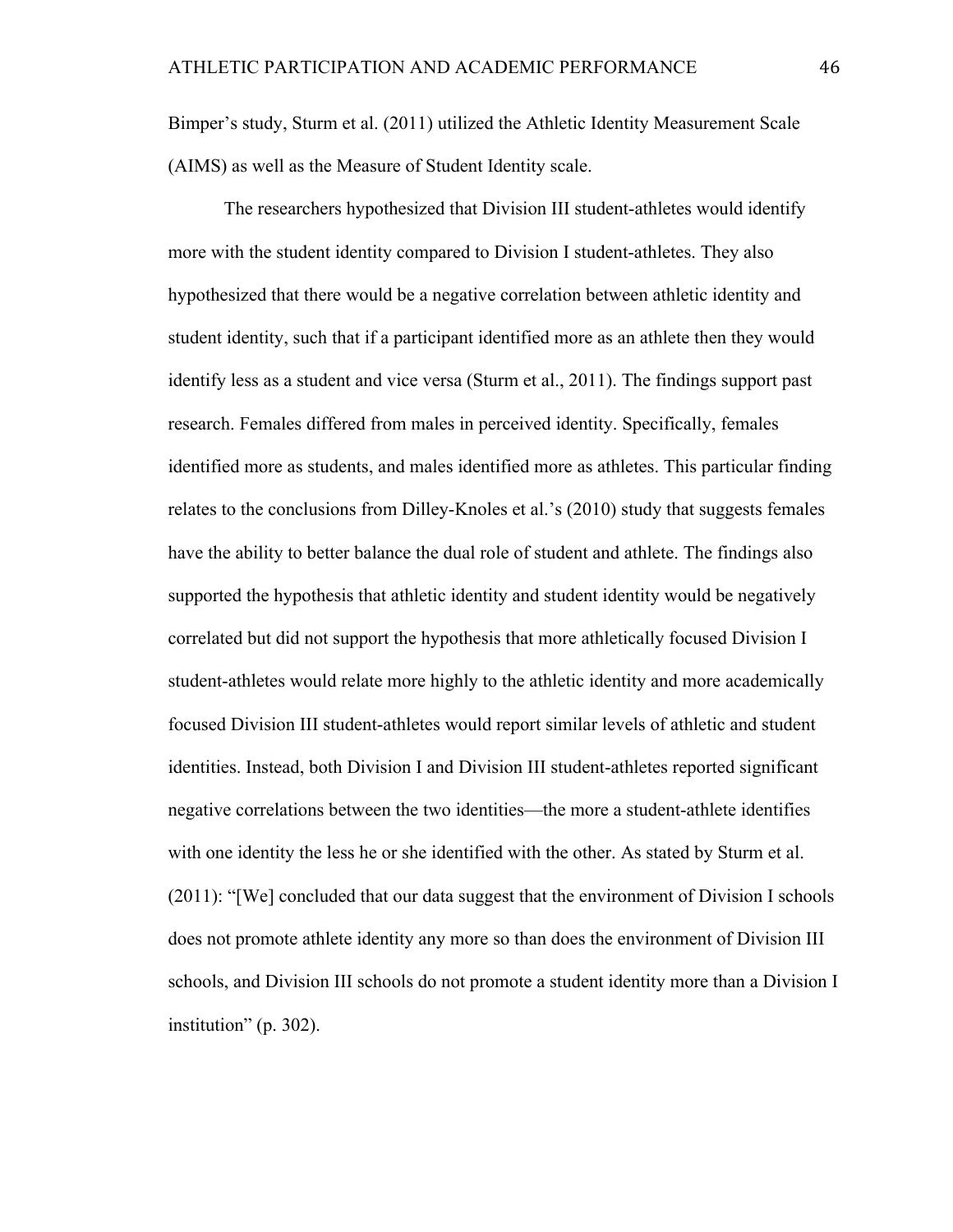Potuto and O'Hanlon (2007) found a similar relationship between athletic identity and student identity that Sturm et al. did. The study by Potuto and O'Hanlon not only examined the overall college experience of Division I student-athletes, but it also looked at the perceived athletic identity of the participants. The study compared males versus females and team sports versus individual sports. Comparison of males and females supported other research in that males identified more as athletes and females focused more on academics. Research by Gaston Gayles and Hu (2009) supports the findings of Potuto and O'Hanlon that females tend to be better at balancing the dual role of student and athlete than males. Overall, when asked whether they identified more as students or athletes, more than 60% of the participants reported identifying more as athletes than as students. Despite identifying as athletes, females still prioritized academics. Comparison between team sports and individual sports revealed that team and individual studentathletes were similar in some areas; however, findings revealed some statistically significant differences. Team-sport student-athletes identified more as athletes compared to individual-sport student-athletes. Team-sport student-athletes thought that athletics negatively impacted their GPAs and that it would be higher if not for athletics. Finally, team-sport student-athletes felt as though their professors had negative perceptions of athletes. It is important to acknowledge that the student-athletes in this particular study played for high-profile athletic programs at the Division I level where the athletic identity can be very salient and time commitment to athletics can be significantly greater than at other levels of play (Potuto & O'Hanlon, 2007).

Academic performance can also be adversely impacted by difficulty thinking or concentrating. Some studies have found student-athletes to exhibit difficulty thinking or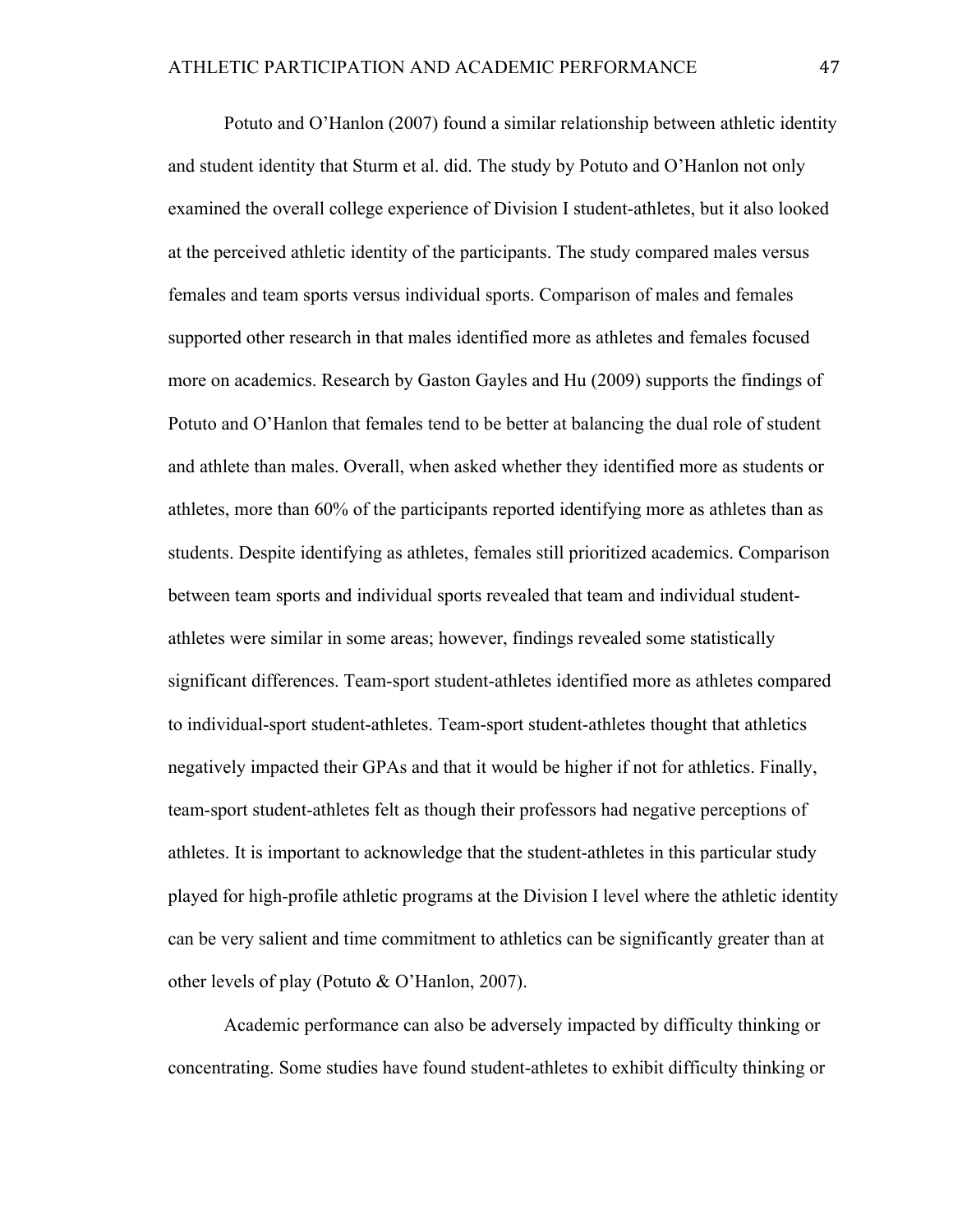concentrating and proposed that the stress and time demands of the competing student and athlete identities to be the cause. Antshel, VanderDrift, and Pauline (2016) wanted to test the relationship by examining the potential moderating effect identity might have on difficulty thinking or concentrating and GPA. Additionally, they wanted to see whether the extent to which the student-athlete participants had difficulty thinking or concentrating affected their use of academic resources. The researchers hypothesized that the more difficulty thinking or concentrating, the lower the GPA. The second hypothesis expected that the more a student-athlete identifies with the athletic identity, the less likely he or she will utilize academic resources. The final hypothesis predicted that for participants identifying less as athletes, GPA would mediate the relationship between difficulty thinking or concentrating and use of academic resources (Antshel et al., 2016).

The study utilized pre-existing data from the NCAA Growth, Opportunities, Aspirations and Learning of Students in College (GOALS) 2006 study. Student-athletes (*N*=19,786) from approximately 1,000 NCAA Division I, II, and III institutions participated in the study. The survey questions covered academics, athletics, and social life (Antshel et al., 2016). Findings revealed the following subgroups reported having the most difficulty thinking or concentrating: females and sophomores followed by juniors then freshman. The findings associated with the relationship between athletic identity and perceived difficulty thinking or concentrating supported the hypothesis. Specifically, participants who identified more as athletes reported having more difficulty thinking or concentrating. Student-athletes reporting having more difficulty thinking or concentrating also reported having significantly lower GPAs and being less likely to use academic resources. Finally, results supported the final hypothesis, such that for those who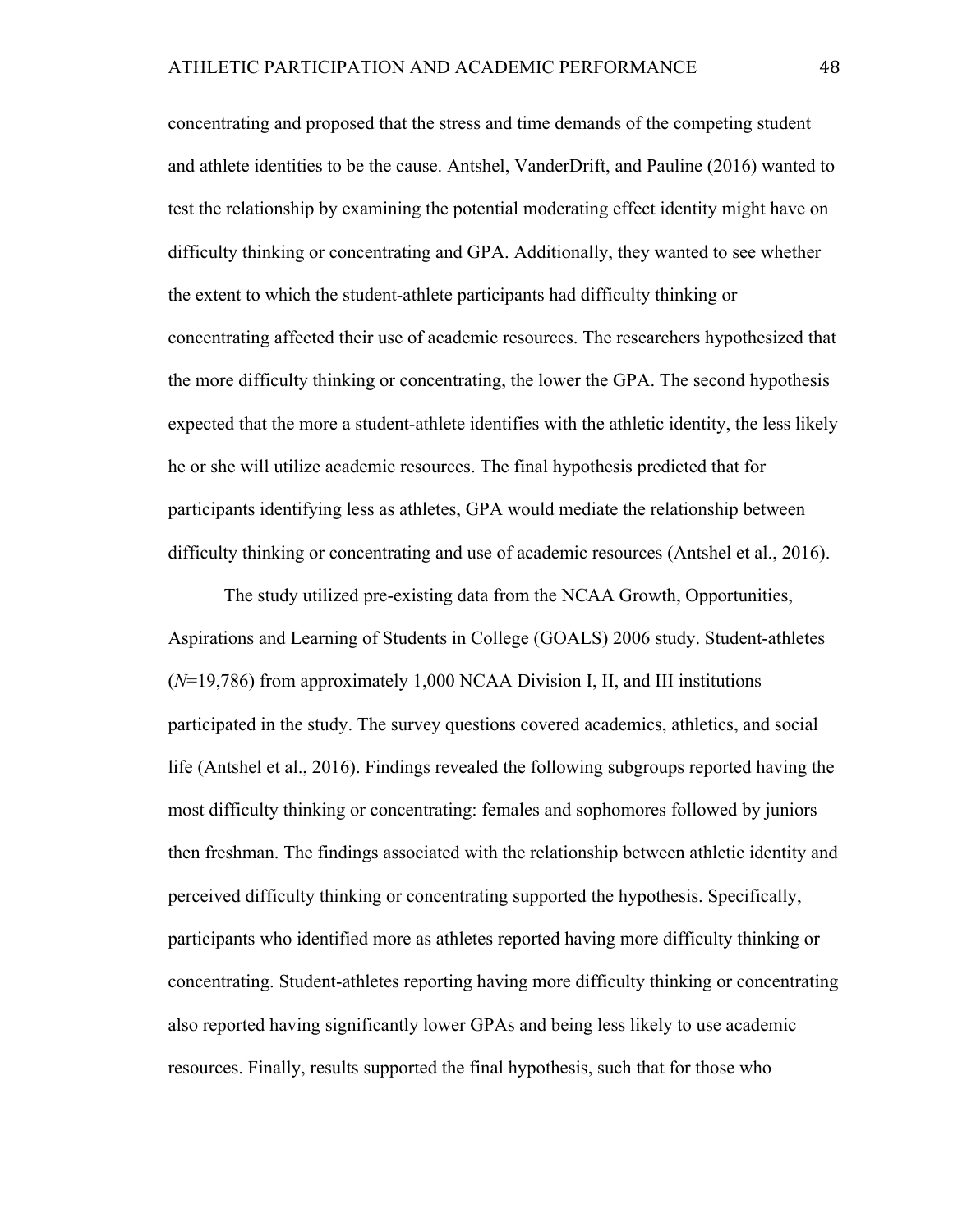identified less as athletes, GPA significantly mediated the relationship, and for those who identified more as athletes, GPA did not influence academic resource use (Antshel et al., 2016).

Much of the literature on athletic identity focuses on coeducational institutions, while little exists on athletic identity at women's colleges. Contradicting ideas have been proposed regarding the athletic identity at these institutions. The first theory is that female student-athletes at women's colleges would identify more as athletes than females at coeducational colleges due to an increase in "role exploration" (Mignano, Brewer, Winter, & Van Raalte, 2006, p. 458), while the second theory predicts that female student-athletes at women's colleges would identify less as athletes than females at coeducational colleges because of increased involvement in other areas.

Researchers Mignano, Brewer, Winter, and Van Raalte (2006) wanted to study which of the two theories could be supported by research. The study included female student-athletes (*N*=145) from NCAA Division III liberal arts colleges: half of the participants were from coeducational institutions and the other half were from women's colleges. Participants came from a variety of varsity teams including basketball, field hockey, lacrosse, soccer, and volleyball (Mignano et al., 2006). Participants completed a questionnaire including a demographics section and the Athletic Identity Measurement Scale (AIMS). In addition to the more common demographic questions, it also included questions about the amount of time spent per week on athletics, in addition to time spent on academics and student involvement activities, such as extracurriculars, clubs, and employment (Mignano et al., 2006, p. 459).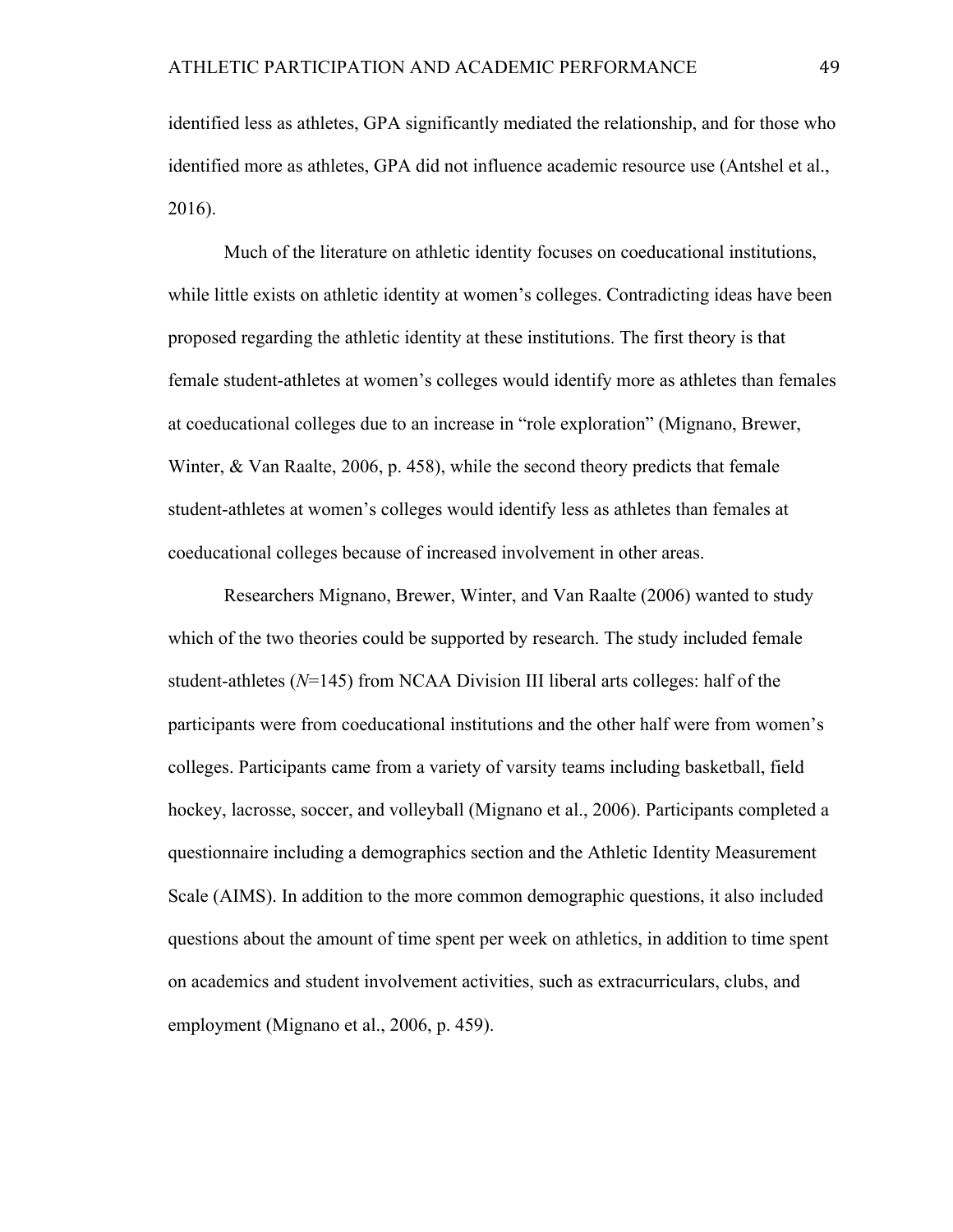The researchers compared the results of women's college student-athletes and coeducational student-athletes to determine whether the time spent on different areas varied by type of institution in addition to whether the importance placed on the three areas differed by type of institution. Importance placed on an area was determined by the amount of time spent on that area (e.g., the more time spent in athletics correlated with more importance placed on athletics). The findings revealed that student-athletes at women's colleges identified significantly more as athletes than those at coeducational colleges and put significantly more importance on academics than did student-athletes at coeducational colleges. Results related to time spent on different areas revealed that student-athletes at women's college committed more time to academics than did coeducational student-athletes; however, they did not differ in time spent on athleticrelated activities or student involvement (Mignano et al., 2006).

The researchers drew the following conclusions from their study: women's colleges might provide an environment that fosters having multiple identities—the ability to simultaneously be a student-athlete and an athlete-student—and yet while women's colleges do encourage the dual identity, they continue to focus more on academics than on athletics. According to Mignano et al. (2006), "At women's colleges, athletes seem to be able to highly identify with the athlete role, yet maintain a strong commitment to their education, a feature that most educational institutions strive to achieve" (p. 463).

#### **Chapter Summary**

Societal messages portraying student-athletes as dumb-jocks have become so pervasive that researchers want to discover whether there is truth behind the stereotype. For decades, researchers have examined the relationship between athletic participation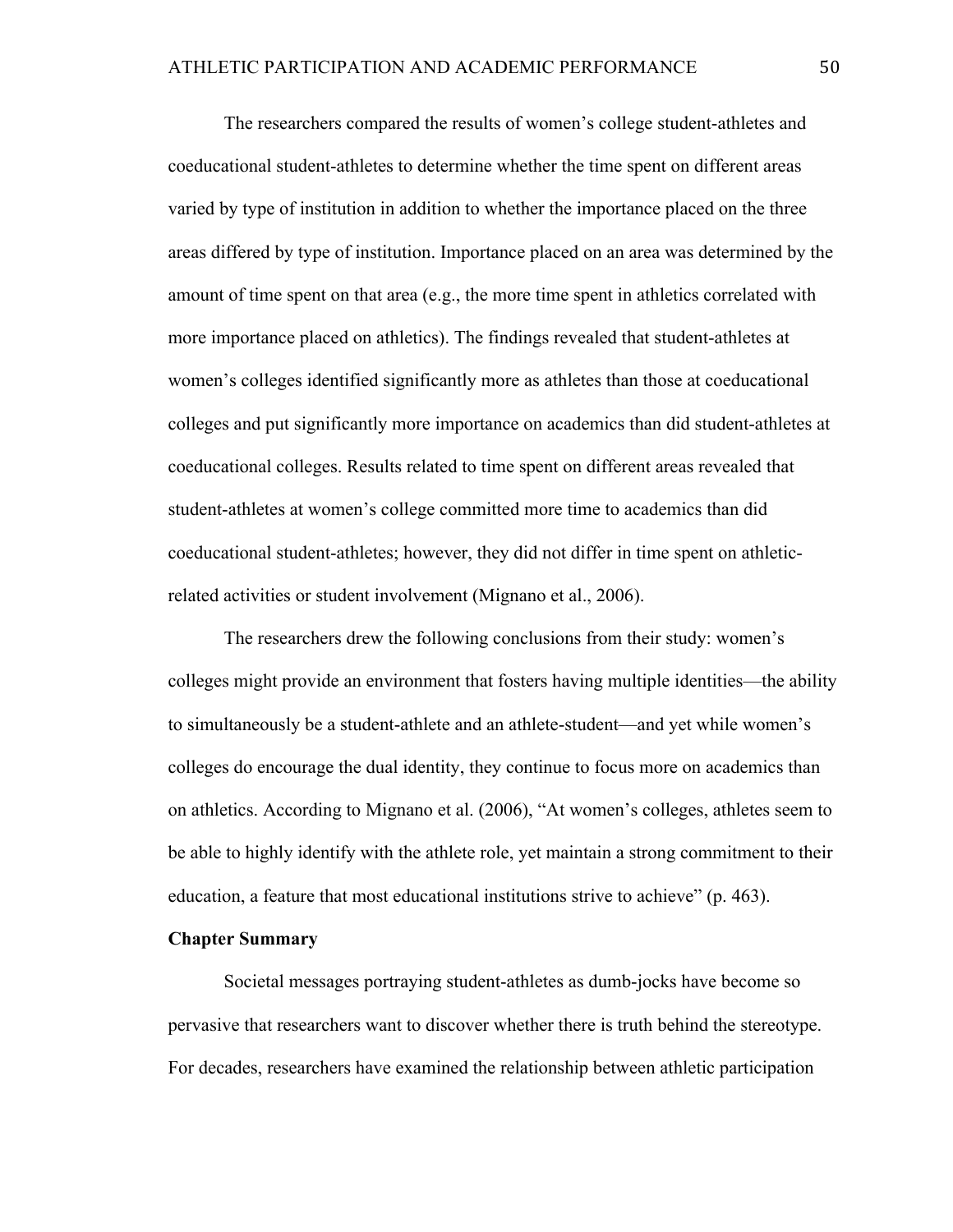and academic performance. Specifically, they have investigated the effects of the athletic culture, trying to balance competing roles, academic engagement, in season versus out of season time demands, and level of athletic identity, to name a few. The findings of these studies reveal athletic participation to have both positive and negative effects on academic performance. The existing research primarily focused on male student-athletes at Division I institutions; however, little focused solely on female student-athletes at Division III institutions where the academic mission remains at the core of the institution. The purpose of the present study was to expand on the research and examine a group that has received little attention thus far—female Division III student-athletes.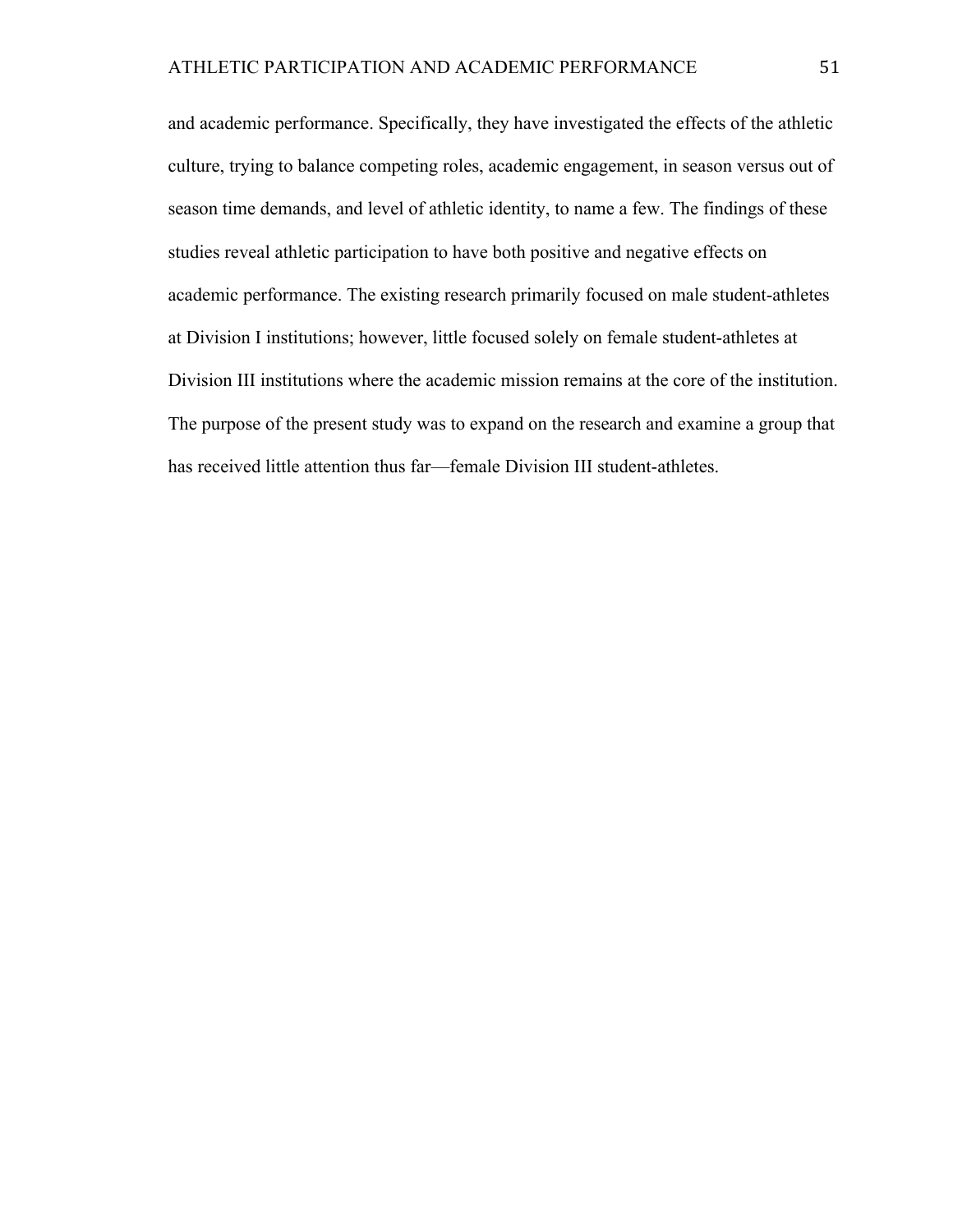#### **Chapter 3**

#### **Methodology**

#### **Participants**

The sample consisted of approximately three dozen participants (*N*=35). Eligibility requirements included being a female intercollegiate athlete between the ages of 18 and 22. The mean age of participants in this study was 19.4 years (SD=1.29 years) and the modal response for class year was freshman (42.9%), followed by sophomores (22.9%), seniors (20%), and juniors (14.3%). For the purpose of being able to better generalize results, participants played for a variety of athletic teams. Self-reported athletic team membership was as follows: 20% Basketball (*N*=7), 20% Field Hockey (*N*=7), 2.9% Golf (*N*=1), 14.3% Lacrosse (*N*=5), 14.3% Soccer (*N*=5), 14.3% Tennis (*N*=5), 8.6% Track and Field (*N*=3), 22.9% Volleyball (*N*=8), and four teams—Cross Country, Softball, Swimming and Diving, and Water Polo—did not participate. The modal report of the semester in which the sport is considered traditionally in season was the fall semester (65.7%), followed by the spring semester (34.3%) and winter term (17.1%). For the purpose of this study, the researcher combined winter and spring athletics because the majority of the competitions for winter athletics occur in the spring. Additionally, the mean self-reported GPA of the participants was 3.42 on a 4.0 scale.

#### **Instruments Used**

The investigator used a version of the Athletic Identity Measurement Scale by Brewer, Van Raalte, and Linder (1993). Brewer et al. created the first version of the Athletic Identity Measurement Scale (AIMS). Multiple revisions and updates of the scale have been developed, including the one used in the current study, the 7-item Athletic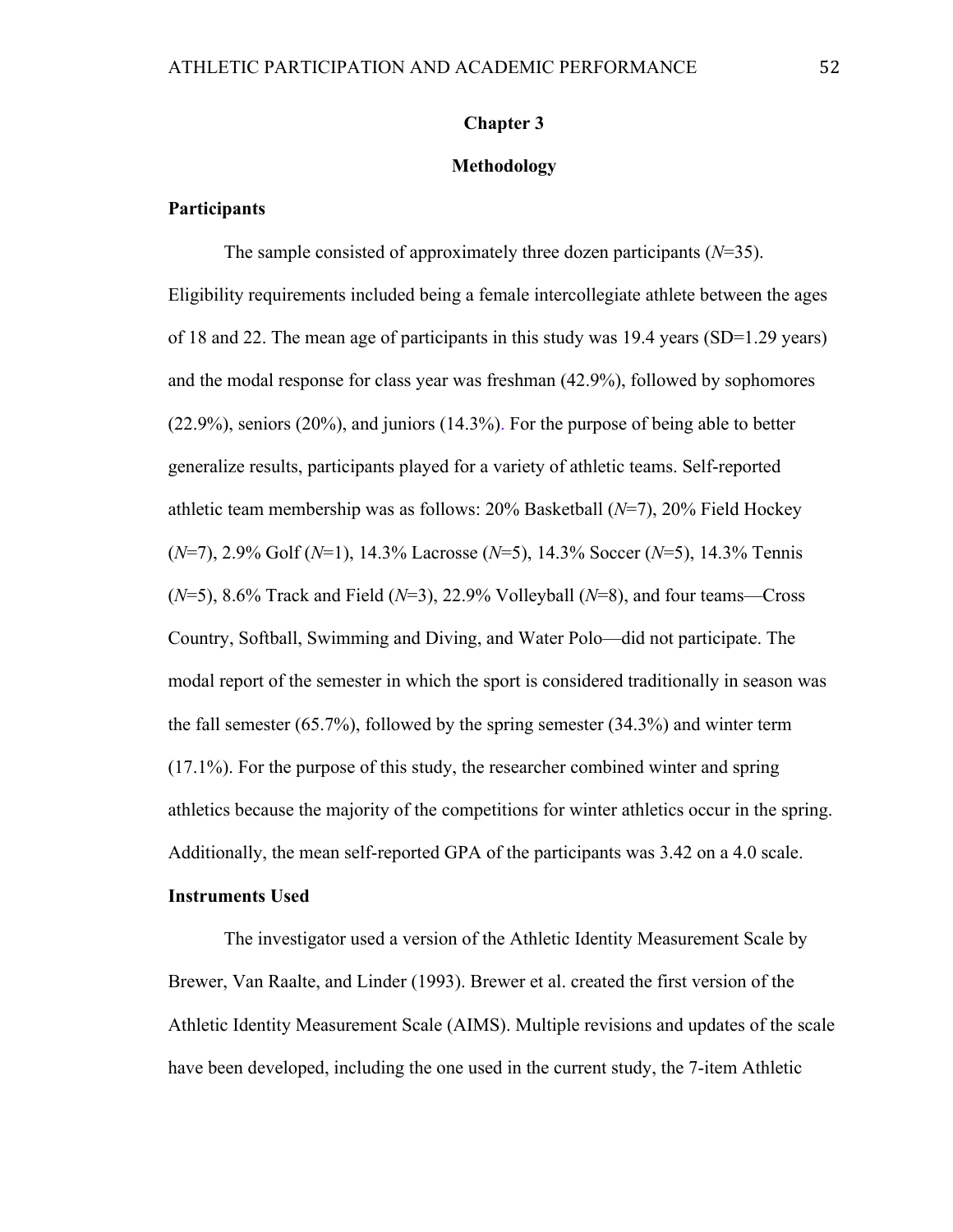Identity Measurement Scale by Brewer and Cornelius (2001; see Appendix A). The AIMS measures the extent to which an individual identifies as an athlete. The scale consists of seven items rated on a 7-point Likert-type scale ranging from 1 (*strongly disagree*) to 7 (*strongly agree*). Two sample items are "I consider myself an athlete" and "I spend more time thinking about sport than anything else". Higher scores on the AIMS indicate identifying more as an athlete, while lower scores indicate identifying less as an athlete. Researchers frequently use the AIMS to measure athletic identity due to the reliability and consistency of the data from this instrument. A study examining test-retest reliability of the questionnaire showed the AIMS to have good reliability with an alpha score of 0.89 (Sturm, et al., 2011). Past research provides evidence that the scale is reliable as seen in the Cronbach's alpha score of  $0.81$  (Brewer & Cornelius, 2001). It has also been shown to have internal consistency as seen in Bimper's (2014) alpha of 0.86. As stated by Sturm, Feltz, and Gilson (2011):

"The AIMS is a valid and reliable measure that has consistently been used to assess one's level of athlete identity. Using this scale, researchers have found that a high level of athlete identity is associated with low levels of career maturity, very little focus placed on academics, difficulty balancing other life roles, and low career decision-making self-efficacy. Overall, the more that student-athletes identify with the role of an athlete on this measure, the less focus they place on academics during their college years." (p. 297-298)

#### **Procedure**

The present study used a typical sampling method. Typical allows for a greater chance of generalizing findings because the sample is representative of a larger group. In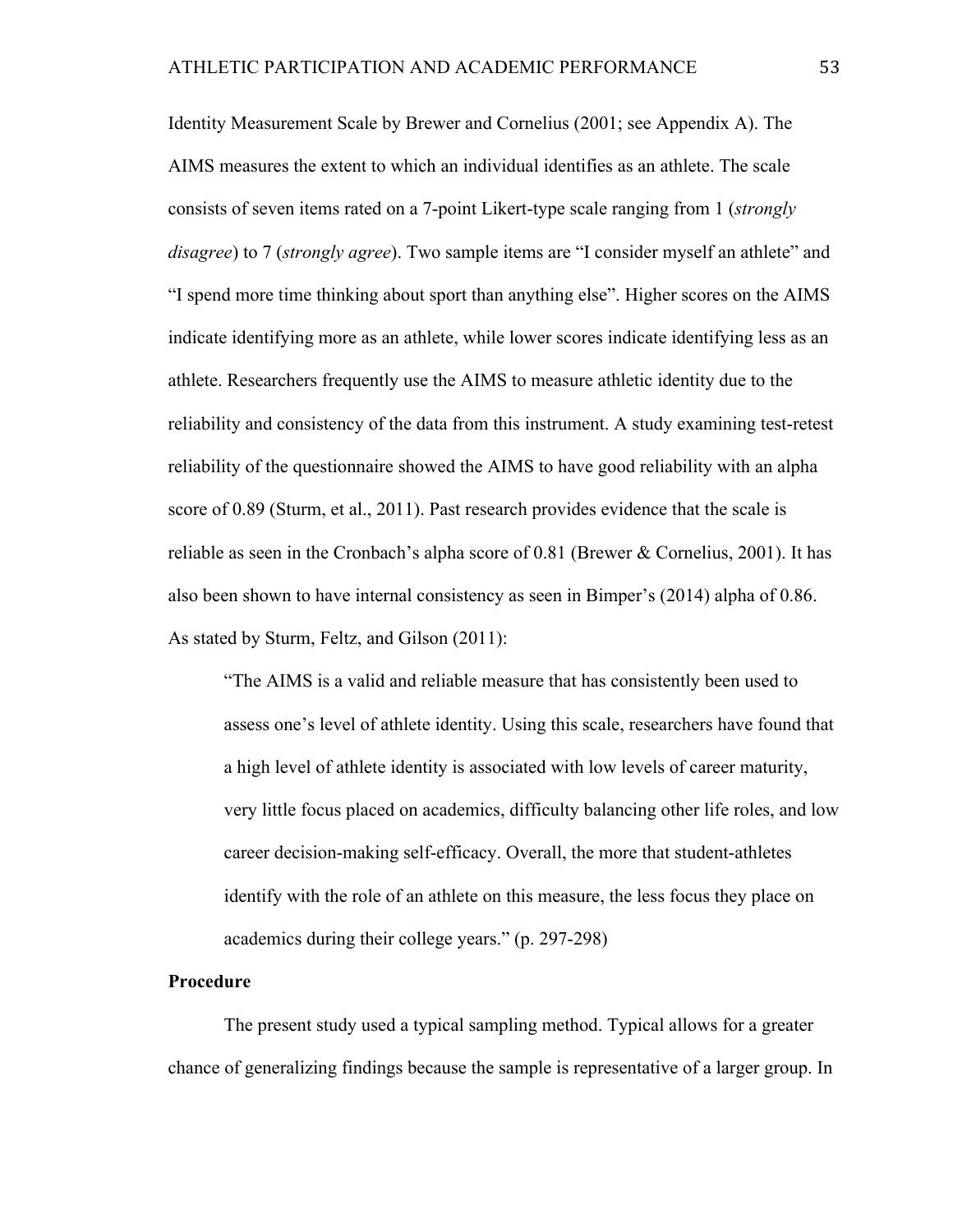order to be typical, the study gathered data from a range of class years (e.g., freshman, sophomore, junior, senior) and twelve athletic teams (e.g., basketball, cross country, field hockey, golf, lacrosse, soccer, softball, swimming and diving, tennis, track and field, volleyball, water polo). By expanding the participant sample to include this variety of athletes, the current study's findings have the potential to be generalized to female student-athletes at other Division III institutions. Eligibility criteria for the current study included that the participants be female intercollegiate student-athletes between the ages of 18 and 22 who attended a specific small, Division III liberal arts institution in the Midwest.

The researcher gained permission from the Athletic Director of the institution prior to making contact with the coaches of the women's varsity athletic teams. Each coach that agreed to participate recruited participants by administering the Survey Monkey questionnaire to his or her team. Survey Monkey allowed for participants to remain completely anonymous and all their data to be confidential. Participants had direct access to the voluntary ten-minute questionnaire. The questionnaire consisted of two parts including the Athletic Identity Measurement Scale (Brewer & Cornelius, 2001), as well as a demographics section (see Appendix B). The AIMS is a 7-point Likert-type scale for which participants ranked statements from 1 (*strongly disagree*) to 7 (*strongly agree*) as it applied to them. Demographics gathered the following information: age, class year, academic major, athletic team(s), semester the sport is considered "in season", and GPA for each semester of enrollment.

#### **Data Analysis**

For all hypotheses, data was analyzed using Microsoft Excel 2016 and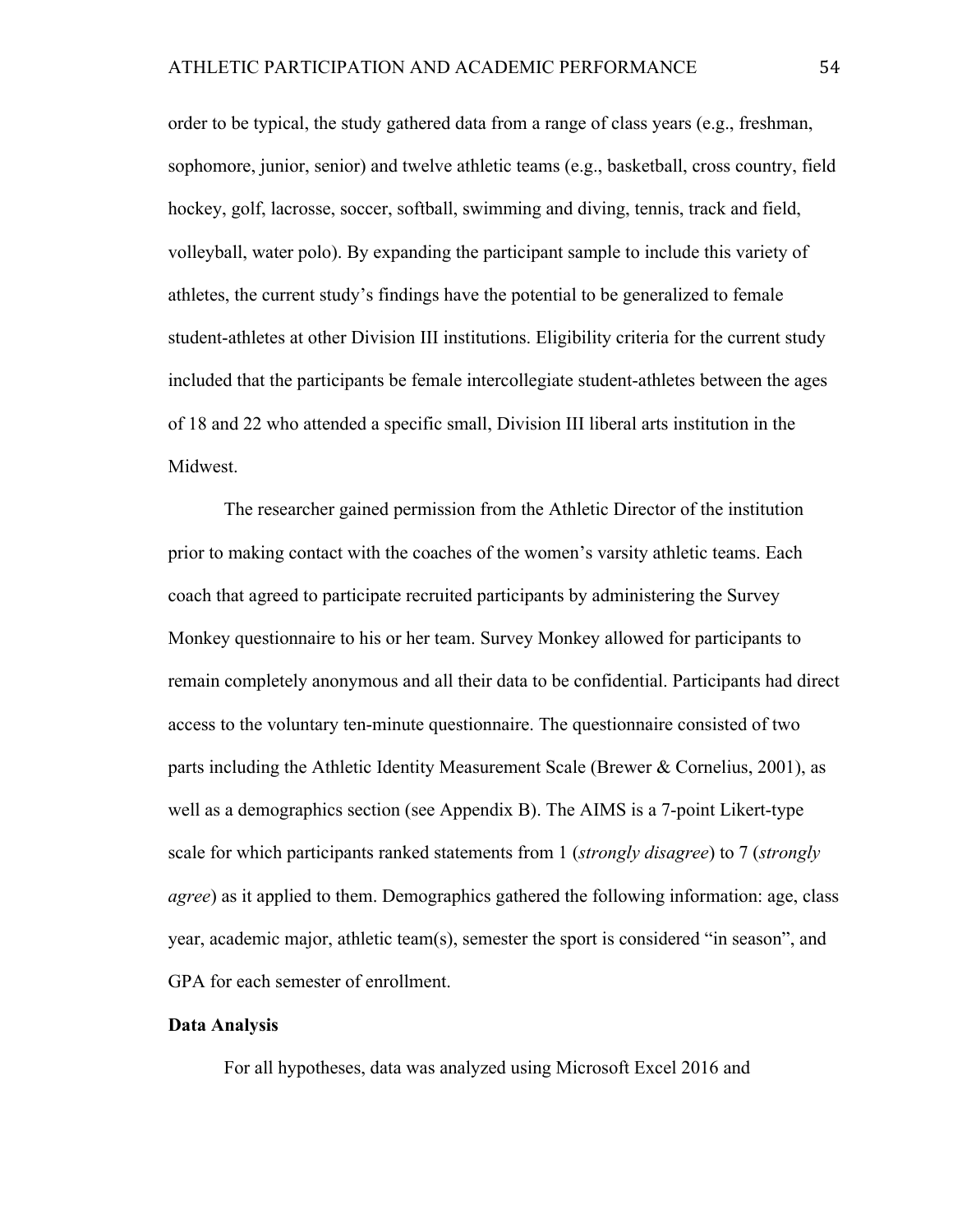significance was defined as  $p<0.05$ . Hypothesis one stated that athletic identity would impact academic performance. Specifically, the researcher expected to find that studentathletes reporting higher scores on the AIMS would have lower GPAs than those who reported lower scores on the AIMS. The researcher defined a high score to be a 5.0 or above and a low score as 4.9 or below. To test this hypothesis, the researcher averaged each participant's score on the AIMS and grouped the scores based on whether they were high AIMS, 5.0 and higher, or low AIMS, 4.9 or lower. A two-sample t-test assuming equal variance allowed the GPAs of each group to be compared.

Contrary to previous research on Division I student-athletes, Hypothesis two stated that season (e.g., in season compared to out of season) would not affect GPA. To test this hypothesis, a series of two-sample t-tests assuming equal variance were used. The researcher conducted a t-test for each academic year (e.g., freshman, sophomore, junior, senior) comparing GPA in season to GPA out of season.

Hypothesis three, four, and five stated that GPAs would change over time, such that GPAs during freshman year would be lower than GPAs during sophomore, junior, and senior year. To test these hypotheses, a series of two-sample t-tests assuming equal variance were conducted. The researcher found the average GPA of each participant's freshman, sophomore, junior, and senior year and then ran t-tests comparing freshman to sophomore, freshman to junior, and freshman to senior year to determine whether GPA changed over time.

#### **Chapter Summary**

Women's varsity athletic coaches administered the present study questionnaire to their team. Student-athletes (*N*=35) participated voluntarily through the Survey Monkey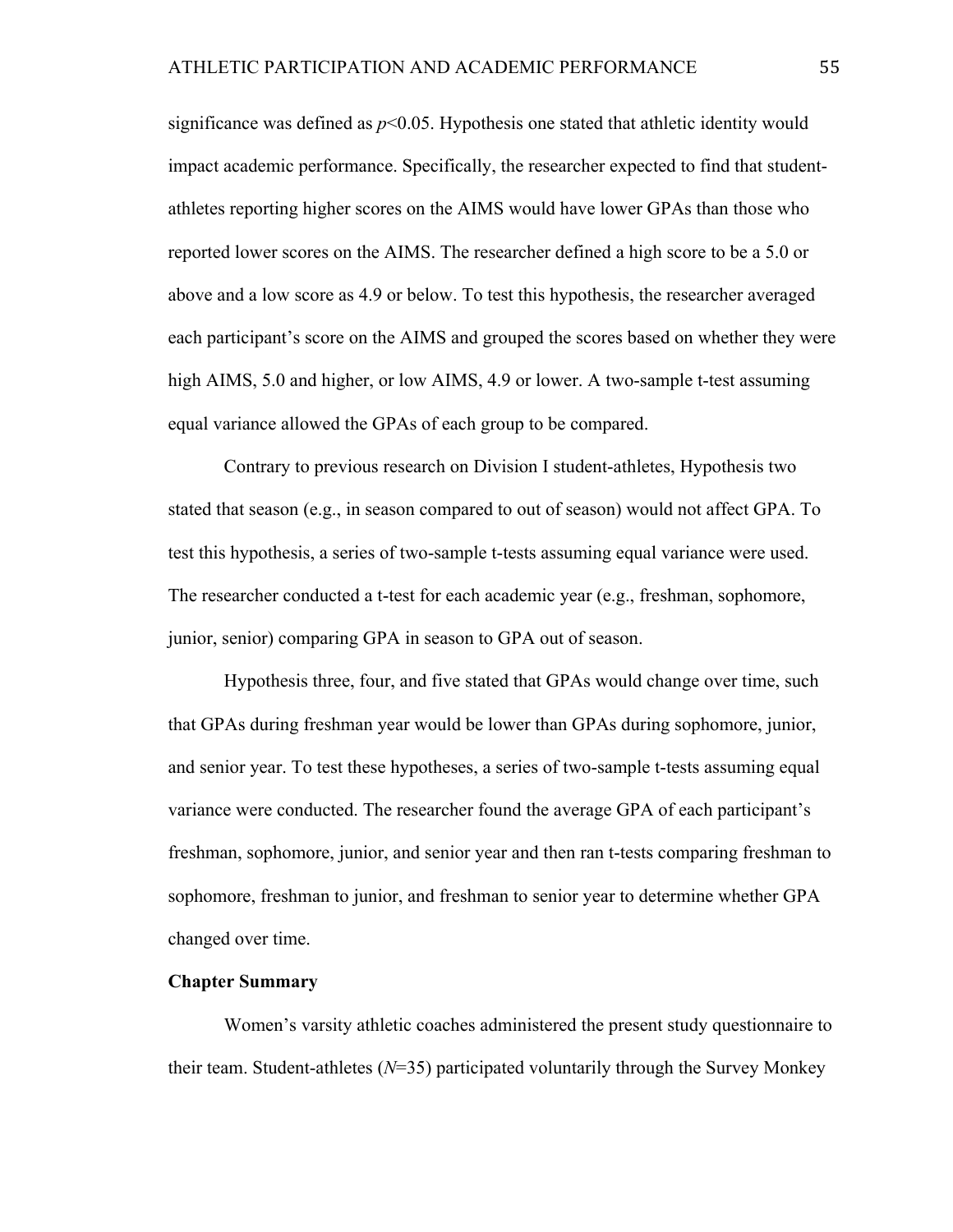system that guaranteed anonymity and confidentiality. The survey consisted of two parts including the 7-item AIMS and a demographics section. The researcher analyzed data with Microsoft Excel 2016 using descriptive statistics and t-tests and used the significance level of *p*<0.05.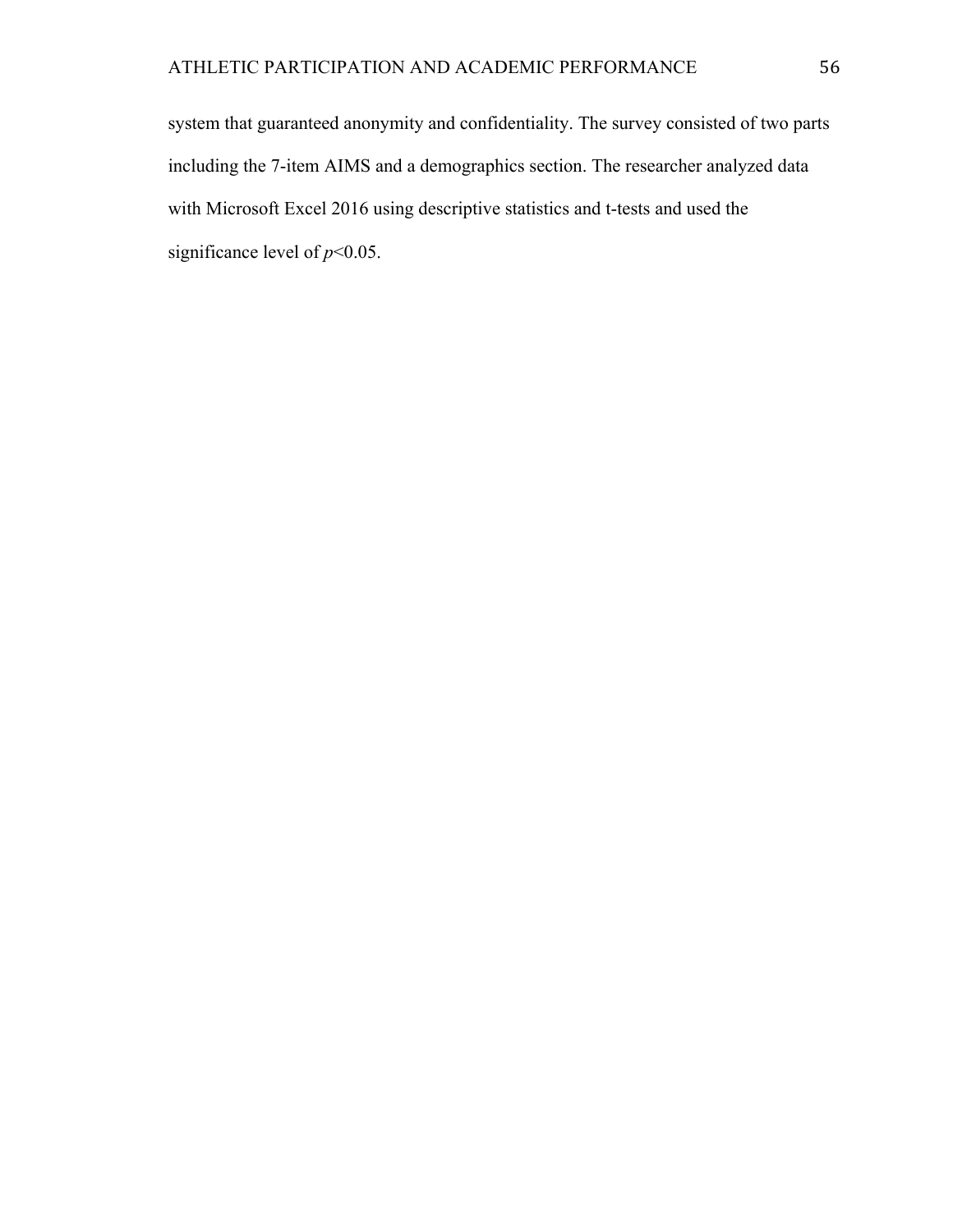#### **Chapter 4**

#### **Results**

Hypothesis one stated that the extent to which one identifies as an athlete affects GPA. Specifically, those reporting higher scores on the AIMS would have lower GPAs than those reporting lower scores on the AIMS and vice versa. To test this hypothesis, the researcher grouped participants based on AIMS scores. Group one included participants whose average score on the AIMS was 5.0 or higher and group two consisted of participants whose average score was 4.9 or lower. The GPAs of each group were then compared using a one-tailed t-test assuming equal variance. The data analysis results are presented below in Table 1. In order for the null hypothesis to be rejected the t value needed to be greater than 1.69 but was a -1.54. Thus, null hypothesis one was accepted because the t value of -1.54 was lower than the t critical of 1.69 needed, thus there was not enough evidence to reject it.

# Table 1 *Data Analysis Comparing High AIMS GPA and Low AIMS GPA*

| <b>Hypothesis</b>                                                         | t critical | t value 1 | p-value | Decision    |
|---------------------------------------------------------------------------|------------|-----------|---------|-------------|
| High versus Low AIMS GPA                                                  | .69        |           |         | Accept null |
| $(S_{\rho\sigma} \Delta$ no and $\Gamma$ of $\Gamma$ and $\Delta$ natural |            |           |         |             |

(See Appendix D for Data Analysis)

Hypothesis two stated that playing season would not affect GPA; therefore, GPA in season would equal GPA out of season. To test this hypothesis, a series of two-tailed ttests were conducted. As expected, in all cases—freshman in season to out of season, sophomore in season to out of season, junior in season to out of season, and senior in season to out of season—the GPA did not change between playing seasons. In order for the null hypothesis to be rejected, a t value needed to fall outside of the t critical range. Of the four t-tests conducted, all t values landed between the t critical ranges as described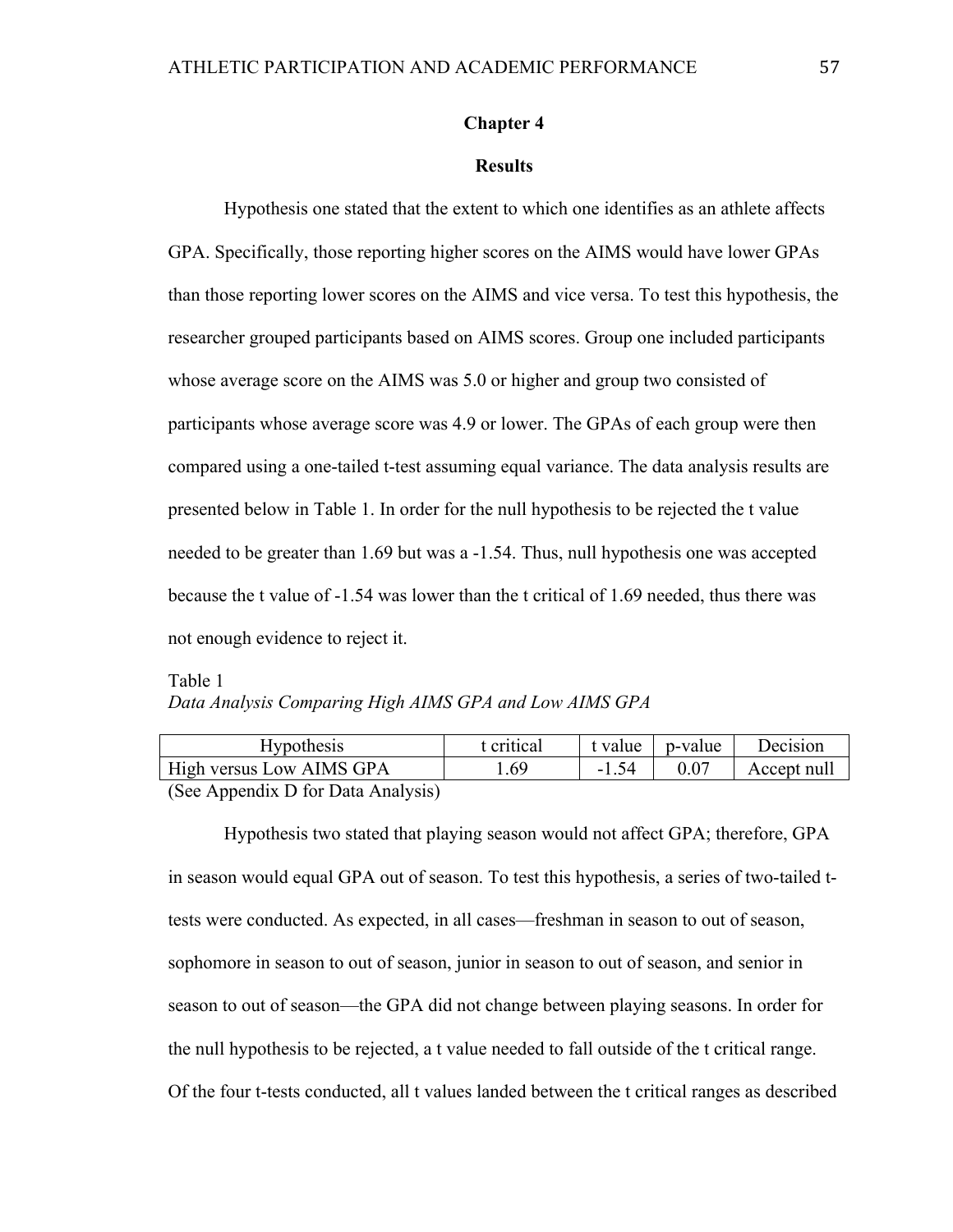in Table 2 below. Thus, null hypothesis two was accepted meaning that GPA in season

equaled GPA out of season because there was not enough evidence to reject null

hypothesis two.

## Table 2 *Data Analysis Comparing GPA In Season to GPA Out of Season*

| <b>Hypothesis</b>                         | t critical          | t value | p-value | Decision    |
|-------------------------------------------|---------------------|---------|---------|-------------|
| Freshman: in versus out of season         | $+2.01$ and $-2.01$ | 0.14    | 0.89    | Accept null |
| Sophomore: in versus out of season        | $+2.04$ and $-2.04$ | $-0.31$ | 0.76    | Accept null |
| Junior: in versus out of season           | $+2.12$ and $-2.12$ | 0.25    | 0.80    | Accept null |
| Senior: in versus out of season           | $+2.45$ and $-2.45$ | $-0.24$ | 0.82    | Accept null |
| $(S_{00}$ Annondiy $E$ for Data Anglycia) |                     |         |         |             |

(See Appendix E for Data Analysis)

Hypothesis three, four, and five stated that year in college would impact academic performance. Specifically, it was expected that GPAs during freshman year would be lower than GPAs during sophomore, junior, and senior year. To test this hypothesis, a series of one-tailed t-tests were conducted. In order to reject the null, the t value needed to be greater than the t critical. The data analysis results reported in Table 3 show that all t values were less than the t critical; therefore, the null hypotheses were accepted because there was not enough evidence to reject them (see Table 3 below). Contrary to hypotheses three, four, and five, no difference was found in academic performance between any time span—freshman to sophomore, freshman to junior, freshman to senior.

## Table 3 *Data Analysis Examining GPA over Time*

| <b>Hypothesis</b>      | t critical | t value | p-value | Decision    |
|------------------------|------------|---------|---------|-------------|
| Freshman vs. Sophomore | .69        | 0.46    | 0.32    | Accept null |
| Freshman vs. Junior    | 72         | $-0.36$ | 0.36    | Accept null |
| Freshman vs. Senior    | .78        | $-0.02$ | 0.49    | Accept null |

(See Appendix F, G, and H for Data Analysis)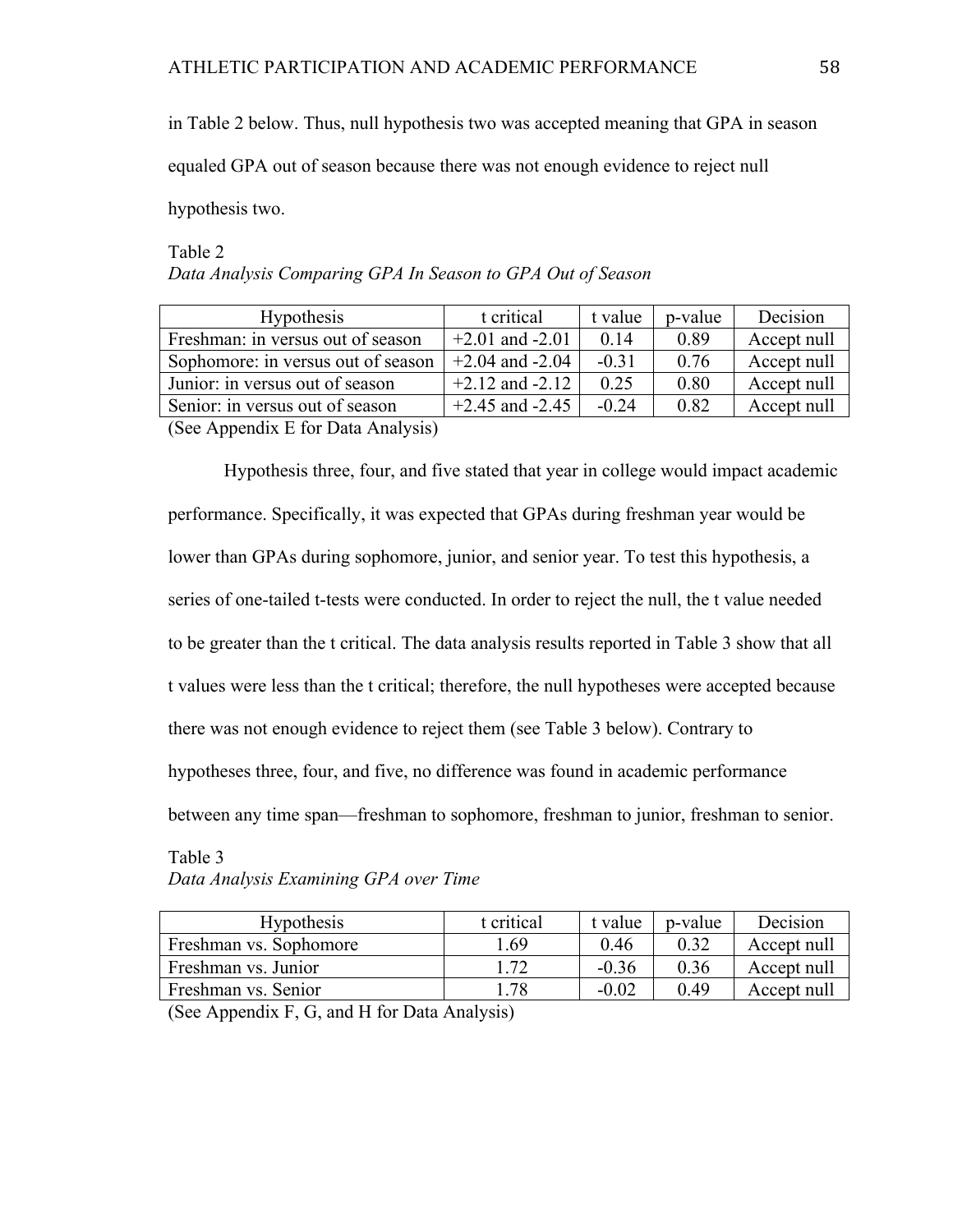#### **Chapter Summary**

Hypothesis one analyzed the relationship between athletic identity and GPA. In order to test the relationship, a t-test assuming equal variance was conducted. The researcher accepted null hypothesis one because there was not enough evidence to reject it. Hypothesis two compared GPA in season to GPA out of season. To test whether a difference existed, the researcher conducted a series of t-tests assuming equal variance. For each year of college, the null hypothesis was accepted that there was no difference between the two seasons. For hypotheses three, four, and five which investigated whether GPA changed over the course of time spent in college, each null hypothesis was accepted because there was not enough evidence to reject them.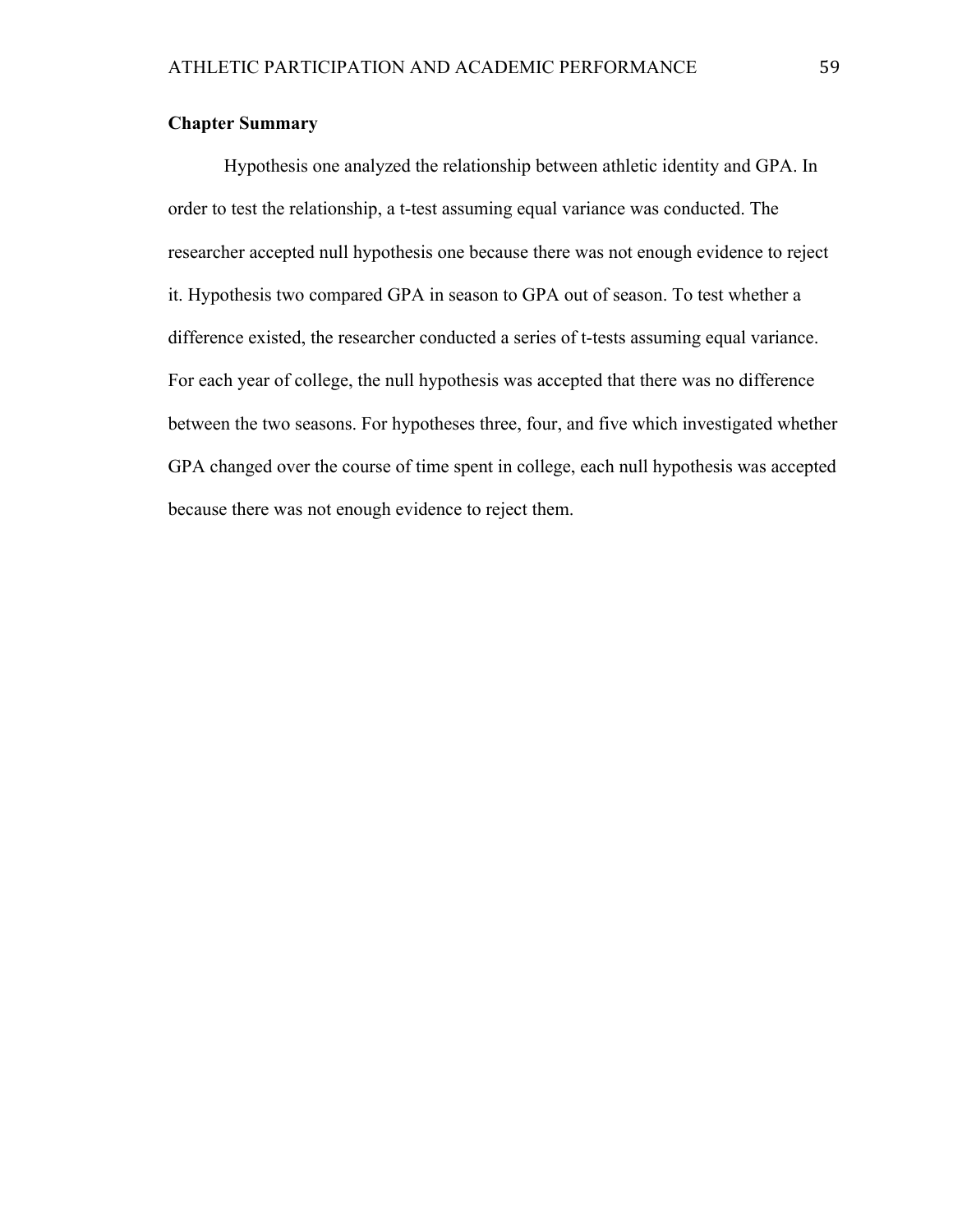#### **Chapter 5**

#### **Background, Discussion, Implications**

#### **Background**

The vast majority of existing research investigated academic performance of male student-athletes at the NCAA Division I level, whereas few studies examined academic performance of female student-athletes at more academically focused NCAA Division III institutions. The purpose of the current study was to gain a better understanding of the relationship between academic performance and athletics for female student-athletes at the Division III level by examining potential factors that might affect female studentathletes' GPAs. Specifically, the following research questions guided this study:

- Is there a difference in the academic performance of student-athletes exhibiting a high athletic identity compared to those expressing a low athletic identity?
- Do grade point averages vary between sport's different seasons, in regards to in-season and out-of-season academic performance?
- Does academic performance change from a student-athlete's first year in college to her final year? Does performance improve or decline with time?

#### **Discussion**

The researcher investigated five hypothesis sets, each hypothesis examined the effect, if any, athletic participation had on GPA. Hypothesis one investigated the first research question by examining the relationship between athletic identity and GPA. The researcher expected to find that those identifying more as athletes would have lower GPAs than those identifying less as athletes, as measured by Brewer and Cornelius's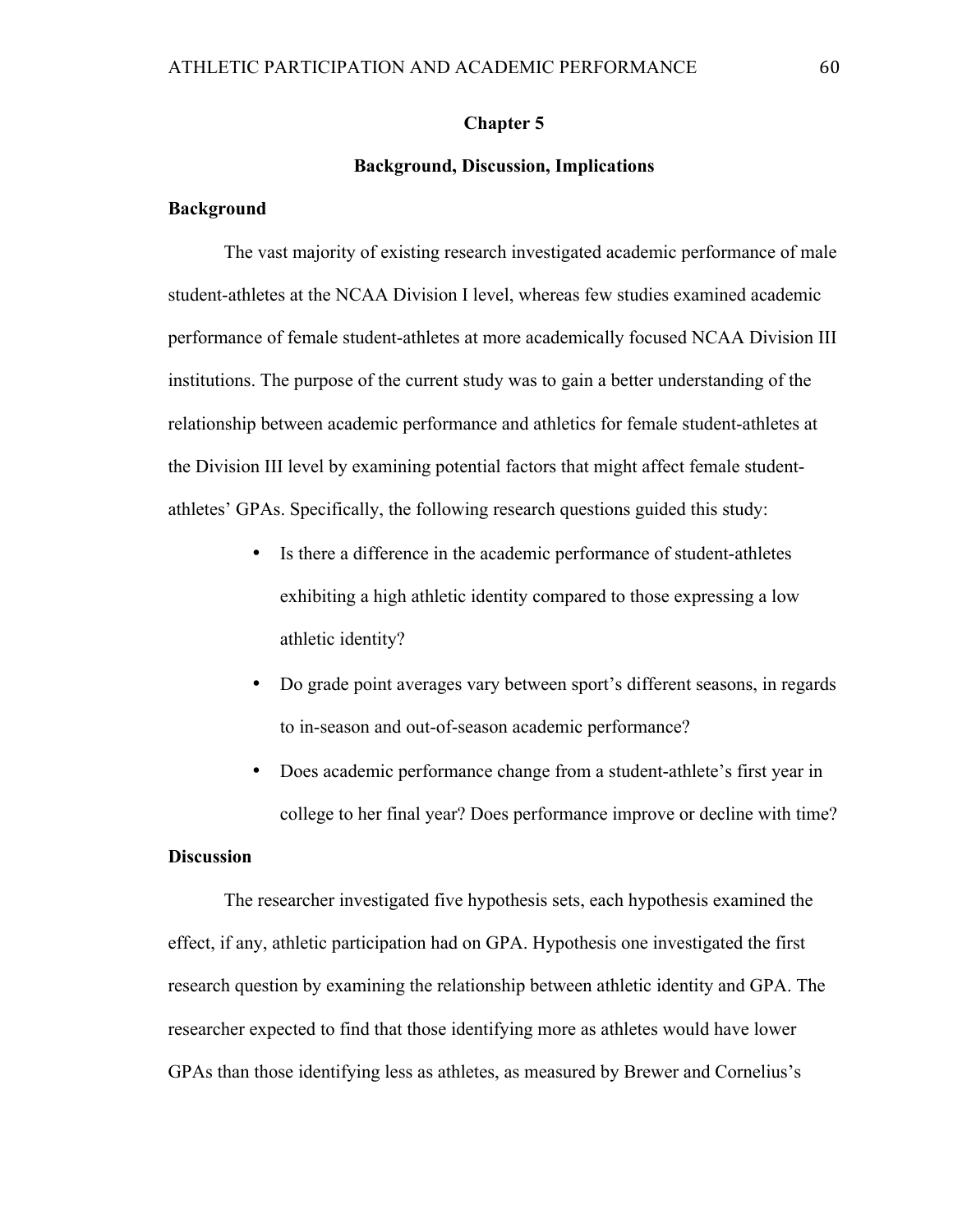(2001) Athletic Identity Measurement Scale. Analysis of the results found there to be no difference between the GPAs of those identifying more as athletes and those identifying less as athletes. These findings contradict past research at the Division I level which found a negative correlation between athletic identity and GPA, such that those identifying more as athletes would have a lower GPA than those identifying less as athletes and vice versa (Bimper, 2014; Sturm et al., 2011). The lack of evidence showing that athletic identity affects academic performance at the Division III level suggests that student-athletes at Division III institutions may be better able to balance the two roles of student and athlete, more so than Division I student-athletes.

Hypothesis two investigated research question two by examining the effect playing season had on academic performance. Since Division III institutions tend to be more academically focused as opposed to Division I institutions, the researcher expected to find no difference between GPA in season and GPA out of season. Analysis of the results supported null hypothesis two in that GPA in season equaled GPA out of season. These findings contradict past research at the Division I level which found in-season GPA to be lower than out-of-season GPA (Scott et al., 2008). Thus, the researcher concluded that participation in a Division III athletic program does not play a significant factor on academic performance, again suggesting that Division III student-athletes might be better able to balance the dual role of student and athlete.

Hypotheses three, four, and five investigated research question three by examining whether GPA changed over the duration of one's time in college. The researcher expected to find that GPA would increase from freshman year to senior year. Contrary to this expectation, the results did not support hypothesis three, four, or five.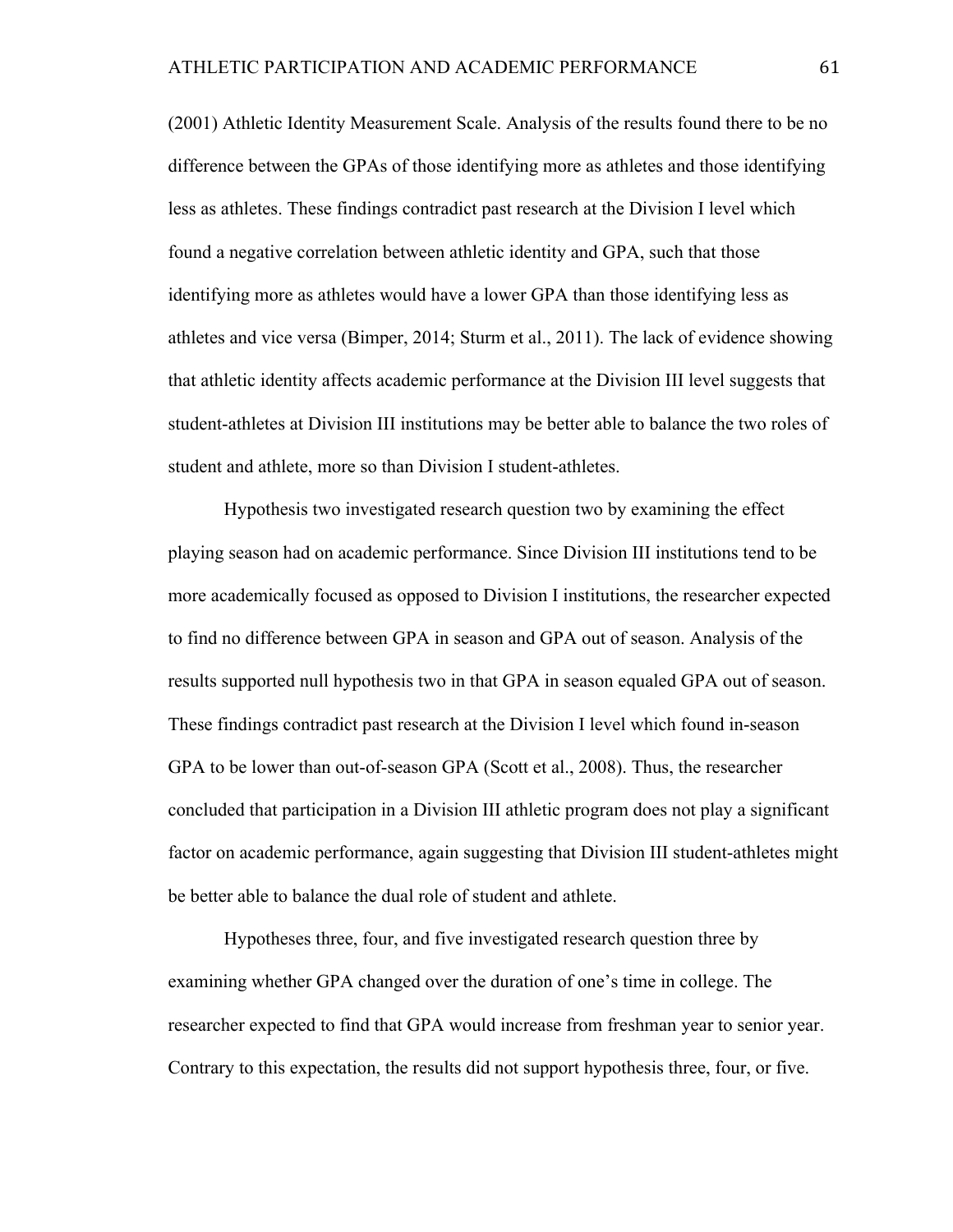Analysis of the data revealed that the difference in GPA over time was not significant. This finding was surprising because one would expect that student-athletes would gain better study habits over time, thereby increasing GPA. However, it could also be concluded that student-athletes attending more academically focused institutions come to college more prepared academically and therefore already have the study habits needed to be academically successful.

Overall, the findings from this study contradict findings from studies conducted at the Division I level. The majority of the literature on Division I student-athletes demonstrates that athletic participation does affect academic performance. For example, Division I research shows that the more a student identifies as an athlete, the lower their GPA. However, at the Division III level, as shown in this study, the GPAs of students identifying more as athletes did not differ from the GPAs of those identifying less as athletes. This difference between Division I and Division III supports the idea that Division I institutions may focus more on athletics, while Division III institutions may focus more on academics. Additional support of this idea can be found in this study's comparison of in-season GPAs and out-of-season GPAs. Existing research at the Division I level consistently shows in-season GPA to be lower than out-of-season GPA. Some suggest that the difference in GPA between seasons occurs as a result of the increased athletic time demands in season compared to out of season. This difference was not found at the Division III level. This study found in-season GPA to equal out-of-season GPA. The findings of this study of Division III student-athletes contradict studies of Division I student-athletes and support the idea that Division III institutions may be more academically focused and Division I institutions may be more athletically focused.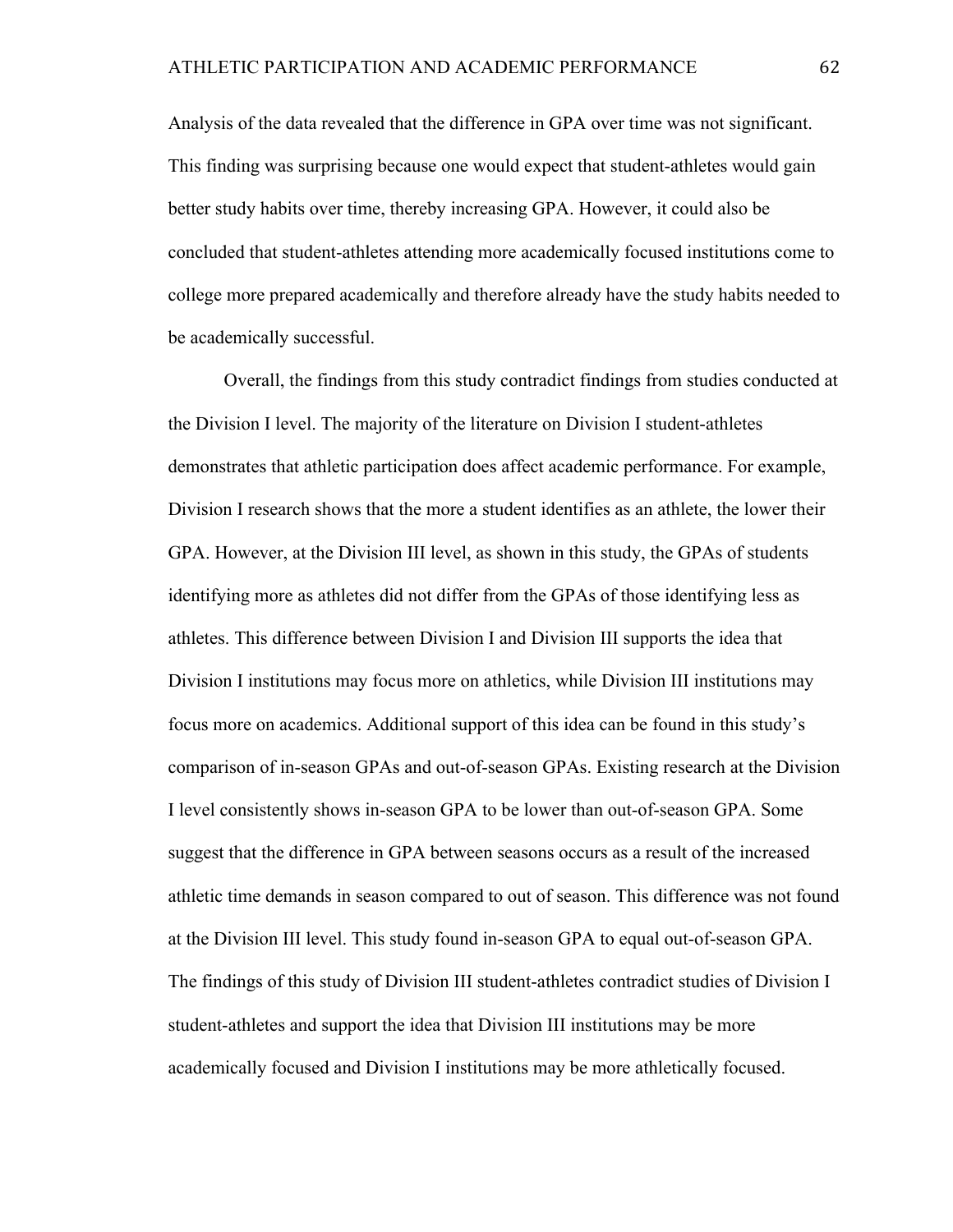#### **Limitations**

The small sample size in this study limited the study's ability to be generalized to other institutions. However, the study did include multiple athletic teams and so could be generalized to the female student-athletes at the institution and other similar Division III colleges who did not participate in this study. The study included self-reported data, in terms of GPA which may limit the accuracy of the data. Future research should obtain GPA data from the college's Athletic Director or college's Registrar to ensure accurate results.

#### **Recommendations**

As mentioned in the limitations, data measuring academic performance should be obtained through a third party (e.g. Athletic Director, coach). Not only would it increase the reliability and consistency of the data, it would yield more accurate data to analyze. Having more accurate data would allow for greater generalizability and chance of uncovering trends in the data. Future research should consider examining the difference in single sport athletes and multi-sport athletes. Finally, including an item asking how often or what types of academic resources student-athletes use could reveal what factors lie behind the difference in Division III and Division I student-athletes' ability or inability to balance being a student and an athlete.

#### **Implications**

This study generated findings that contradict what was previously found at Division I institutions, but is consistent with upholding the academic mission at Division III institutions. Overall, the study found athletic participation to have very little impact on academic performance, suggesting that Division III student-athletes have the ability to be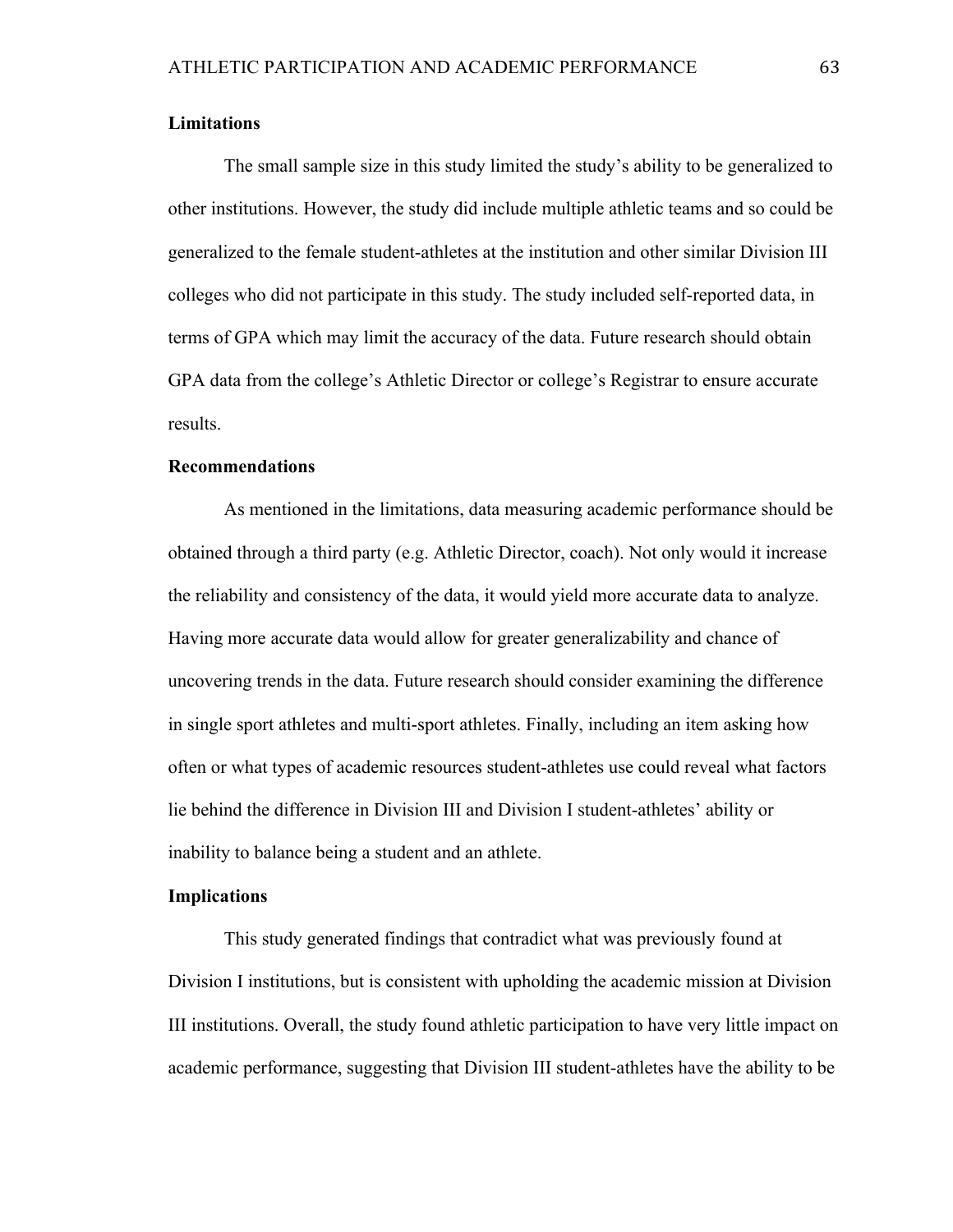both an athlete and succeed as a student. The findings from this study lay a foundation for future research that can begin to investigate reasons why Division III student-athletes can balance the two roles (e.g., academic resources, institution's focus on academics, less athletic pressure). Future research that can be developed from this study has the potential of discovering what makes Division III student-athletes successful and use those findings to help develop and tailor programs to assist Division I student-athletes in achieving both in the classroom and on the playing field.

#### **Chapter Summary**

The present study was designed to expand on current research of intercollegiate student-athletes' academic performance by investigating the effect, if any, athletic participation has on female student-athletes at a more academically focused Division III institution. Findings from the study reveal that the two roles, athlete and student, do not have much impact on each other. The findings contradict previous research conducted at the Division I level which showed the two to be related. The present study sets the stage for future research that can begin to investigate in depth the factors affecting why the relationship does not exist at Division III institutions and why it does at Division I institutions.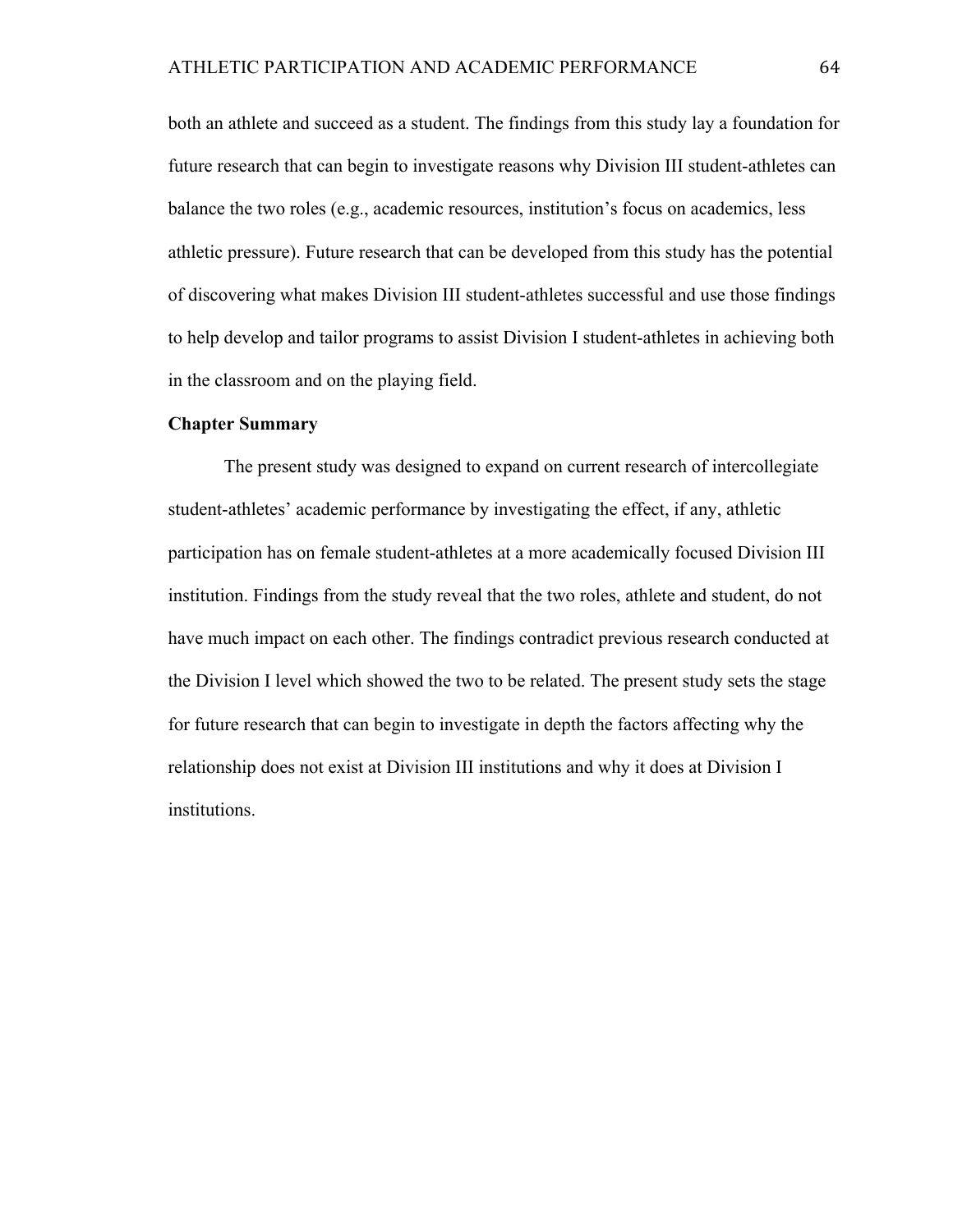### **Appendix A**

## **Athletic Identity Measurement Scale**

*Please read each statement carefully and rate each statement as it relates to you on a scale of 1=Strongly Disagree to 7=Strongly Agree.*

- 1. I consider myself an athlete.
- 2. I have many goals related to sport.
- 3. Most of my friends are athletes.
- 4. Sport is the most important part of my life.
- 5. I spend more time thinking about sport than anything else.
- 6. I feel bad about myself when I do poorly in sport.
- 7. I would be very depressed if I were injured and could not compete in sport.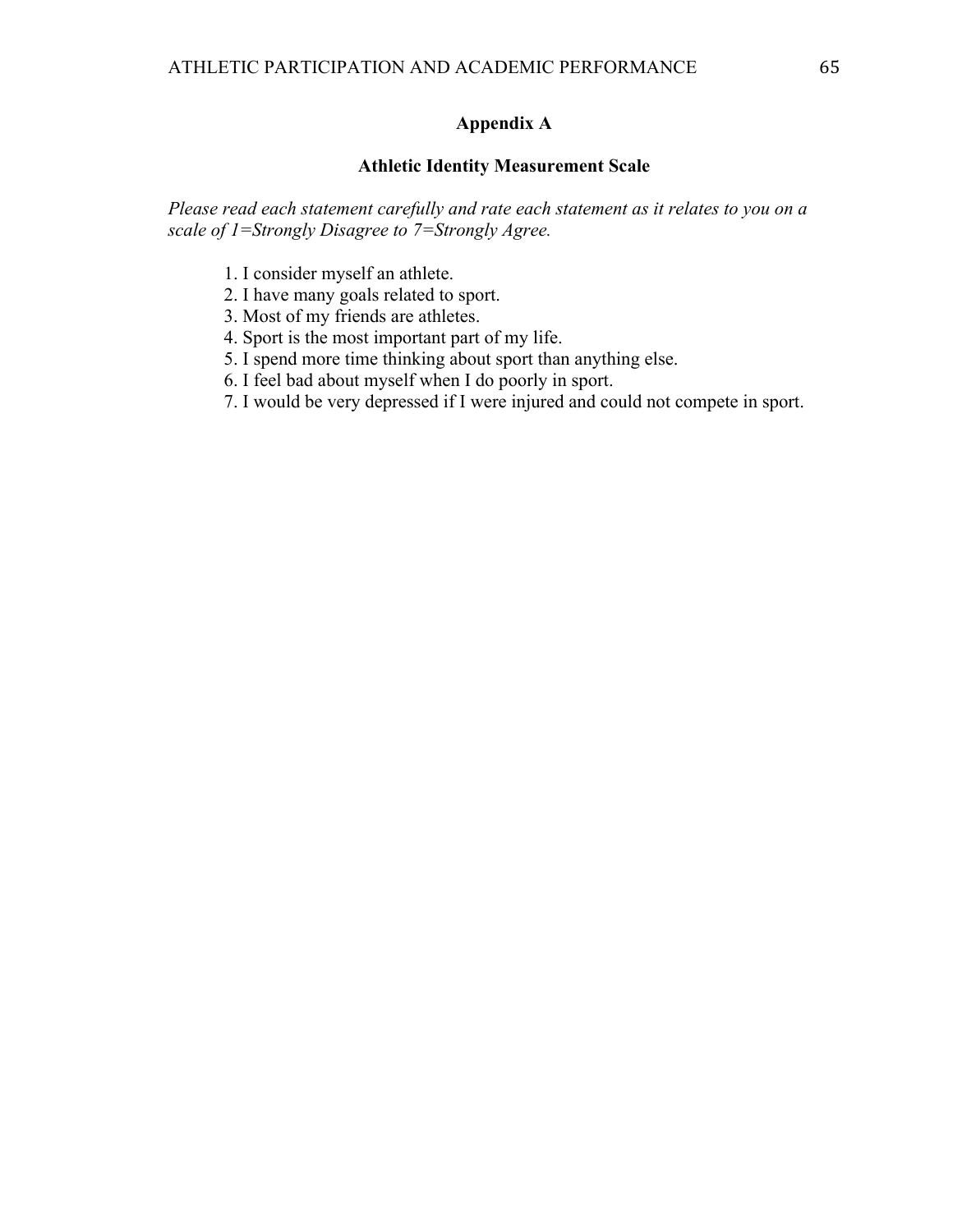#### **Appendix B**

#### **Demographics**

*The following questions include basic demographic questions.*

- 1. What academic year are you? Freshman Sophomore Junior Senior 2. How old are you in years? 18 19 20 21 22 3. What varsity sport(s) do you play? Basketball Cross Country Field Hockey Golf Lacrosse Soccer Softball Swimming and Diving Tennis Track and Field Volleyball Water Polo
- 4. Please indicate the semester your sport is considered traditionally "in season". Fall Semester Winter Spring Semester
- 5. Please fill in your GPA for the semesters that apply to you, leave all others blank.
	- Freshman Year First Semester (Fall) Freshman Year Second Semester (Spring) Sophomore Year First Semester (Fall) Sophomore Year Second Semester (Spring) Junior Year First Semester (Fall) Junior Year Second Semester (Spring) Senior Year First Semester (Fall) Senior Year Second Semester (Spring)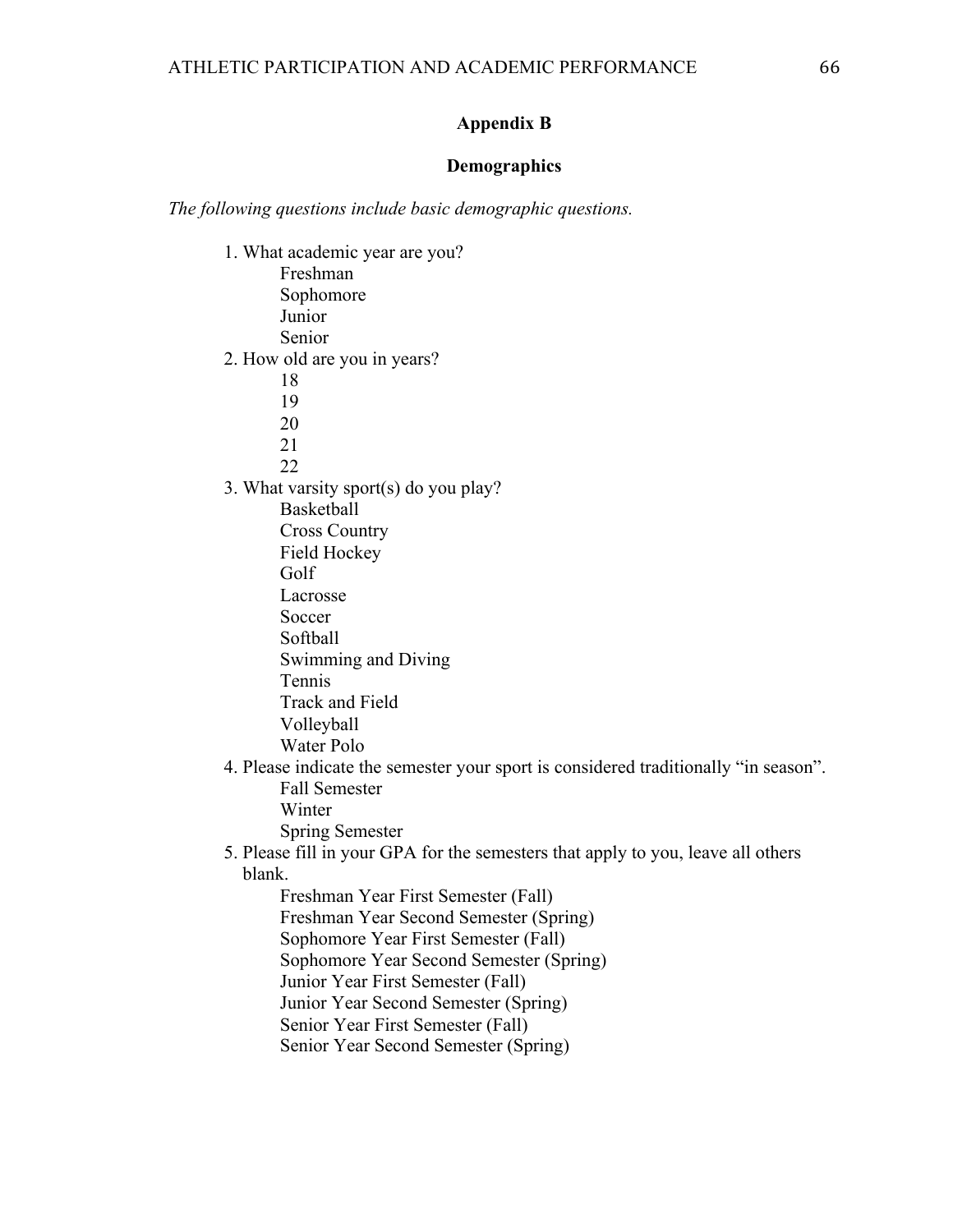6. What is your academic major?

Accounting Art Art History Asian Studies Athletic Training Biology **Chemistry** Chinese Classical Studies Communication Computer Science Criminal Justice Economics Education English Environmental Science Finance French Geographic Information Science Geoscience German Graphic Design Great Ideas **History** International Political Economy Japanese Management Marketing Mathematics Music Neuroscience Nursing Philosophy Physical Education, Sport and Fitness Instruction Physics Political Science Psychology Public Relations Religion Social Work Sociology Spanish Theatre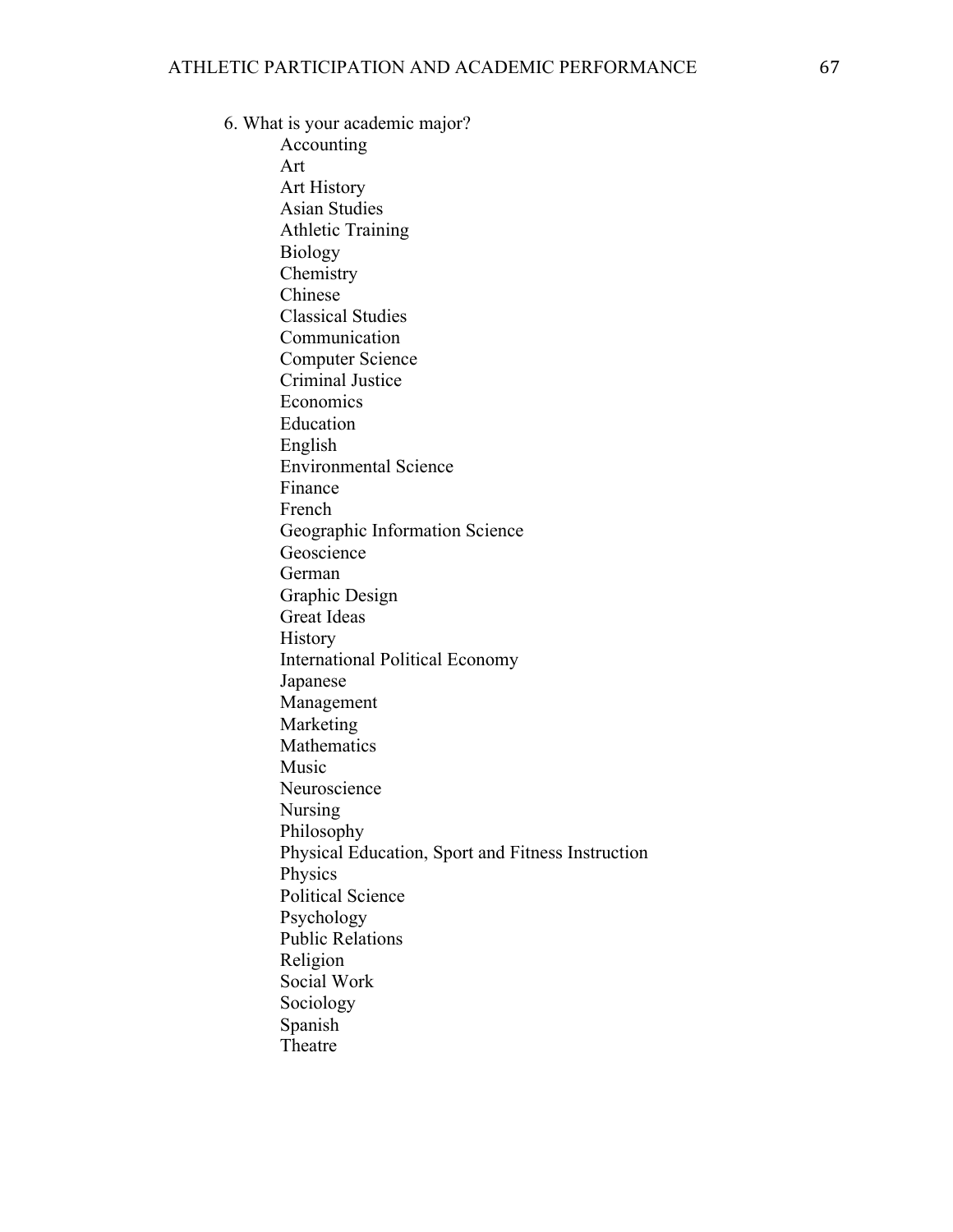# **Appendix C**

# **Hypothesis 1 Descriptive Statistics**

| <b>HIGH AIMS</b>      |              |                       | <b>LOW AIMS</b> |  |
|-----------------------|--------------|-----------------------|-----------------|--|
|                       |              |                       | 4.24785714      |  |
|                       |              |                       |                 |  |
| Mean                  | 5.7875       | Mean                  | 3               |  |
|                       | 0.10133029   |                       | 0.20681036      |  |
| <b>Standard Error</b> | 6            | <b>Standard Error</b> |                 |  |
| Median                | 5.86         | Median                | 4.57            |  |
| Mode                  | 5.86         | Mode                  | 4.71            |  |
| Standard              | 0.45316286   | Standard              | 0.77381351      |  |
| Deviation             |              | Deviation             | 9               |  |
|                       | 0.20535657   |                       | 0.59878736      |  |
| Sample Variance       | 9            | Sample Variance       | 3               |  |
|                       |              |                       |                 |  |
|                       | 0.90642223   |                       | 3.86226730      |  |
| Kurtosis              |              | Kurtosis              | 3               |  |
|                       |              |                       |                 |  |
|                       |              |                       | 2.04986694      |  |
| <b>Skewness</b>       | $-0.1947869$ | Skewness              | 9               |  |
| Range                 | 1.57         | Range                 | 2.75            |  |
| Minimum               | 5            | Minimum               | 2.14            |  |
| Maximum               | 6.57         | Maximum               | 4.89            |  |
| Sum                   | 115.75       | <b>Sum</b>            | 59.47           |  |
| Count                 | 20           | Count                 | 14              |  |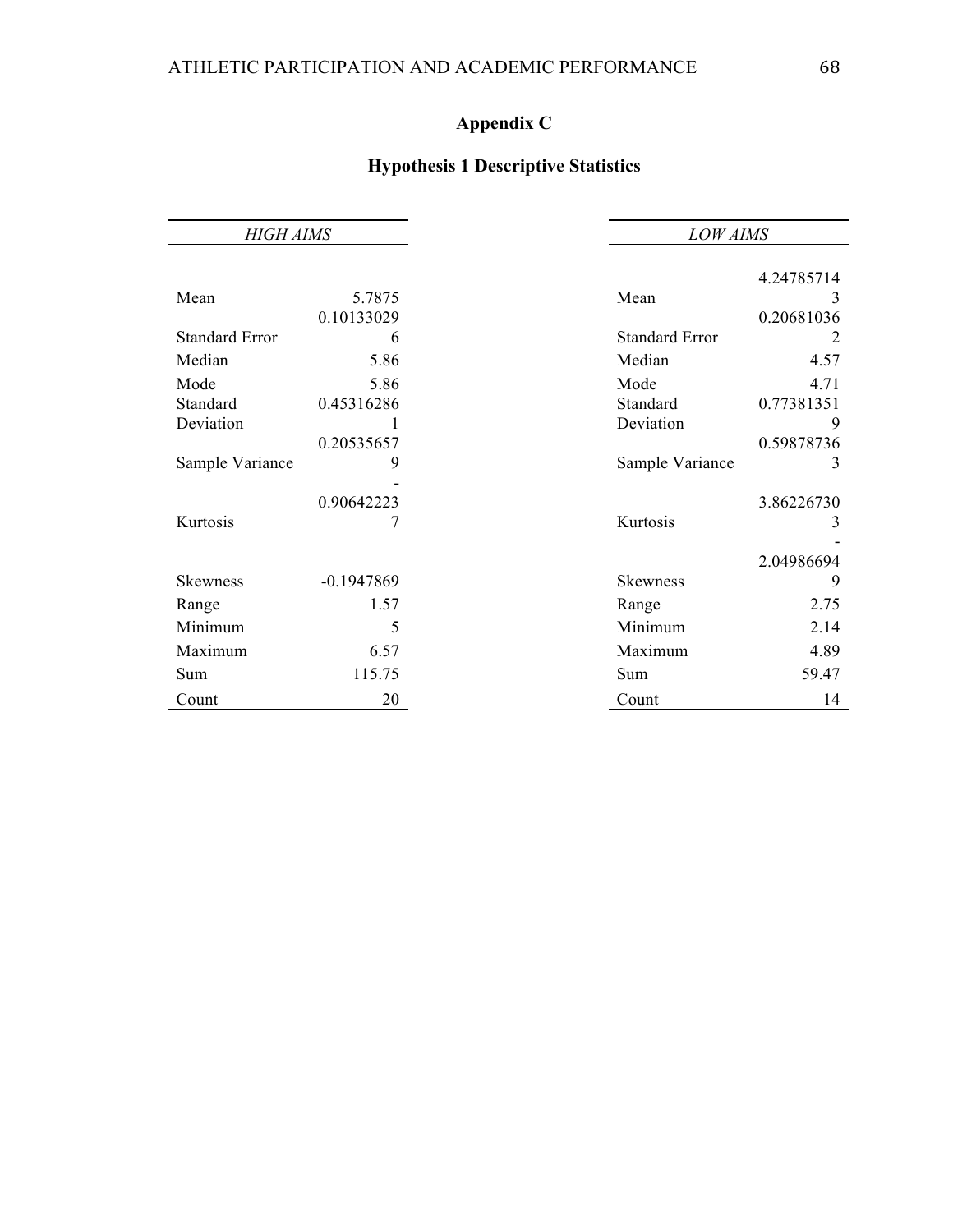| <b>HIGH AIMS GPA</b>  |            | <b>LOW AIMS GPA</b>   |            |
|-----------------------|------------|-----------------------|------------|
|                       |            |                       |            |
|                       |            |                       | 3.58721428 |
| Mean                  | 3.2938     | Mean                  | 6          |
|                       | 0.13795536 |                       | 0.11376605 |
| <b>Standard Error</b> | 3          | <b>Standard Error</b> | 9          |
| Median                | 3.379      | Median                | 3.7565     |
| Mode                  | 4          | Mode                  | # $N/A$    |
| Standard              | 0.61695513 | Standard              | 0.42567361 |
| Deviation             | 8          | Deviation             | 6          |
|                       | 0.38063364 |                       | 0.18119802 |
| Sample Variance       | 2          | Sample Variance       | 7          |
|                       |            |                       |            |
|                       | 0.72204810 |                       | 2.06981465 |
| Kurtosis              | 6          | Kurtosis              | 4          |
|                       |            |                       |            |
|                       | 0.03800469 |                       | 1.64945634 |
| Skewness              | 5          | <b>Skewness</b>       | 7          |
| Range                 | 2.19       | Range                 | 1.406      |
| Minimum               | 2.33       | Minimum               | 2.58       |
| Maximum               | 4.52       | Maximum               | 3.986      |
| Sum                   | 65.876     | Sum                   | 50.221     |
| Count                 | 20         | Count                 | 14         |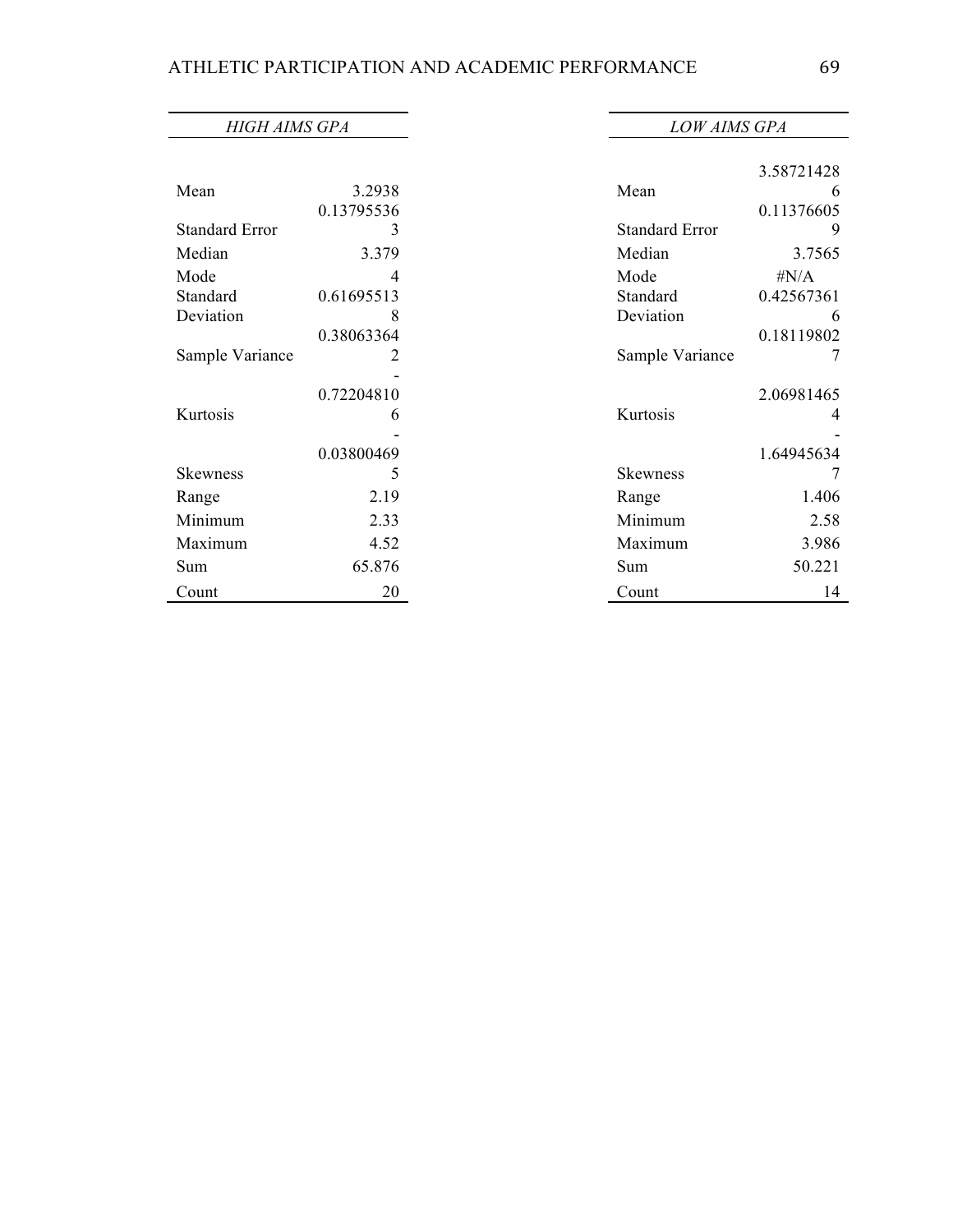# **Appendix D**

# **Hypothesis 1 Data Analysis**

t-Test: Two-Sample Assuming Equal Variances

|                                     | <b>HIGH AIMS</b> | <i>LOW AIMS</i> |
|-------------------------------------|------------------|-----------------|
| Mean                                | 3.2938           | 3.587214286     |
| Variance                            | 0.380633642      | 0.181198027     |
| Observations                        | 20               | 14              |
| Pooled Variance                     | 0.299612924      |                 |
| <b>Hypothesized Mean Difference</b> | $\theta$         |                 |
| df                                  | 32               |                 |
| t Stat                              | -1.538298232     |                 |
| $P(T \le t)$ one-tail               | 0.066903211      |                 |
| t Critical one-tail                 | 1.693888748      |                 |
| $P(T \le t)$ two-tail               | 0.133806423      |                 |
| t Critical two-tail                 | 2.036933343      |                 |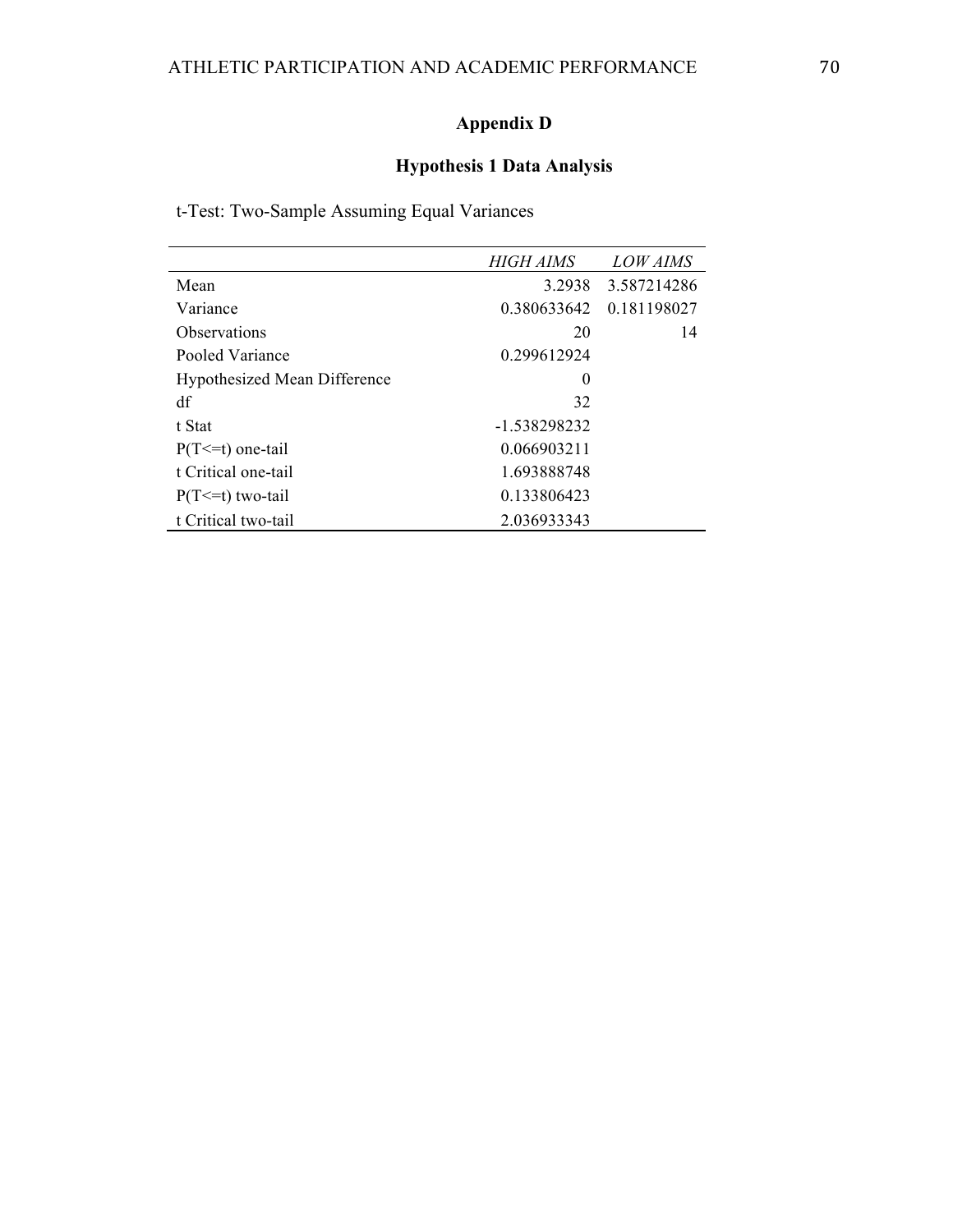# **Appendix E**

# **Hypothesis 2 Data Analysis**

Freshman Year t-Test: Two-Sample Assuming Equal Variances

|                                     | In-Season   | Out-of-Season |
|-------------------------------------|-------------|---------------|
|                                     | <b>GPA</b>  | <b>GPA</b>    |
| Mean                                | 3.37065625  | 3.34652381    |
| Variance                            | 0.320989007 | 0.452638762   |
| <b>Observations</b>                 | 32          | 21            |
| Pooled Variance                     | 0.372616362 |               |
| <b>Hypothesized Mean Difference</b> | $\theta$    |               |
| df                                  | 51          |               |
| t Stat                              | 0.140772228 |               |
| $P(T \le t)$ one-tail               | 0.444302216 |               |
| t Critical one-tail                 | 1.67528495  |               |
| $P(T \le t)$ two-tail               | 0.888604432 |               |
| t Critical two-tail                 | 2.00758377  |               |

## Sophomore Year

t-Test: Two-Sample Assuming Equal Variances

|                                     | In-Season      | Out-of-Season |
|-------------------------------------|----------------|---------------|
|                                     | <b>GPA</b>     | <b>GPA</b>    |
| Mean                                | 3.222777778    | 3.2846        |
| Variance                            | 0.284106065    | 0.357779686   |
| <b>Observations</b>                 | 18             | 15            |
| Pooled Variance                     | 0.317378023    |               |
| <b>Hypothesized Mean Difference</b> | $\theta$       |               |
| df                                  | 31             |               |
| t Stat                              | $-0.313892616$ |               |
| $P(T \le t)$ one-tail               | 0.377852598    |               |
| t Critical one-tail                 | 1.695518783    |               |
| $P(T \le t)$ two-tail               | 0.755705197    |               |
| t Critical two-tail                 | 2.039513446    |               |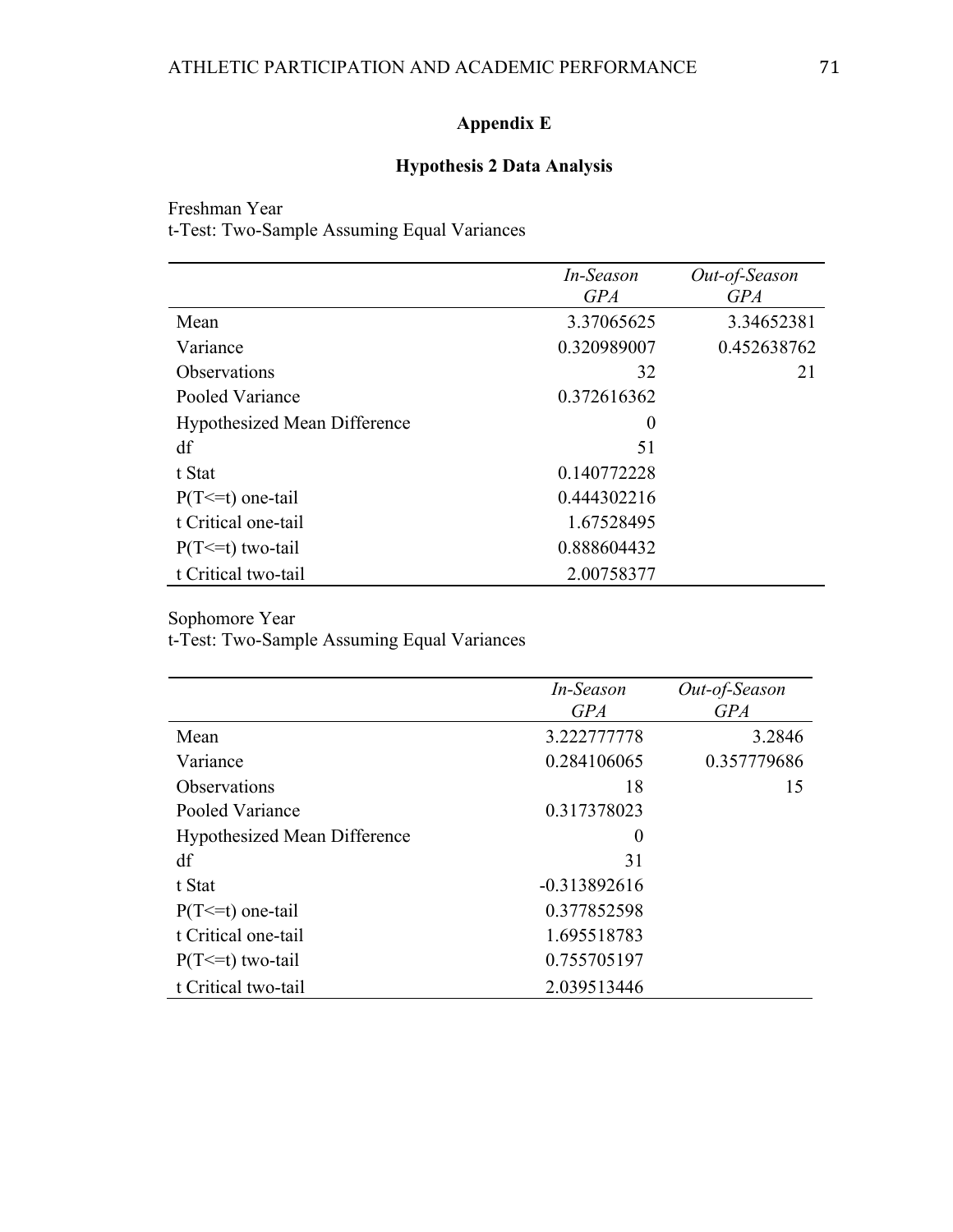|                                     | In-Season   | Out-of-Season |
|-------------------------------------|-------------|---------------|
|                                     | <b>GPA</b>  | <b>GPA</b>    |
| Mean                                | 3.563857143 | 3.497545455   |
| Variance                            | 0.280957476 | 0.298048273   |
| <b>Observations</b>                 |             | 11            |
| Pooled Variance                     | 0.291639224 |               |
| <b>Hypothesized Mean Difference</b> | $\theta$    |               |
| df                                  | 16          |               |
| t Stat                              | 0.25396638  |               |
| $P(T \le t)$ one-tail               | 0.401378186 |               |
| t Critical one-tail                 | 1.745883676 |               |
| $P(T \le t)$ two-tail               | 0.802756371 |               |
| t Critical two-tail                 | 2.119905299 |               |

# Junior Year

t-Test: Two-Sample Assuming Equal Variances

Senior Year

t-Test: Two-Sample Assuming Equal Variances

|                                     | In-Season<br><b>GPA</b> | Out-of-Season<br><b>GPA</b> |
|-------------------------------------|-------------------------|-----------------------------|
| Mean                                | 3.6                     | 3.75                        |
| Variance                            | 0.7                     | 0.125                       |
| Observations                        | 6                       | 2                           |
| Pooled Variance                     | 0.604166667             |                             |
| <b>Hypothesized Mean Difference</b> | $\boldsymbol{0}$        |                             |
| df                                  | 6                       |                             |
| t Stat                              | $-0.236351579$          |                             |
| $P(T \le t)$ one-tail               | 0.410510881             |                             |
| t Critical one-tail                 | 1.943180281             |                             |
| $P(T \le t)$ two-tail               | 0.821021762             |                             |
| t Critical two-tail                 | 2.446911851             |                             |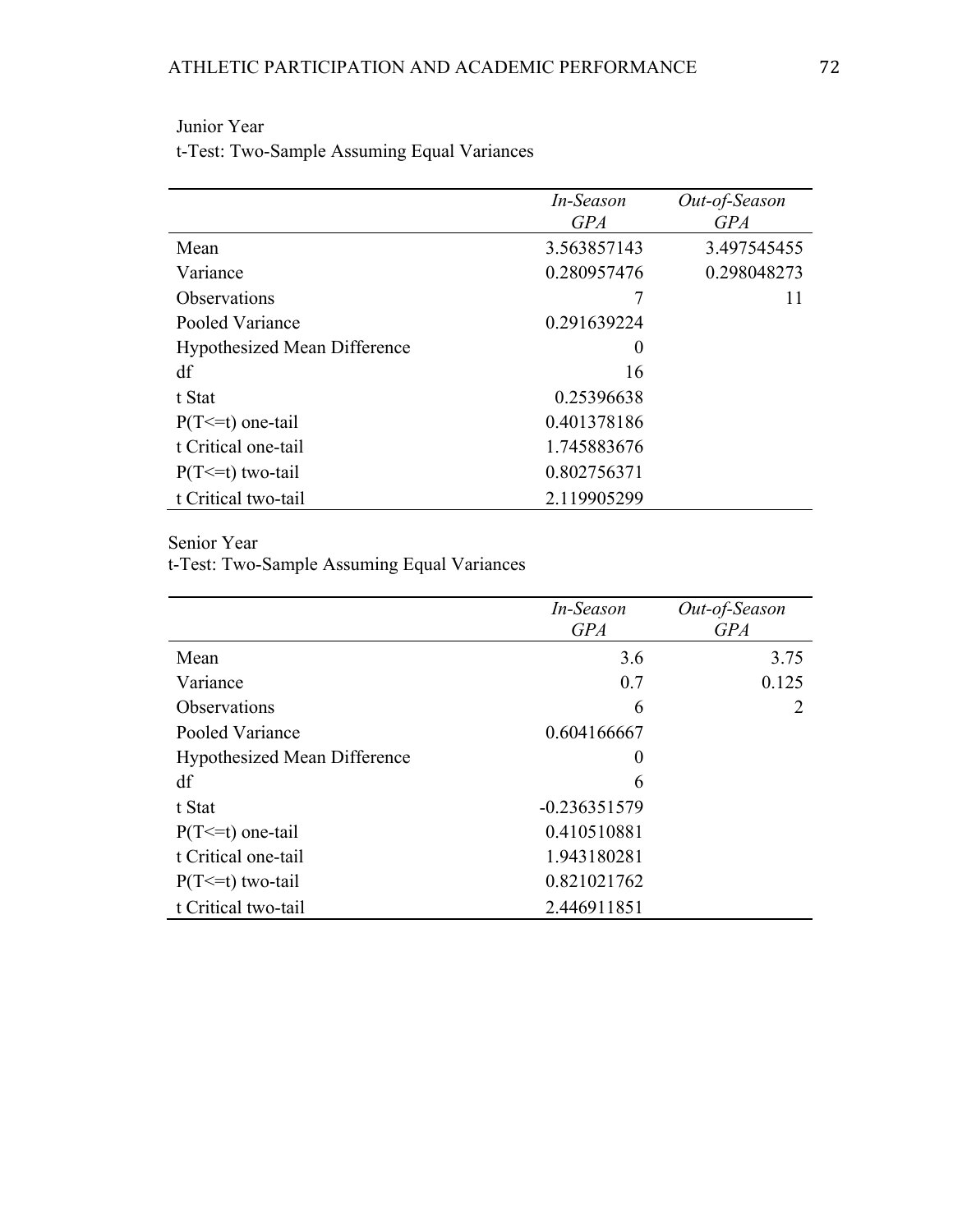# **Appendix F**

# **Hypothesis 3 Data Analysis**

Freshman versus Sophomore t-Test: Two-Sample Assuming Equal Variances

|                                     | Freshman    | Sophomore   |
|-------------------------------------|-------------|-------------|
| Mean                                | 3.289175    | 3.207578947 |
| Variance                            | 0.34942256  | 0.255056896 |
| <b>Observations</b>                 | 20          | 19          |
| Pooled Variance                     | 0.30351494  |             |
| <b>Hypothesized Mean Difference</b> | $\theta$    |             |
| df                                  | 37          |             |
| t Stat                              | 0.462315663 |             |
| $P(T \le t)$ one-tail               | 0.323281107 |             |
| t Critical one-tail                 | 1.68709362  |             |
| $P(T \le t)$ two-tail               | 0.646562214 |             |
| t Critical two-tail                 | 2.026192463 |             |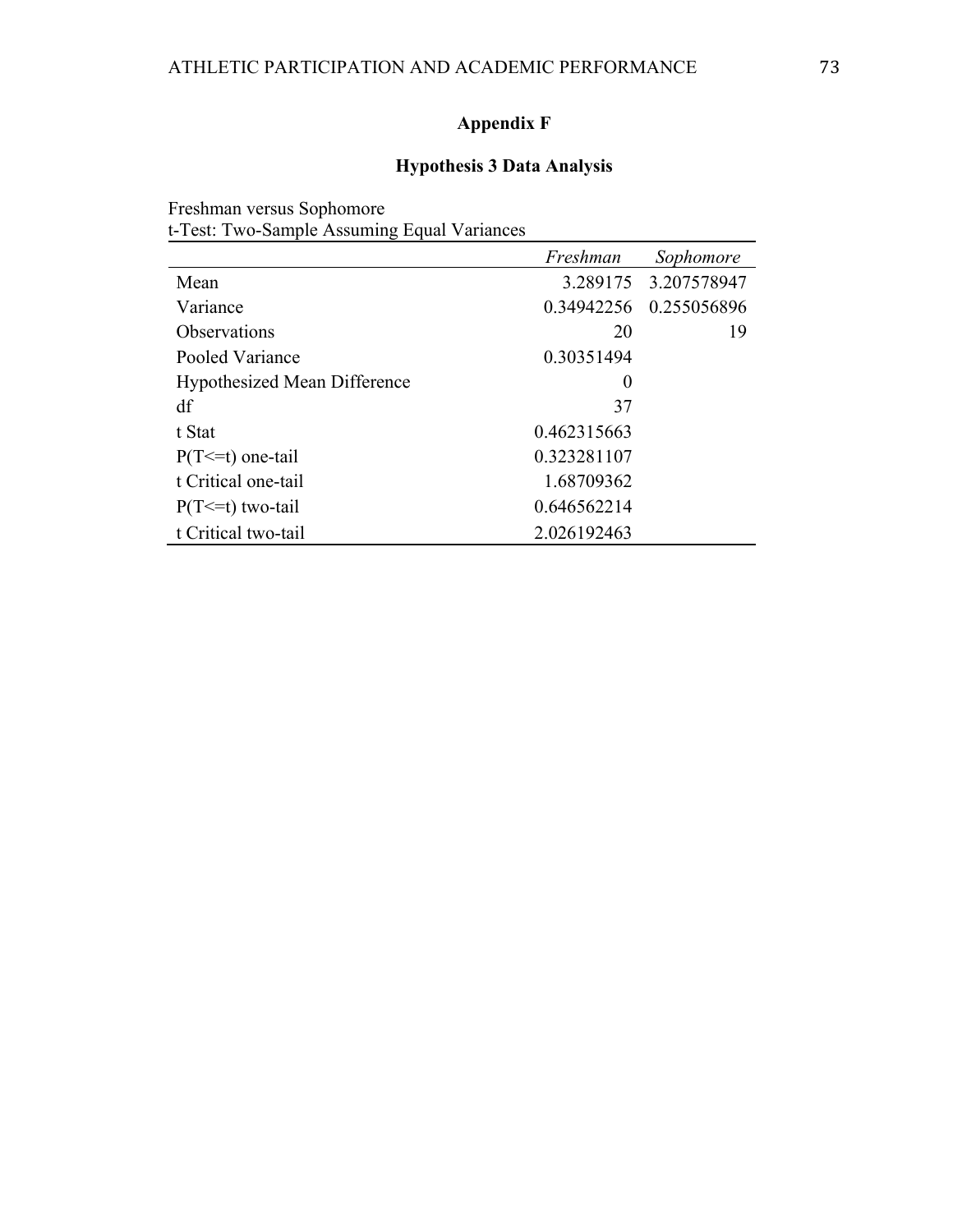# **Appendix G**

# **Hypothesis 4 Data Analysis**

Freshman versus Junior t-Test: Two-Sample Assuming Equal Variances

|                                     | Freshman    | <i>Junior</i> |
|-------------------------------------|-------------|---------------|
| Mean                                | 3.431125    | 3.50875       |
| Variance                            | 0.308108824 | 0.25247675    |
| <i><b>Observations</b></i>          | 12          | 12            |
| Pooled Variance                     | 0.280292787 |               |
| <b>Hypothesized Mean Difference</b> | $\theta$    |               |
| df                                  | 22          |               |
|                                     |             |               |
| t Stat                              | 0.359146202 |               |
| $P(T \le t)$ one-tail               | 0.36145488  |               |
| t Critical one-tail                 | 1.717144374 |               |
| $P(T \le t)$ two-tail               | 0.72290976  |               |
| t Critical two-tail                 | 2.073873068 |               |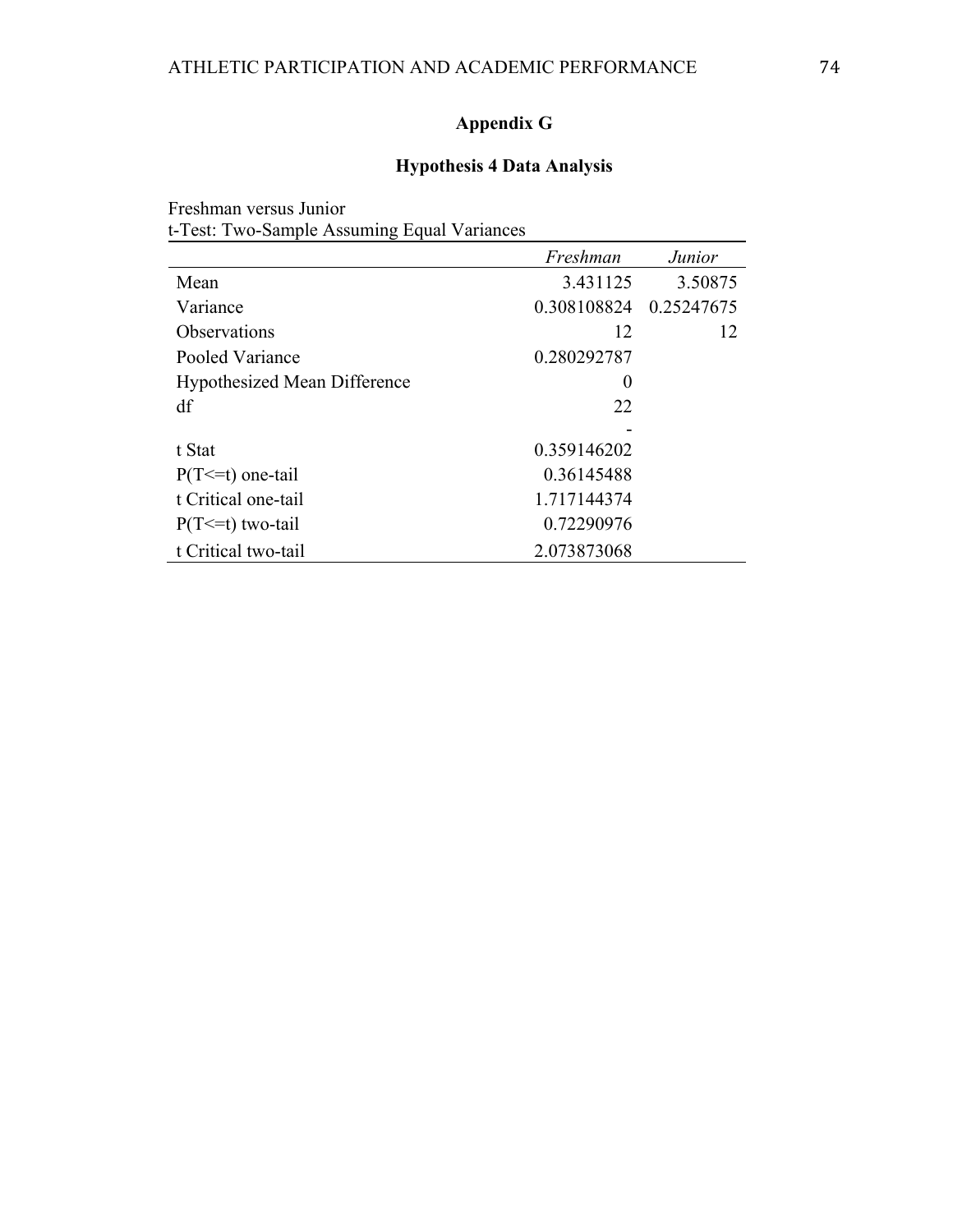# **Appendix H**

# **Hypothesis 5 Data Analysis**

Freshman versus Senior t-Test: Two-Sample Assuming Equal Variances

|                                     | Freshman    | <b>Senior</b>            |
|-------------------------------------|-------------|--------------------------|
| Mean                                |             | 3.585714286 3.592857143  |
| Variance                            |             | 0.190595238  0.590357143 |
| <i><b>Observations</b></i>          |             |                          |
| Pooled Variance                     | 0.39047619  |                          |
| <b>Hypothesized Mean Difference</b> | $\theta$    |                          |
| df                                  | 12          |                          |
|                                     |             |                          |
| t Stat                              | 0.021384973 |                          |
| $P(T \le t)$ one-tail               | 0.491645018 |                          |
| t Critical one-tail                 | 1.782287556 |                          |
| $P(T \le t)$ two-tail               | 0.983290037 |                          |
| t Critical two-tail                 | 2.17881283  |                          |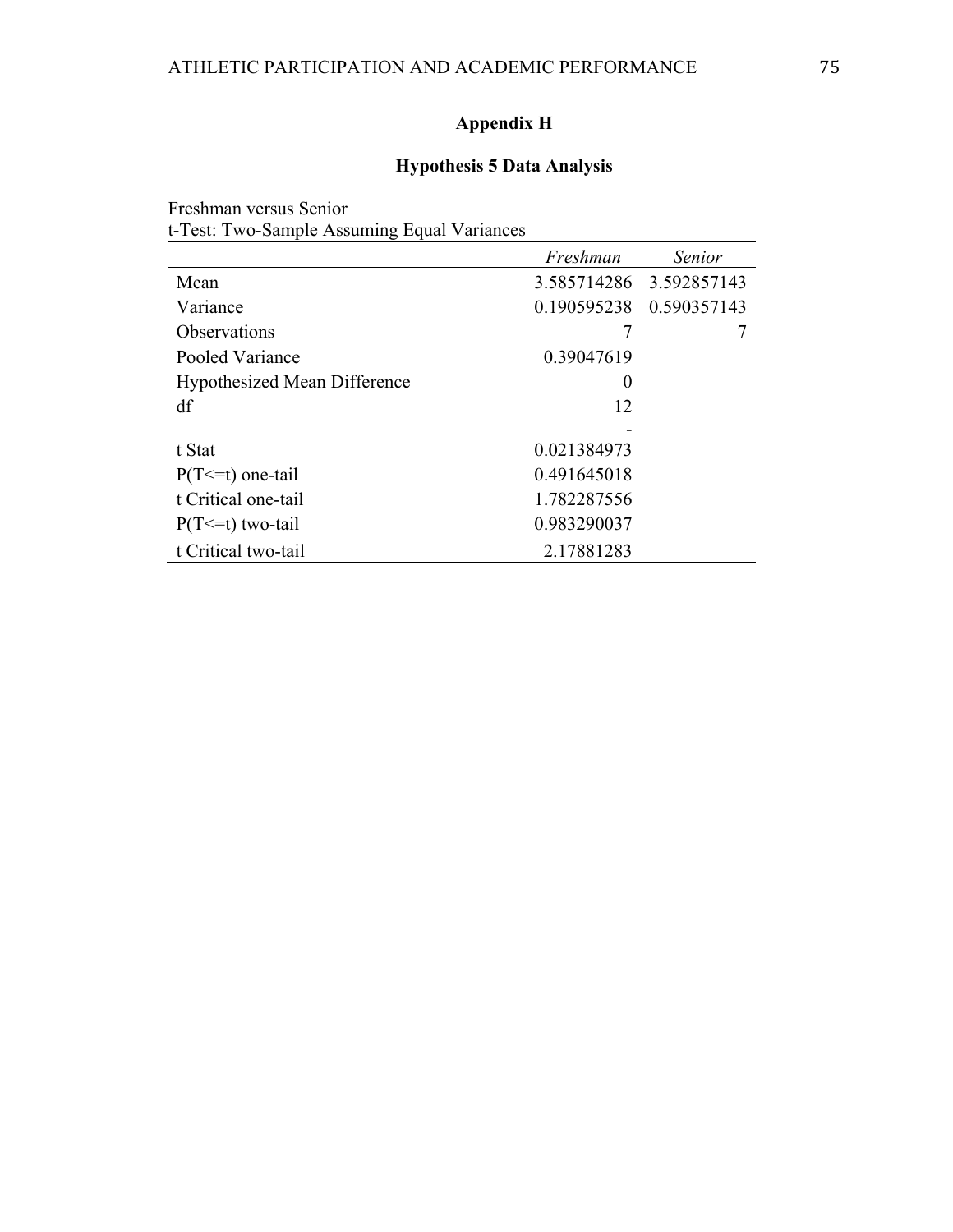## **References**

- Antshel, K.M., VanderDrift, L.E., & Pauline, J.S. (2016). The role of athletic identity in the relationship between difficulty thinking or concentrating and academic service use in NCAA student-athletes. *Journal of Clinical Sport Psychology*, *10*, 4, 309- 323.
- Bimper, A.Y. (2014). Game changers: The role athletic identity and racial identity play on academic performance. *Journal of College Student Development, 55*, 8, 795- 807.
- Brewer, B.W., & Cornelius, A.E. (2001). Norms and factorial invariance of the Athletic Identity Measurement Scale (AIMS). *The Academic Athletic Journal,* 103-113.
- Chen, S., Snyder, S., & Magner, M. (2010). The effects of sport participation on studentathletes' and non-athletes students' social life and identity. *Journal of Issues in Intercollegiate Athletics, 3*, 176-193.
- Comeaux, E., Speer, L., Taustine, M., & Harrison, C.K. (2011). Purposeful engagement of first-year division I student-athletes. *Journal of the First-Year Experience and Students in Transition, 23*, 1, 35-52.
- Dilley-Knoles, J., Burnett, J.S., & Peak, K.W. (2010). Making the grade: Academic success in today's athlete. *The Sport Journal, 13*, 1.
- Emerson, J., Brooks, R.L., & McKenzie, E.C. (2009). College athletics and student achievement: The evidence at small colleges. *New Directions for Institutional Research, 144*, 65-76.
- Gaston Gayles, J., & Hu, S. (2009). Athletes as students: Ensuring positive cognitive and affective outcomes. *New Directions for Higher Education, 148*, 101-107.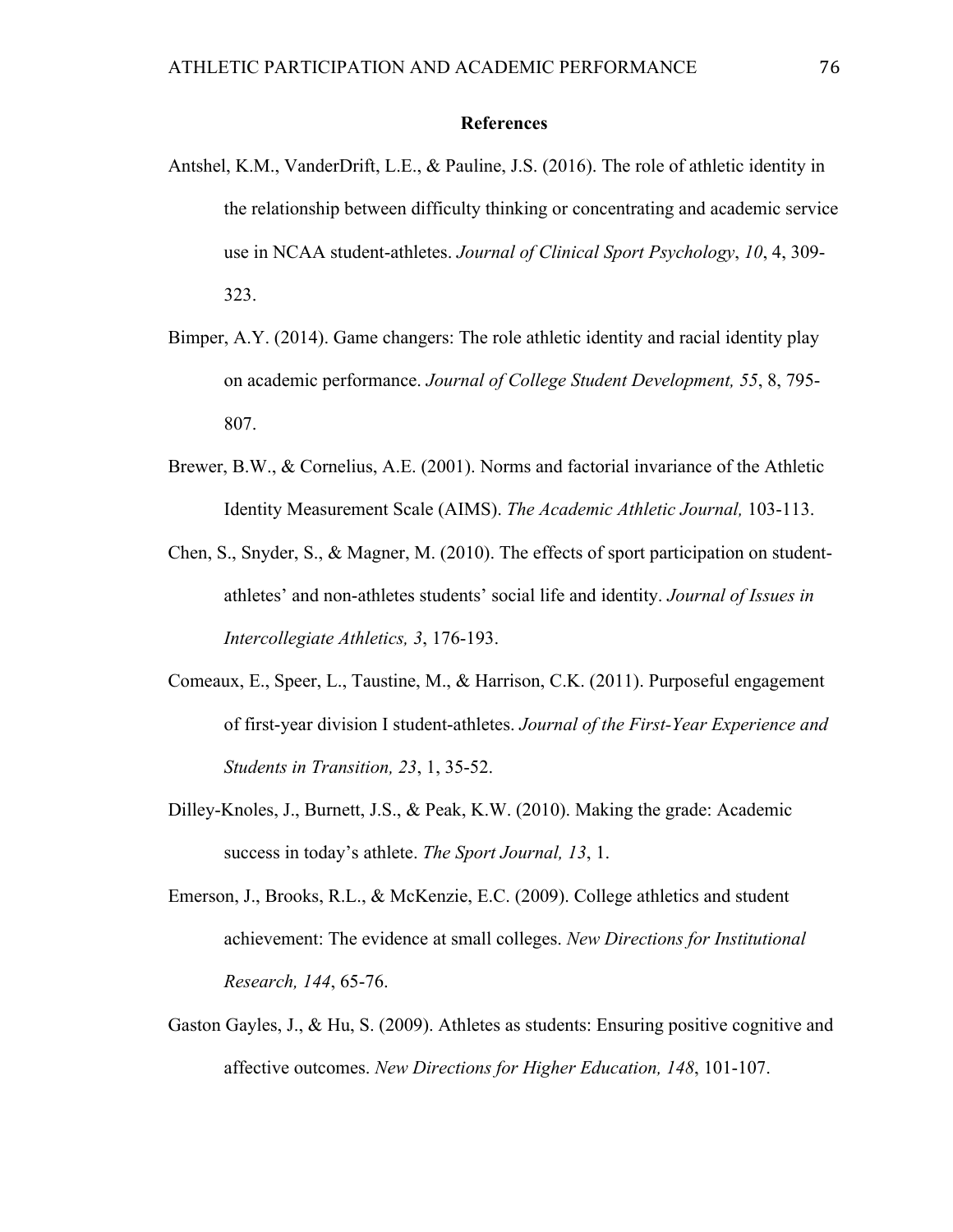- Jayakumar, U.M, & Comeaux, E. (2016). The cultural cover-up of college athletics: How organizational culture perpetuates an unrealistic and idealized balancing act. *The Journal of Higher Education, 87*, 4, 488-515.
- Kankey, K., & Quarterman, J. (2007). Factors influencing the university choice of NCAA division I softball players. *The Smart Journal, 3*, 2, 35-49.
- Lawrence, S.M., Harrison, C.K.,  $\&$  Stone, J. (2009). A day in the life of a male college athlete: A public perception and qualitative campus investigation. *Journal of Sport Management, 23*, 591-614.
- Mignano, A.C., Brewer, B.W., Winter, C.R., & Van Raalte, J.L. (2006) Athletic identity and student involvement of female athletes at NCAA Division III women's and coeducational colleges. *Journal of College Student Development, 47,* 4, 457-464.
- Monda, S.J., Etzel, E.F., Shannon, V.R., & Wooding, C.B. (2015). Understanding the academic experiences of freshman football athletes: Insight for sport psychology professionals. *Athletic Insight, 7,* 2, 115-128.
- Parsons, J. (2013). Student athlete perceptions of academic success and athlete stereotypes on campus. *Journal of Sport Behavior, 36*, 4, 400-416.
- Pauline, J. (2010). Factors influencing college selection by NCAA division I, II, and III lacrosse players. *Journal of Research, 5*, 2, 62-69.
- Potuto, J.R., & O'Hanlon, J. (2007). National study of student-athletes regarding their experiences as college students. *College Student Journal, 41*, 4, 947-966.
- Ryan, C.J., Groves, D., & Schneider, R. (2007). A study of factors that influence high school athletes to choose a college or university, and a model for the development of player decisions. *College Student Journal*, 532-539.